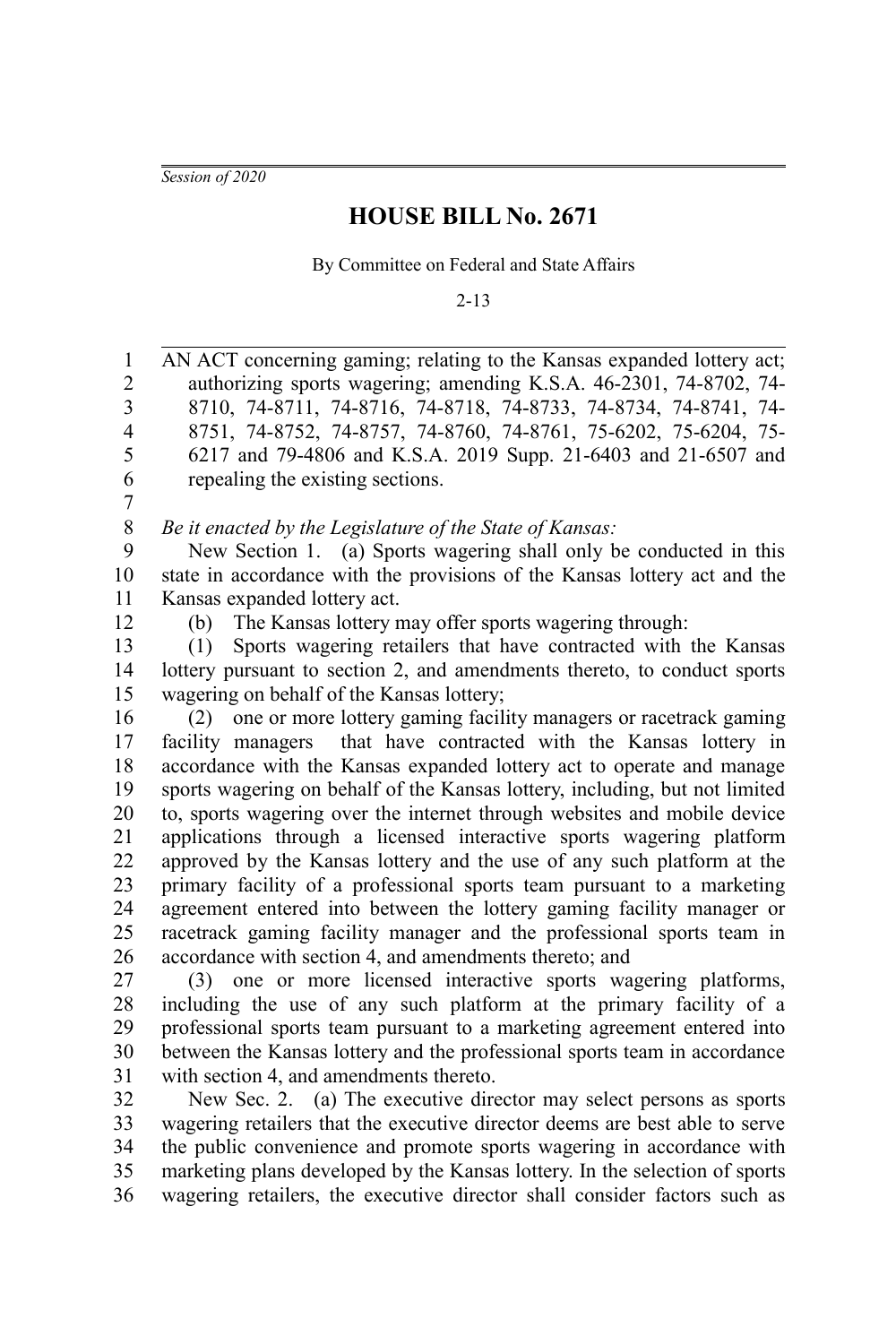financial responsibility, security of the applicant's place of business or activity, accessibility of the applicant's place of business or activity, integrity, reputation, volume of expected wagers and such other factors as the executive director may deem appropriate. The aggregate number of sports wagering retailers shall not exceed 1,200. A sports wagering retailer shall offer only tier one sports wagers. 1 2 3 4 5 6

(b) The executive director may charge an application fee to persons applying to become sports wagering retailers. 7 8

(c) All sports wagering retailer contracts awarded by the Kansas lottery under this section shall be renewed annually after issuance unless sooner canceled or terminated. 9 10 11

(d) No sports wagering retailer contract awarded under this section shall be transferable or assignable. 12 13

(e) The sports wagering retailer shall conduct sports wagering only as approved by the Kansas lottery and in accordance with the provisions of the Kansas expanded lottery act. 14 15 16

(f) To be selected as a sports wagering retailer, a natural person acting as a sole proprietor shall: 17 18

19

28

(1) Be at least 21 years of age;

(2) have sufficient financial resources to support the activities required to conduct sports wagering; 20 21

(3) be current in payment of all taxes, interest and penalties owed to any taxing subdivision where the sports wagering retailer will conduct sports wagering; 22 23 24

(4) be current in filing all applicable tax returns and in payment of all taxes, interest and penalties owed to the state of Kansas, excluding items under formal appeal pursuant to applicable statutes; and 25 26 27

(5) not be engaged exclusively in conducting sports wagering.

(g) No natural person shall be selected as a sports wagering retailer who: 29 30

(1) Has been convicted of a felony in this or any other jurisdiction, unless at least 10 years have passed since satisfactory completion of the sentence or probation imposed by the court for each such felony; 31 32 33

(2) has been convicted of any crime involving illegal gambling activity, fraud, dishonesty or deceit, or any financial crime in this or any other jurisdiction: 34 35 36

(3) has been found to have violated the provisions of this act or any rule and regulation adopted hereunder; 37 38

(4) is a vendor or an employee or agent of any vendor doing business with the Kansas lottery; 39 40

(5) resides in the same household of an employee of the Kansas lottery or of a member of the commission; or 41 42

(6) has made a statement of material fact to the Kansas lottery, 43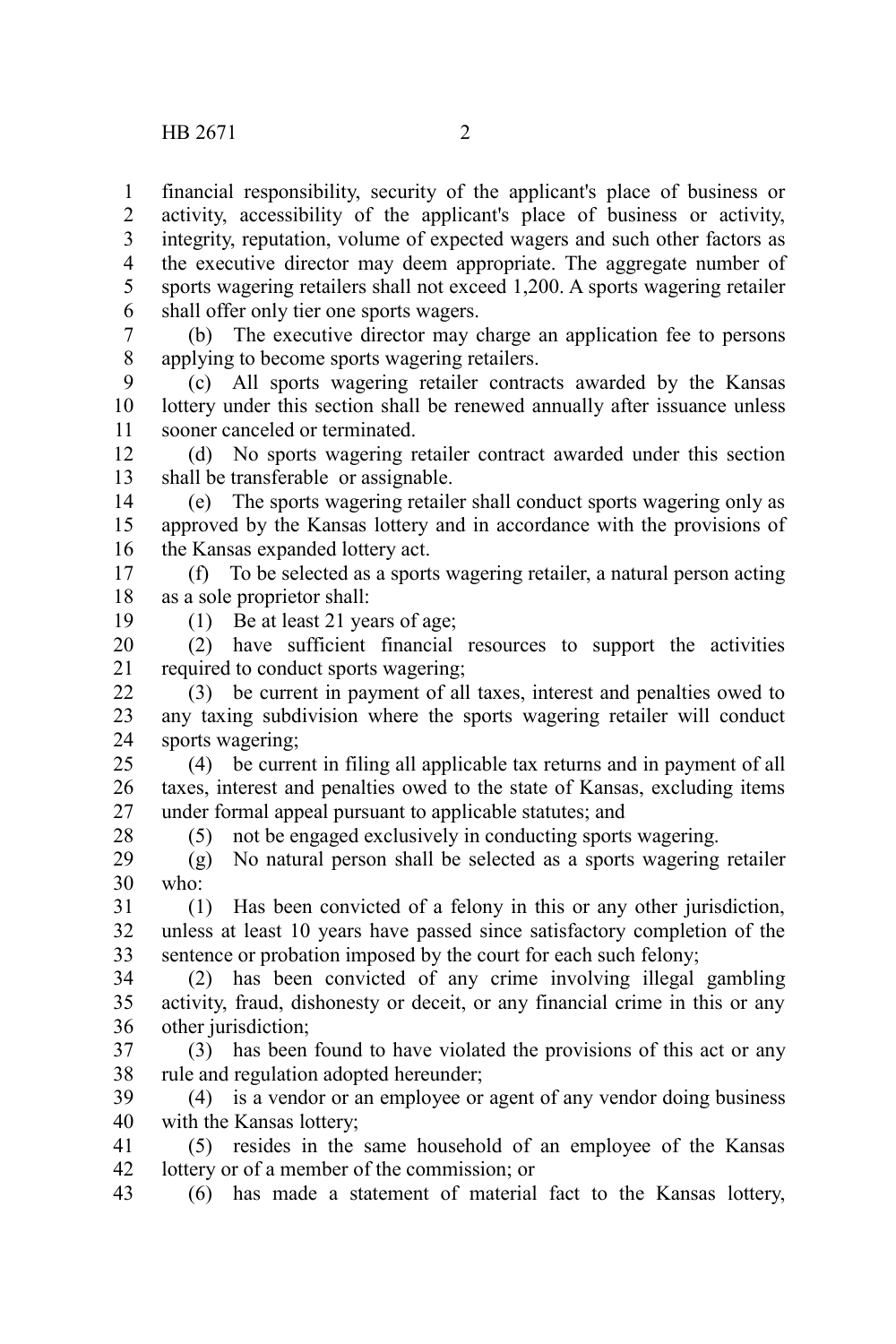knowing such statement to be false. 1

(h) For a partnership to be selected as a sports wagering retailer, the partnership must meet the requirements of subsections  $(f)(2)$  through  $(f)$ (5), and each partner must meet the requirements of subsections  $(f)(1)$ ,  $(f)$  $(3)$ ,  $(f)(4)$  and  $(g)(1)$  through  $(g)(6)$ . 2 3 4 5

(i) For a corporation to be selected as a sports wagering retailer, the corporation must meet the requirements of subsections  $(f)(2)$  through  $(f)$ (5), and each officer or director and each stockholder who owns 5% or more of the stock of such corporation must meet the requirements of subsections (f)(3), (f)(4) and (g)(1) through (g)(6). 6 7 8 9 10

(j) For an unincorporated association to be selected as a sports wagering retailer, the association must meet the requirements of subsections  $(f)(2)$  through  $(f)(5)$ , and each officer or director of such association must meet the requirements of subsections  $(f)(1)$ ,  $(f)(3)$ ,  $(f)(4)$ and  $(g)(1)$  through  $(g)(6)$ . 11 12 13 14 15

(k) The executive director may terminate the contract of any sports wagering retailer that fails to meet any of the applicable qualifying standards for selection as a sports wagering retailer provided in this section or on the grounds for termination provided in the contract pursuant to rules and regulations adopted by the commission. 16 17 18 19 20

(l) If a sports wagering retailer's rental payments for the business premises are contractually computed, in whole or in part, on the basis of a percentage of retail sales, and such computation of retail sales is not explicitly defined to include sports wagering revenues under the Kansas expanded lottery act, the compensation received by the sports wagering retailer from conducting sports wagering on behalf of the Kansas lottery shall be considered the amount of the retail sale for purposes of computing the rental payment. 21 22 23 24 25 26 27 28

New Sec. 3. (a) The executive director may select an interactive sports wagering platform that the executive director deems is best able to serve the public convenience and promote sports wagering in accordance with marketing plans developed by the Kansas lottery. The interactive sports wagering platform selected by the executive director shall offer tier one and tier two sports wagers and shall be made available to any lottery gaming facility manager and racetrack gaming facility manager that has entered into a management contract for the operation and management of sports wagering under the Kansas expanded lottery act. Sports wagering conducted through the interactive sports wagering platform shall be offered only as approved by the Kansas lottery and in accordance with the provisions of the Kansas expanded lottery act. 29 30 31 32 33 34 35 36 37 38 39 40

(b) A lottery gaming facility manager or racetrack gaming facility manager may apply to the Kansas lottery for approval of one additional graphical user interface specific to such lottery gaming facility manager or 41 42 43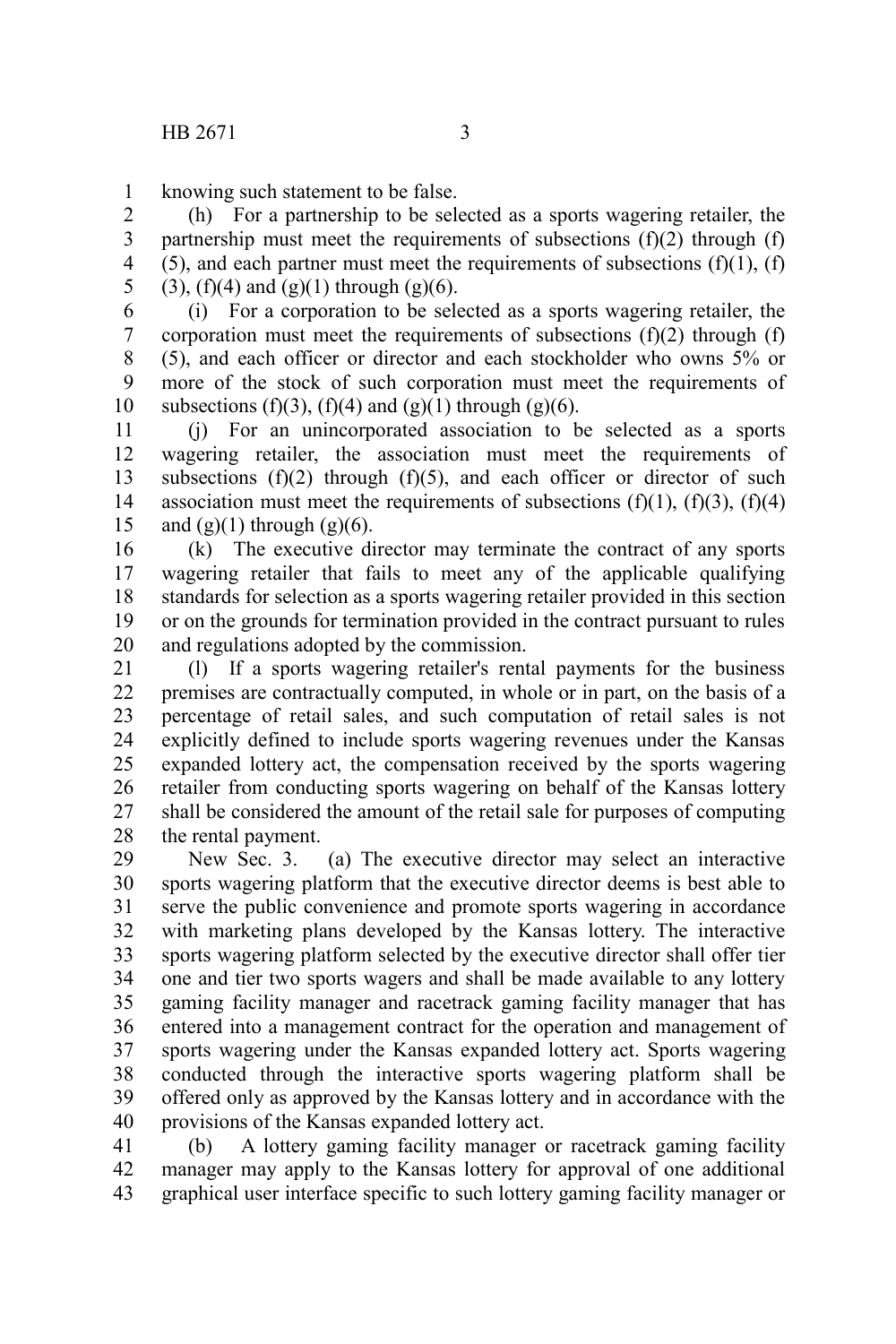racetrack gaming facility manager to be used to access the interactive sports wagering platform provided by the Kansas lottery. 1 2

(c) In addition to the interactive sports wagering platform provided by the Kansas lottery, a lottery gaming facility manager or racetrack gaming facility manager may apply to the Kansas lottery for approval of one additional interactive sports wagering platform to be used by such lottery gaming facility manager or racetrack gaming facility manager in operating and managing sports wagering. All additional platforms shall comply with the Kansas lottery act and the Kansas expanded lottery act for the legal operation of sports wagering in this state. The lottery gaming facility manager or racetrack gaming facility manager shall submit such request in such form and manner as prescribed by the executive director and shall provide such information regarding the interactive sports wagering platform and such manager's intended use of such platform as the executive director deems necessary. All background investigation requirements shall be completed before the Kansas lottery shall consider approval and usage of any additional platforms. 3 4 5 6 7 8 9 10 11 12 13 14 15 16 17

New Sec. 4. (a) A professional sports team may enter into a marketing agreement with the Kansas lottery, a lottery gaming facility manager or a racetrack gaming facility manager for the purpose of marketing sports wagering at the primary facility of such professional sports team. All sports wagering shall be operated and managed by the Kansas lottery, the lottery gaming facility manager or the racetrack gaming facility manager. No owner, director, officer, employee or agent of the professional sports team shall have any duties directly related to the operation or management of sports wagering except as expressly provided in the marketing agreement. 18 19 20 21 22 23 24 25 26 27

(b) (1) A marketing agreement shall provide that the professional sports team shall promote and advertise sports wagering on behalf of the other contracting party at the primary facility of the professional sports team. Promotion and advertising may include, but shall not be limited to: 28 29 30 31

(A) Advertising through signage and other media, including electronic media; 32 33

(B) allowing devices, such as kiosks, to be located within the primary facility of the professional sports team to allow patrons to engage in sports wagering; and 34 35 36

(C) providing access to mobile device applications that allow patrons to access the interactive sports wagering platforms utilized by the contracting party operating and managing sports wagering at the primary facility. 37 38 39 40

(2) A marketing agreement shall expressly prohibit the professional sports team and any owner, director, officer, employee or agent of such professional sports team from taking any bets, paying out any prizes or 41 42 43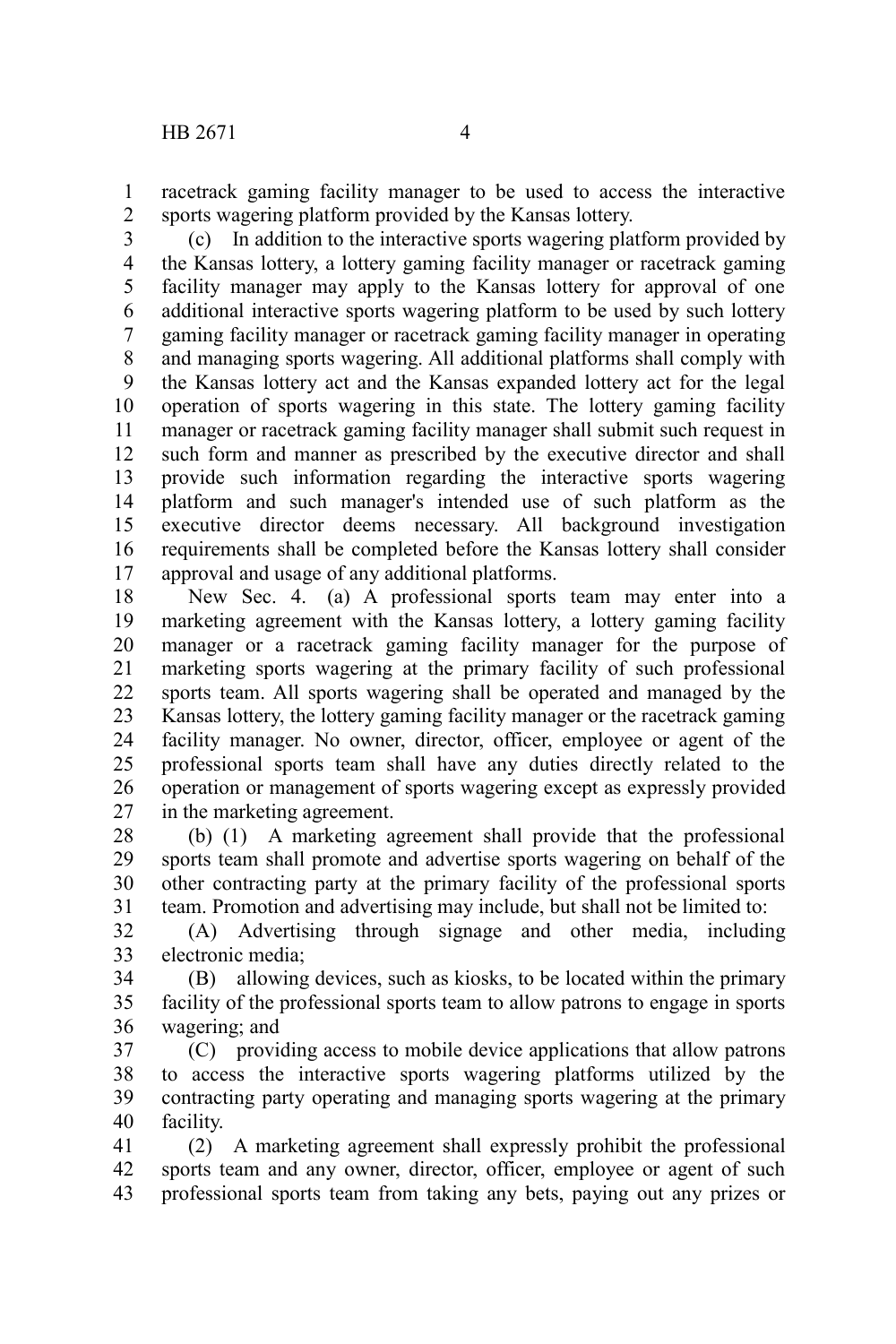otherwise having any control or access to the interactive sports wagering platform, or any other system used by the Kansas lottery, the lottery gaming facility manager or the racetrack gaming facility manager to operate and manage sports wagering. 1 2 3 4

(c) Any lottery gaming facility manager or racetrack gaming facility manager seeking to enter into a marketing agreement pursuant to this section shall submit the marketing agreement to the Kansas lottery for approval. No such marketing agreement shall become effective until it is approved by the executive director of the Kansas lottery. If the marketing agreement satisfies all requirements of the Kansas lottery act and the Kansas expanded lottery act, then it shall be approved. If the agreement is not approved, the executive director shall notify the parties to the agreement that approval has been denied and the reasons for such denial. 5 6 7 8 9 10 11 12 13

New Sec. 5. The executive director shall adopt rules and regulations regarding the advertisement for sports wagering. Such rules and regulations shall be adopted on or before January 1, 2021, and shall include, but not be limited to: 14 15 16 17

(a) Ensuring that advertisements, including limitations on the form, content, quantity, timing and location of such advertisements, do not target children and minors, or other persons who are ineligible to place wagers, or problem gamblers or other vulnerable persons; 18 19 20 21

(b) disclosure of the identity of the sports wagering manager in all such advertisements; 22 23

(c) provision of the toll-free number for information and referral services for compulsive and problem gambling; and 24 25

26

(d) prohibitions on false, misleading or deceptive advertisements.

New Sec. 6. A sports governing body may notify the Kansas lottery that the sports governing body desires to restrict, limit or exclude wagering on one or more sporting events overseen by such sports governing body by providing notice in such form and manner as prescribed by the executive director. Upon receiving such notice, the executive director shall review the request in good faith, seek input from sports wagering managers on such a request and, if deemed appropriate, the commission shall adopt rules and regulations to restrict sports wagering on such sporting events. If the executive director denies a request submitted pursuant to this section, the executive director shall notify the sports governing body of such denial. Any sports governing body whose request is denied may appeal the decision of the executive director in accordance with the Kansas administrative procedure act. Offering or taking wagers contrary to any published restrictions on a sporting event is a violation of the Kansas expanded lottery act. In the event that a request submitted pursuant to this section is submitted in response to an emergency situation, the executive director may temporarily prohibit sports wagering on the sporting event in 27 28 29 30 31 32 33 34 35 36 37 38 39 40 41 42 43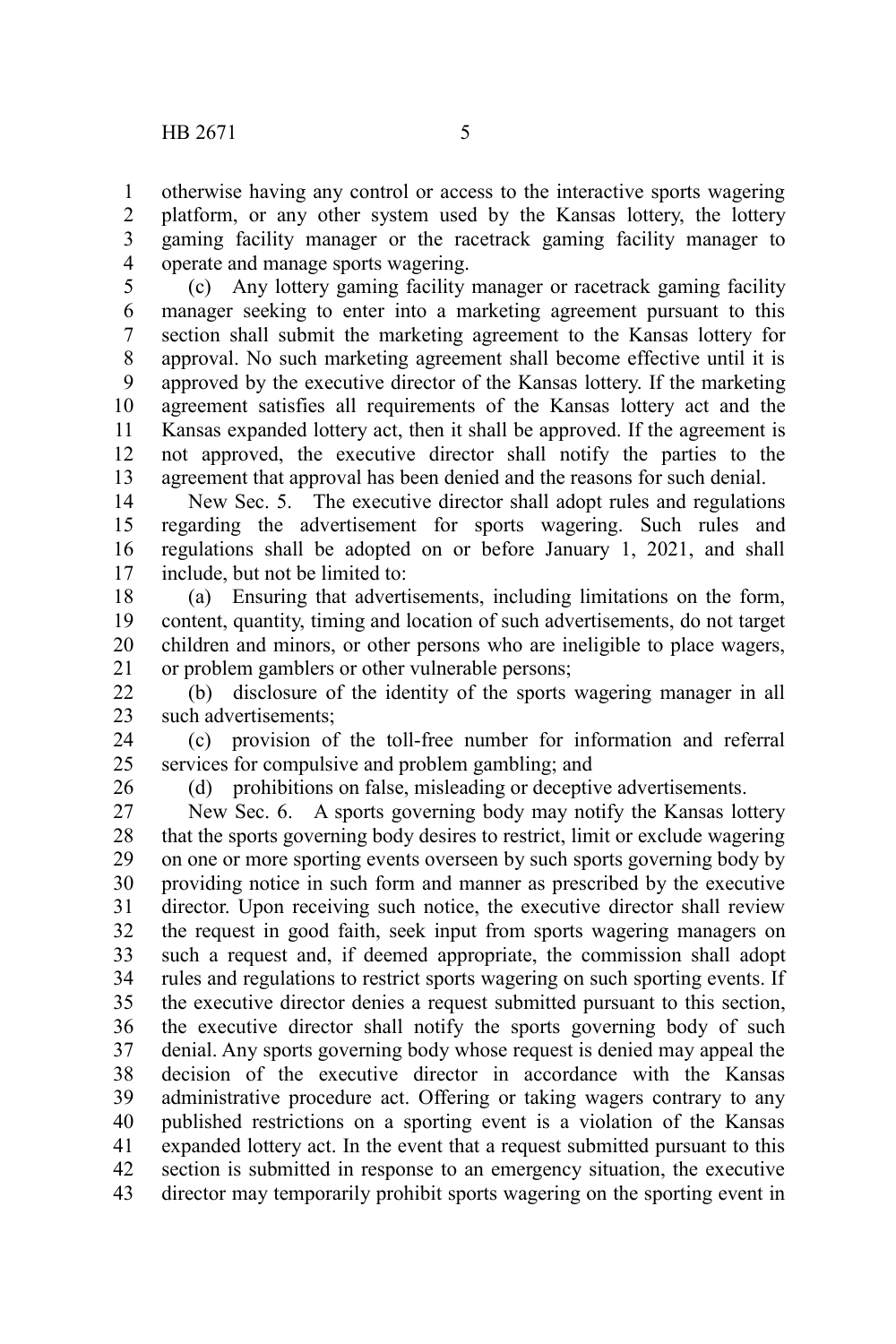question until there is an opportunity to review the request and adopt rules and regulations in accordance with this section. 1 2

New Sec. 7. (a) Sports wagering managers shall use reasonable methods to: 3 4

(1) Prohibit the manager, and any director, officer, owner and employee of the manager, and any relative living in the same household as such persons, from placing wagers with the manager; 5 6 7

(2) prohibit the interactive sports wagering platform, and any director, officer, owner and employee of the platform, and any relative living in the same household as such persons, from placing wagers with the manager; 8 9 10

(3) prohibit athletes, coaches, referees, team owners, employees of a sports governing body or its member teams, and player and referee union personnel from placing wagers on any sporting event overseen by such sports governing body. In determining which persons are excluded from placing wagers under this paragraph, sports wagering managers shall use publicly available information and any list of such persons that the sports governing body may provide to the Kansas lottery and the Kansas racing and gaming commission; 11 12 13 14 15 16 17 18

(4) prohibit any person with access to nonpublic confidential information held by the manager from placing wagers with the manager; 19 20

(5) prohibit persons from placing wagers as agents or proxies for other persons; 21 22

(6) prohibit any person convicted of any felony or misdemeanor offense involving sports wagering, including, but not limited to, the use of funds derived from illegal activity to make wagers, placing wagers to conceal money derived from illegal activity, the use of other individuals to place wagers as part of any wagering scheme to circumvent any provision of federal or state law, and the use of false identification to facilitate the placement of any wager or the collection of any prize in violation of federal or state law, from placing wagers; and 23 24 25 26 27 28 29 30

(7) maintain the security of wagering data, customer data and other confidential information from unauthorized access and dissemination, provided that nothing in this act shall preclude the use of internet or cloudbased hosting of such data and information or disclosure as required by court order, state or federal law or as otherwise required by this act. 31 32 33 34 35

(b) Sports wagering managers shall cooperate with any investigations conducted by the Kansas lottery, the Kansas racing and gaming commission, sports governing bodies or law enforcement agencies, including, but not limited to, providing or facilitating the provision of account-level betting information and audio or video files relating to persons placing wagers. 36 37 38 39 40 41

(c) (1) Sports wagering managers shall immediately report to the Kansas lottery and the Kansas racing and gaming commission any 42 43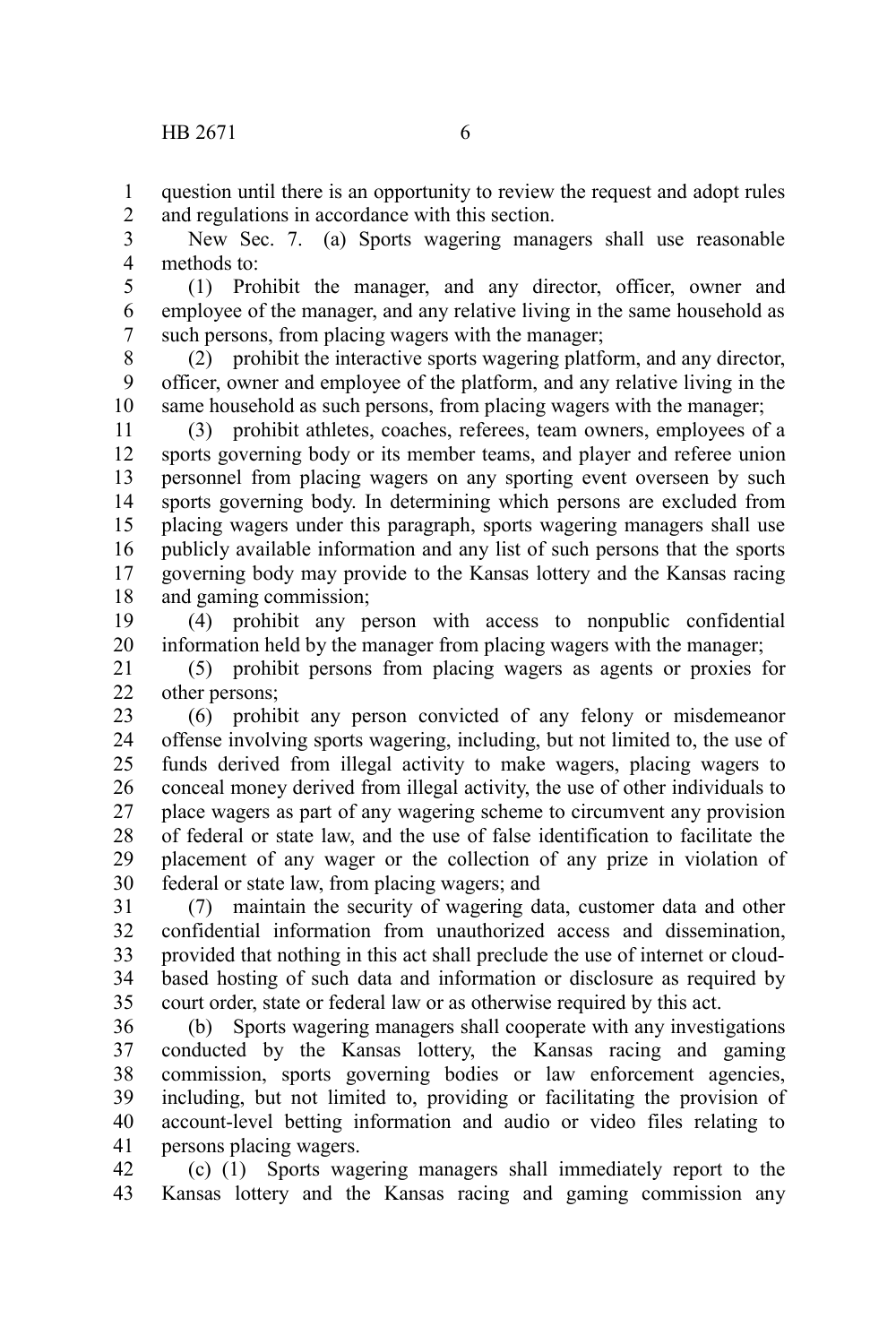information relating to: 1

(A) Criminal or disciplinary proceedings commenced against the sports wagering manager in connection with such manager's operations in any jurisdiction in which such sports wagering manager operates; 2 3 4

(B) abnormal wagering activity or patterns that may indicate a concern with the integrity of a sporting event in any jurisdiction in which such sports wagering manager operates; 5 6 7

(C) any potential breach of the relevant sports governing body's internal rules and codes of conduct pertaining to sports wagering; 8 9

(D) any other conduct that corrupts a betting outcome of a sporting event for purposes of financial gain, including match-fixing; and 10 11

(E) suspicious or illegal wagering activities, including the use of: Funds derived from illegal activity; wagers to conceal or launder funds derived from illegal activity; agents to place wagers; and false identification when placing wagers. 12 13 14 15

(2) Sports wagering managers shall immediately report information relating to the conduct described in subparagraphs (B) through (D) to the relevant sports governing body. 16 17 18

(d) Information provided by a sports governing body to a sports wagering manager shall be confidential and not subject to the open records act, K.S.A. 45-215 et seq., and amendments thereto, and the sports wagering manager shall not disclose such information or any portion thereof, unless disclosure is required by this act, the Kansas racing and gaming commission, state or federal law or court order. The provisions of this subsection shall expire on July 1, 2025, unless the legislature acts to reenact such provision. The provisions of this subsection shall be reviewed by the legislature prior to July 1, 2025. 19 20 21 22 23 24 25 26 27

(e) Sports wagering managers may use data for determining the result of tier one sports wagers from any source such manager deems appropriate. Sports wagering managers shall use only official league data for determining the result of tier two sports wagers, provided that official league data is readily available for sports wagering managers to access or purchase on commercially reasonable terms. 28 29 30 31 32 33

New Sec. 8. (a) (1) Sports wagering managers shall maintain records of: 34 35

(A) All wagers placed, including personally identifiable information of the person placing the wager; 36 37

- (B) the amount and type of wager; 38
- (C) the time the wager was placed; 39
- (D) the location of the wager, including the IP address, if applicable; 40
- (E) the outcome of the wager; 41
- (F) any records of abnormal wagering activity; and 42
- (G) video camera recordings, in the case of in-person wagers. 43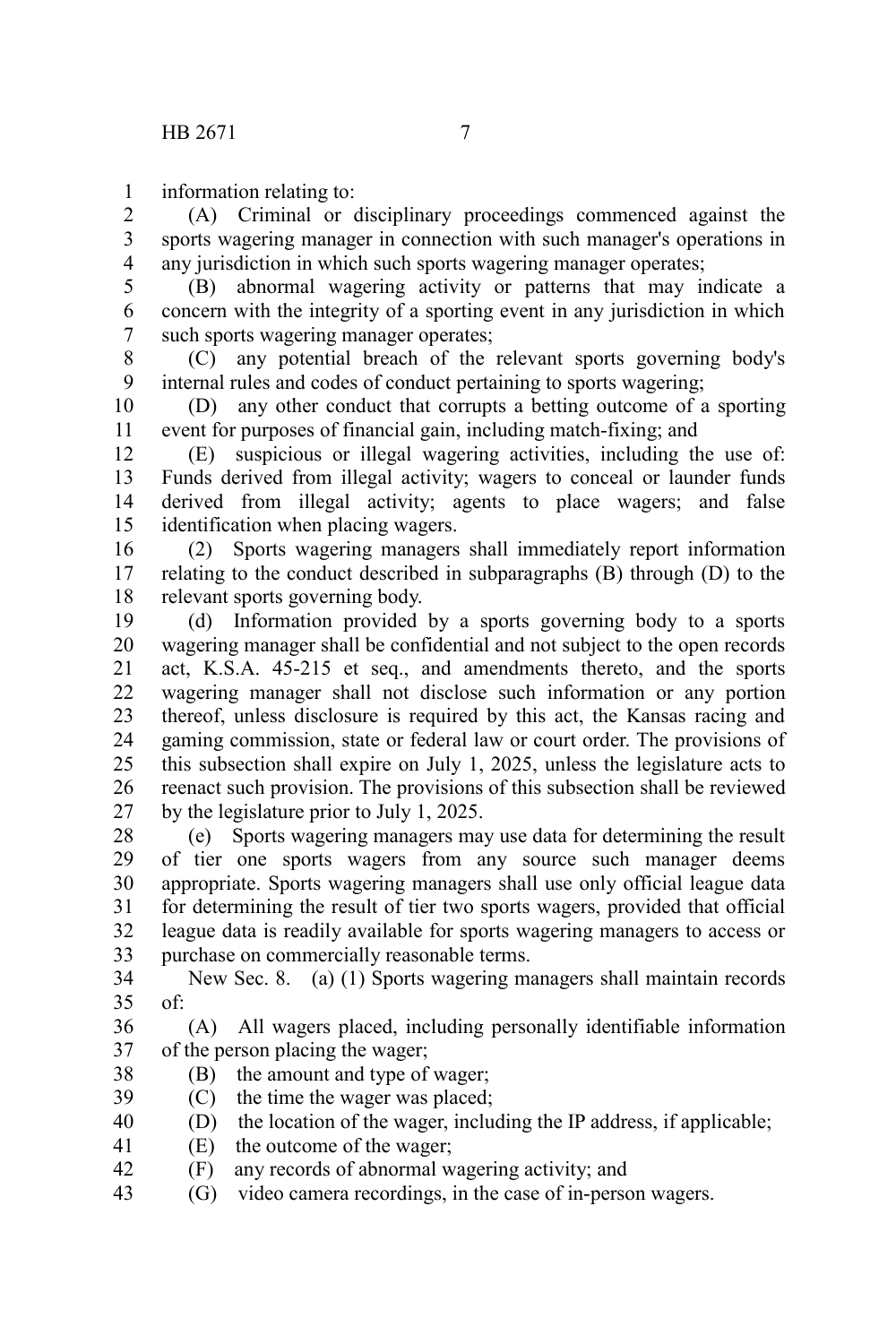(2) Such records shall be maintained for at least three years after the sporting event occurs. A sports wagering manager shall make such records available for inspection upon request by the Kansas lottery or the Kansas racing and gaming commission, or as required by court order. 1 2 3 4

(b) If a sports governing body has notified the Kansas racing and gaming commission that real-time information sharing for wagers placed on such sports governing body's sporting events is necessary and desirable, sports wagering managers shall share in real time the information required to be retained pursuant to subsection (a), except video camera recordings, with the sports governing body, or such sports governing body's designee, with respect to wagers on such sports governing body's sporting events. Any information provided pursuant to this subsection shall not contain any personally identifiable information. 5 6 7 8 9 10 11 12 13

(c) The Kansas lottery and the Kansas racing and gaming commission shall cooperate with a sports governing body and sports wagering managers to ensure the timely, efficient and accurate sharing of information. 14 15 16 17

(d) Any disclosures made pursuant to this section shall be in accordance with section 9, and amendments thereto. 18 19

New Sec. 9. The Kansas racing and gaming commission and any sports wagering manager shall only disclose personal information of individuals placing wagers to a sports governing body if such sports governing body has entered into a data-sharing agreement with the Kansas lottery. Such agreement shall specify when and to what extent the personal information of individuals placing wagers may be disclosed by the Kansas racing and gaming commission or a sports wagering manager. Any disclosure of such information shall be in accordance with any such datasharing agreement. 20 21 22 23 24 25 26 27 28

New Sec. 10. The state or a sports governing body shall have a cause of action against any person who knowingly engages in, facilitates or conceals conduct that intends to improperly influence a betting outcome of a sporting event for purposes of financial gain, in connection with betting or wagering on a sporting event. The entity filing any such action may seek damages or other equitable relief. The provisions of this section shall not be construed as a limitation on or bar against any other claims the state or a sports governing body may bring against such person, or any other claim the state or a sports governing body may bring for injuries or damages arising out of the operation of sports wagering. 29 30 31 32 33 34 35 36 37 38

New Sec. 11. Upon request by an individual, a sports wagering manager shall restrict such individual from placing sports wagers with the manager and shall take reasonable measures to prevent such individual from placing sports wagers. The sports wagering manager shall submit the restricted individual's name and pertinent information to the Kansas racing 39 40 41 42 43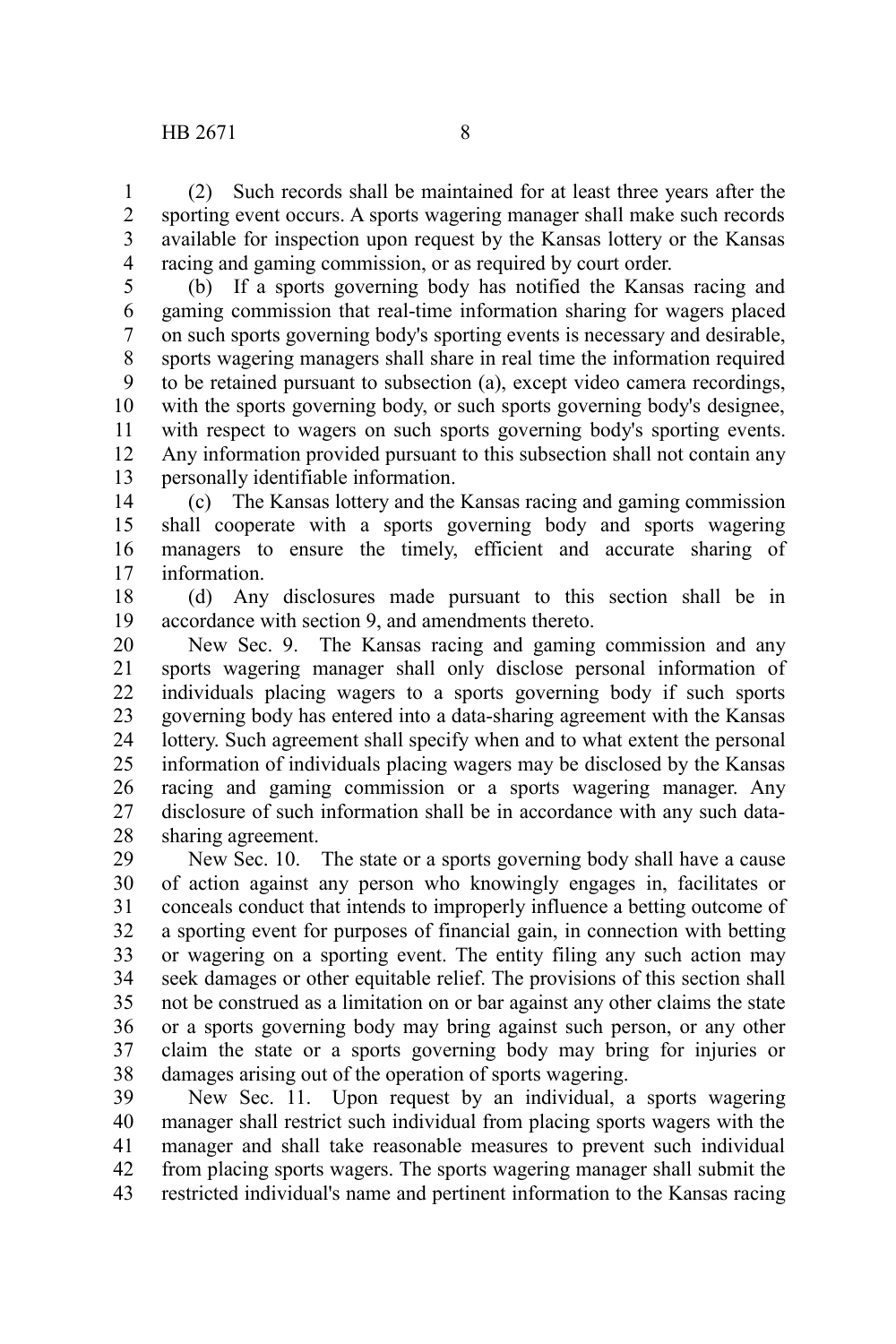and gaming commission for the sole purpose of having such information disseminated to all other sports wagering managers. Any sports wagering manager that receives such individual's information from the Kansas racing and gaming commission shall restrict such individual from placing sports wagers. 1 2 3 4 5

New Sec. 12. (a) There is hereby established in the state treasury the sports wagering receipts fund. Separate accounts shall be maintained in such fund for receipt of moneys from sports wagering conducted by the Kansas lottery, sports wagering retailers, each lottery gaming facility manager and each racetrack gaming facility manager. All expenditures from the fund shall be made in accordance with appropriation acts upon warrants of the director of accounts and reports issued pursuant to vouchers approved by the executive director, or the executive director's designee, for the purposes set forth in this act. 6 7 8 9 10 11 12 13 14

(b) All revenues from sports wagering conducted by the Kansas lottery, sports wagering retailers, lottery gaming facility managers and racetrack gaming facility managers shall be paid weekly and electronically to the executive director, or as soon as reasonably possible based on the sporting event and the wager placed, but in no event prior to the completion and settling of all bets for the sporting events for which wagers were placed. The executive director shall remit all moneys received therefrom to the state treasurer in accordance with the provisions of K.S.A. 75-4215, and amendments thereto. Upon receipt of each such remittance, the state treasurer shall deposit the entire amount in the state treasury and credit such remittance to the respective account in the sports wagering receipts fund maintained for the Kansas lottery, sports wagering retailers, the lottery gaming facility manager or the racetrack gaming facility manager. 15 16 17 18 19 20 21 22 23 24 25 26 27 28

(c) (1) The executive director shall certify monthly to the director of accounts and reports the percentages or amounts to be transferred from each account maintained in the sports wagering receipts fund to the lottery operating fund in accordance with the provisions of K.S.A. 74-8711, and amendments thereto, as provided by the sports wagering retailer contract, lottery gaming facility management contract or racetrack gaming facility management contract. Upon receipt of the certification, the director of accounts and reports shall transfer amounts from each such account in accordance with the certification of the executive director. 29 30 31 32 33 34 35 36 37

(2) Once each month, the executive director shall cause amounts from each such account to be paid to the sports wagering retailers, lottery gaming facility managers and racetrack gaming facility managers in accordance with each entity's respective contract with the Kansas lottery. 38 39 40 41

New Sec. 13. (a) There is hereby established in the state treasury the white collar crime fund. The attorney general shall administer such fund. 42 43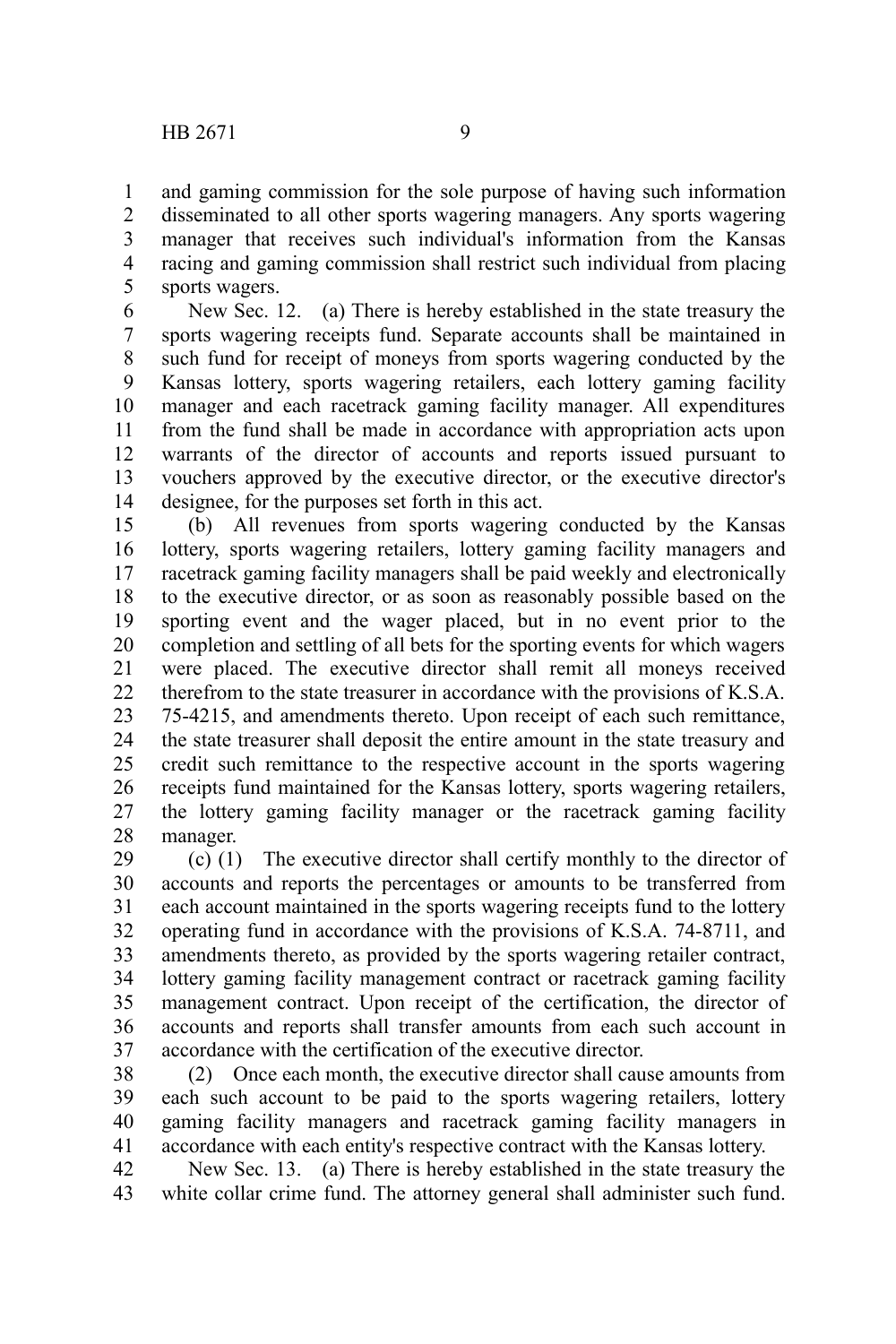All moneys credited to the white collar crime fund shall be expended only for the purpose of investigating and prosecuting: 1 2

3

(1) Criminal offenses involving or facilitated by:

4

(A) The use of funds derived from illegal activity to make wagers;

5

(B) placing wagers to conceal money derived from illegal activity;

(C) the use of other individuals to place wagers as part of any wagering scheme to circumvent any provision of federal or state law; 6 7

(D) the use of false identification to facilitate the placement of any wager or the collection of any prize in violation of federal or state law; 8 9

(E) any other unlawful activity involving or facilitated by the placing of wagers; or 10 11

- 12
- 13

(F) any other violation of the Kansas expanded lottery act; or (2) any financial or economic crime.

(b) All expenditures from the fund shall be made in accordance with appropriation acts upon warrants of the director of accounts and reports issued pursuant to vouchers approved by the attorney general, or the attorney general's designee, for the purposes set forth in this act. 14 15 16 17

(c) The attorney general may certify to the director of accounts and reports amounts to be transferred from the white collar crime fund to any special revenue fund or funds of the Kansas bureau of investigation as deemed appropriate by the attorney general to carry out the purposes of the white collar crime fund. Upon receipt of any such certification, the director of accounts and reports shall transfer amounts from the white collar crime fund to the special revenue fund or funds of the Kansas bureau of investigation in accordance with the certification of the attorney general. 18 19 20 21 22 23 24 25

New Sec. 14. (a) Notwithstanding the provisions of K.S.A. 74-8733, and amendments thereto, the attorney general may file an action in quo warranto in the supreme court within 90 days after July 1, 2020, on the question of the authority of a public official to act in accordance with the provisions of section 1 or 2, and amendments thereto. Such action may only be filed by the attorney general and shall only be filed in the supreme court. 26 27 28 29 30 31 32

(b) No action against the state of Kansas for specific performance, anticipatory breach or breach of contract, the basis of which is that a contract between the Kansas lottery and a sports wagering retailer to offer sports wagering pursuant to section 1, and amendments thereto, violates the provisions of K.S.A. 74-8734(h)(19) or 74-8741(c)(4), and amendments thereto, or that such contract creates a material breach of a lottery gaming facility management contract, shall be deemed to have accrued until such date as the Kansas lottery enters into a contract with a sports wagering retailer to offer sports wagering, or such date a final order is issued in any action brought by the attorney general pursuant to subsection (a), whichever occurs later. Any such action shall be 33 34 35 36 37 38 39 40 41 42 43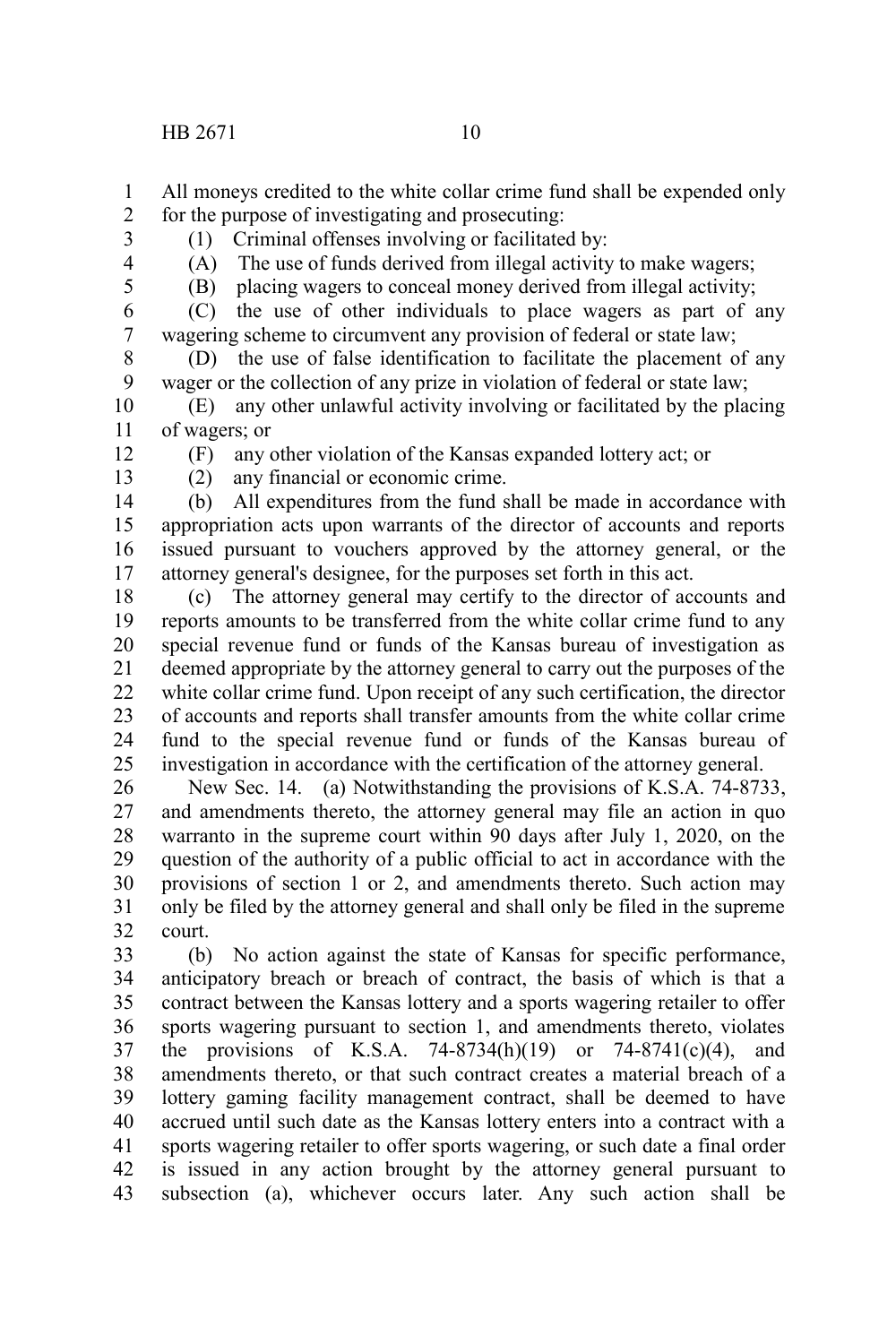commenced in the district court of Shawnee county within 60 days from the date the cause of action accrued. 1  $\mathcal{L}$ 

(c) No claim for equitable relief, including injunctive relief, may be brought in any action filed pursuant to this section except by the attorney general in an action brought under subsection (a). 3 4 5

(d) The monetary damages that may be awarded in any action brought pursuant to this section shall not exceed an amount equal to the privilege fee paid by the lottery gaming facility manager plus accrued interest from the date such action accrues as specified in subsection (b). 6 7 8 9

New Sec. 15. If any federally recognized Indian tribe, as described in K.S.A. 74-9802(f), and amendments thereto, submits a request for negotiation of a gaming compact regarding sports wagering in accordance with K.S.A. 46-2302, and amendments thereto, the governor, or the governor's designated representative, shall negotiate in good faith with such Indian tribe to enter into such gaming compact. 10 11 12 13 14 15

New Sec. 16. (a) Misuse of nonpublic sports information is placing or causing to be placed, a bet or wager on a sports contest on the basis of material nonpublic information relating to such bet or wager. 16 17 18

(b) Misuse of nonpublic sports information is a severity level 5, nonperson felony. 19 20

21

(c) As used in this section:

(1) "On the basis of material nonpublic information" means the person placing the bet or wager, or causing such bet or wager to be placed, was aware of the material nonpublic information relating to such bet or wager when the person placed the bet or wager, or caused such bet or wager to be placed; and  $22$ 23 24 25 26

(2) "sports contest" means the same as defined in K.S.A. 2019 Supp. 21-6507, and amendments thereto. 27 28

(d) The provisions of this section shall be a part of and supplemental to the Kansas criminal code. 29 30

Sec. 17. K.S.A. 2019 Supp. 21-6403 is hereby amended to read as follows: 21-6403. As used in K.S.A. 2019 Supp. 21-6403 through 21- 6409, and amendments thereto: 31 32 33

(a) "Bet" means a bargain in which the parties agree that, dependent upon chance, one stands to win or lose something of value specified in the agreement. A bet does not include: 34 35 36

(1) Bona fide business transactions which are valid under the law of contracts including, but not limited to, contracts for the purchase or sale at a future date of securities or other commodities, and agreements to compensation for loss caused by the happening of the chance including, but not limited to, contracts of indemnity or guaranty and life or health and accident insurance; 37 38 39 40 41 42

(2) offers of purses, prizes or premiums to the actual contestants in 43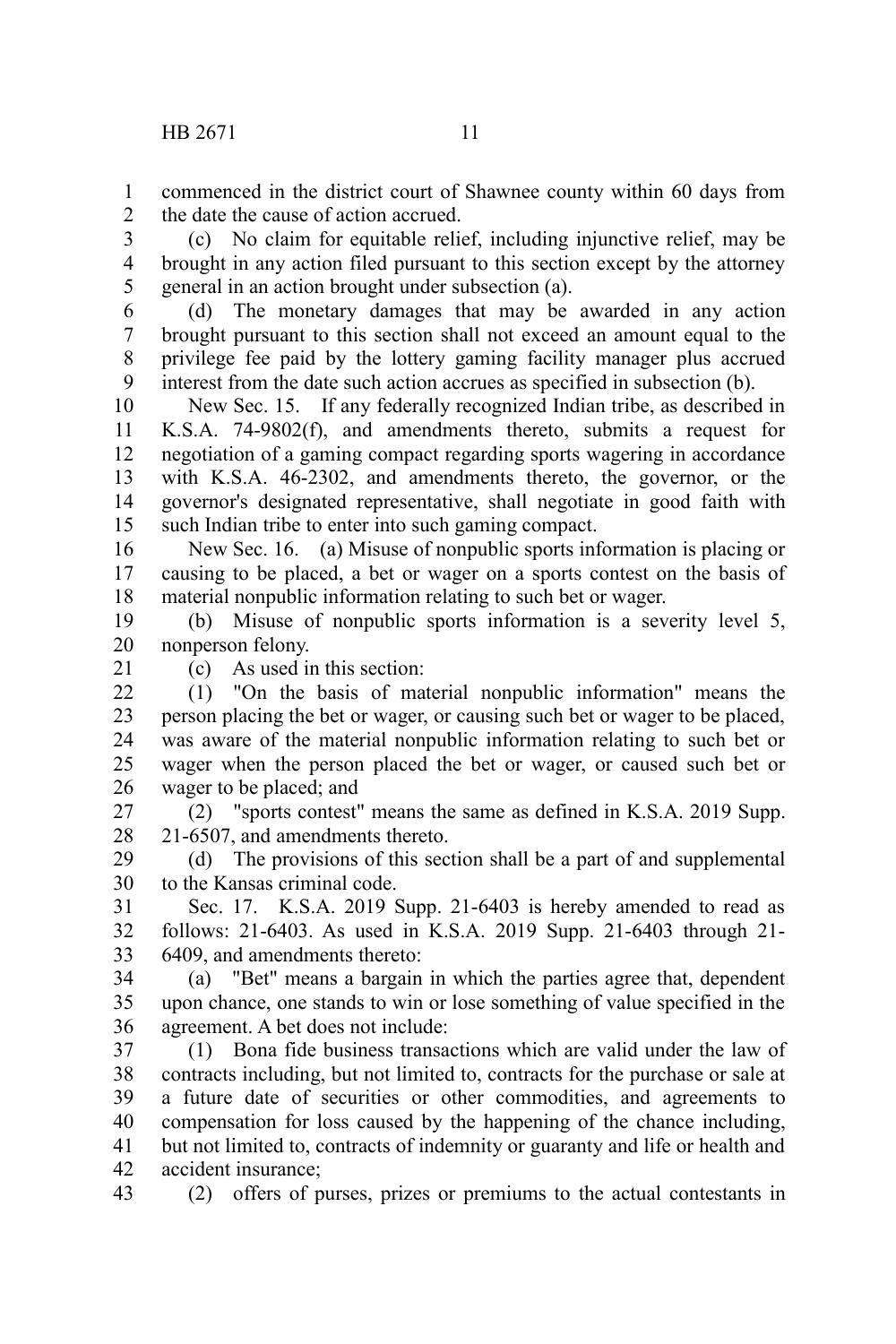any bona fide contest for the determination of skill, speed, strength or endurance or to the bona fide owners of animals or vehicles entered in such a contest; 1 2 3

4

9

12

15

23

(3) a lottery as defined in this section;

(4) any bingo game by or for participants managed, operated or conducted in accordance with the laws of the state of Kansas by an organization licensed by the state of Kansas to manage, operate or conduct games of bingo; 5 6 7 8

(5) a lottery operated by the state pursuant to the Kansas lottery act;

(6) any system of parimutuel wagering managed, operated and conducted in accordance with the Kansas parimutuel racing act; 10 11

(7) tribal gaming;

(8) charitable raffles as defined by K.S.A. 75-5173, and amendments thereto: or 13 14

(9) a fantasy sports league as defined in this section; *or*

*(10) sports wagering, as defined in K.S.A. 74-8702, and amendments thereto;* 16 17

(b) "lottery" means an enterprise wherein for a consideration the participants are given an opportunity to win a prize, the award of which is determined by chance. A lottery does not include: 18 19 20

(1) A lottery operated by the state pursuant to the Kansas lottery act; or 21  $22$ 

(2) tribal gaming;

(c) "consideration" means anything which is a commercial or financial advantage to the promoter or a disadvantage to any participant. Mere registration without purchase of goods or services; personal attendance at places or events, without payment of an admission price or fee; listening to or watching radio and television programs; answering the telephone or making a telephone call and acts of like nature are not consideration. "Consideration" shall not include sums of money paid by or for: 24 25 26 27 28 29 30 31

(1) Participants in any bingo game managed, operated or conducted in accordance with the laws of the state of Kansas by any bona fide nonprofit religious, charitable, fraternal, educational or veteran organization licensed to manage, operate or conduct bingo games under the laws of the state of Kansas and it shall be conclusively presumed that such sums paid by or for such participants were intended by such participants to be for the benefit of the sponsoring organizations for the use of such sponsoring organizations in furthering the purposes of such sponsoring organizations, as set forth in the appropriate paragraphs of section 501(c) or (d) of the internal revenue code of 1986 and as set forth in K.S.A. 79-4701, and amendments thereto; 32 33 34 35 36 37 38 39 40 41 42

(2) participants in any lottery operated by the state pursuant to the 43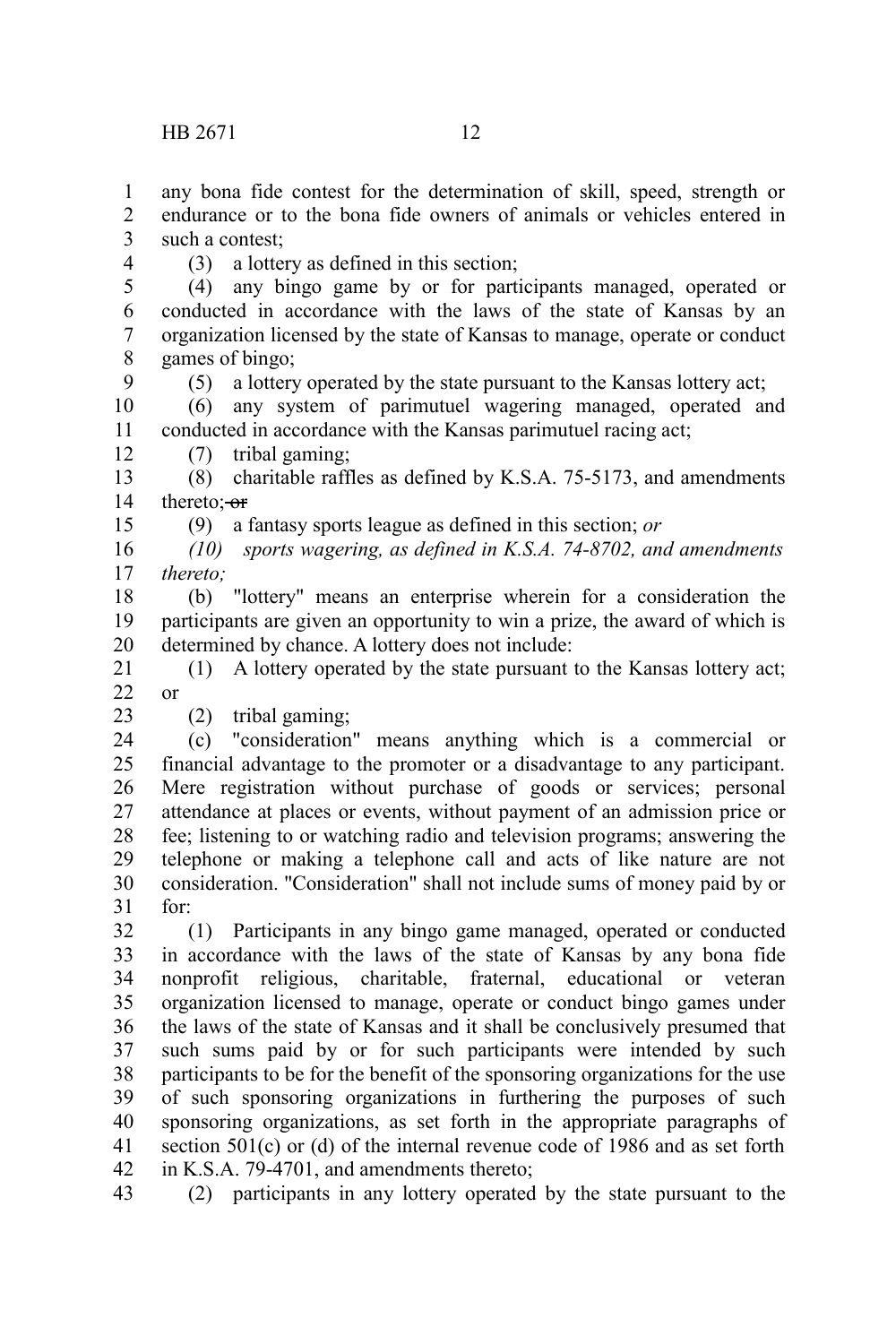Kansas lottery act; 1

(3) participants in any system of parimutuel wagering managed, operated and conducted in accordance with the Kansas parimutuel racing act; or 2 3 4

5

(4) a person to participate in tribal gaming;

(d) "fantasy sports league" means any fantasy or simulation sports game or contest in which no fantasy or simulation sports team is based on the current membership of an actual team that is a member of an amateur or professional sports organization and that meets the following conditions: 6 7 8 9 10

(1) All prizes and awards offered to winning participants are established and made known to the participants in advance of the game or contest and their value is not determined by the number of participants or the amount of any fees paid by those participants; 11 12 13 14

(2) all winning outcomes reflect the relative knowledge and skill of the participants and are determined predominantly by accumulated statistical results of the performance of individual athletes in multiple realworld sporting events; and 15 16 17 18

19

(3) no winning outcome is based:

(A) On the score, point spread or any performance or performances of any single real-world team or any combination of such teams; or 20 21

(B) solely on any single performance of an individual athlete in any single real-world sporting event.  $22$ 23

24

(e) (1) "gambling device" means any:

(A) So-called "slot machine" or any other machine, mechanical device, electronic device or other contrivance an essential part of which is a drum or reel with insignia thereon, and:  $25$ 26 27

(i) Which *That* when operated may deliver, as the result of chance, any money or property; or 28 29

(ii) by the operation of which a person may become entitled to receive, as the result of chance, any money or property; 30 31

(B) other machine, mechanical device, electronic device or other contrivance including, but not limited to, roulette wheels and similar devices, which *that* are equipped with or designed to accommodate the addition of a mechanism that enables accumulated credits to be removed, is equipped with or designed to accommodate a mechanism to record the number of credits removed or is otherwise designed, manufactured or altered primarily for use in connection with gambling, and: 32 33 34 35 36 37 38

(i) Which *That* when operated may deliver, as the result of chance, any money or property; or 39 40

(ii) by the operation of which a person may become entitled to receive, as the result of chance, any money or property; 41 42

(C) subassembly or essential part intended to be used in connection 43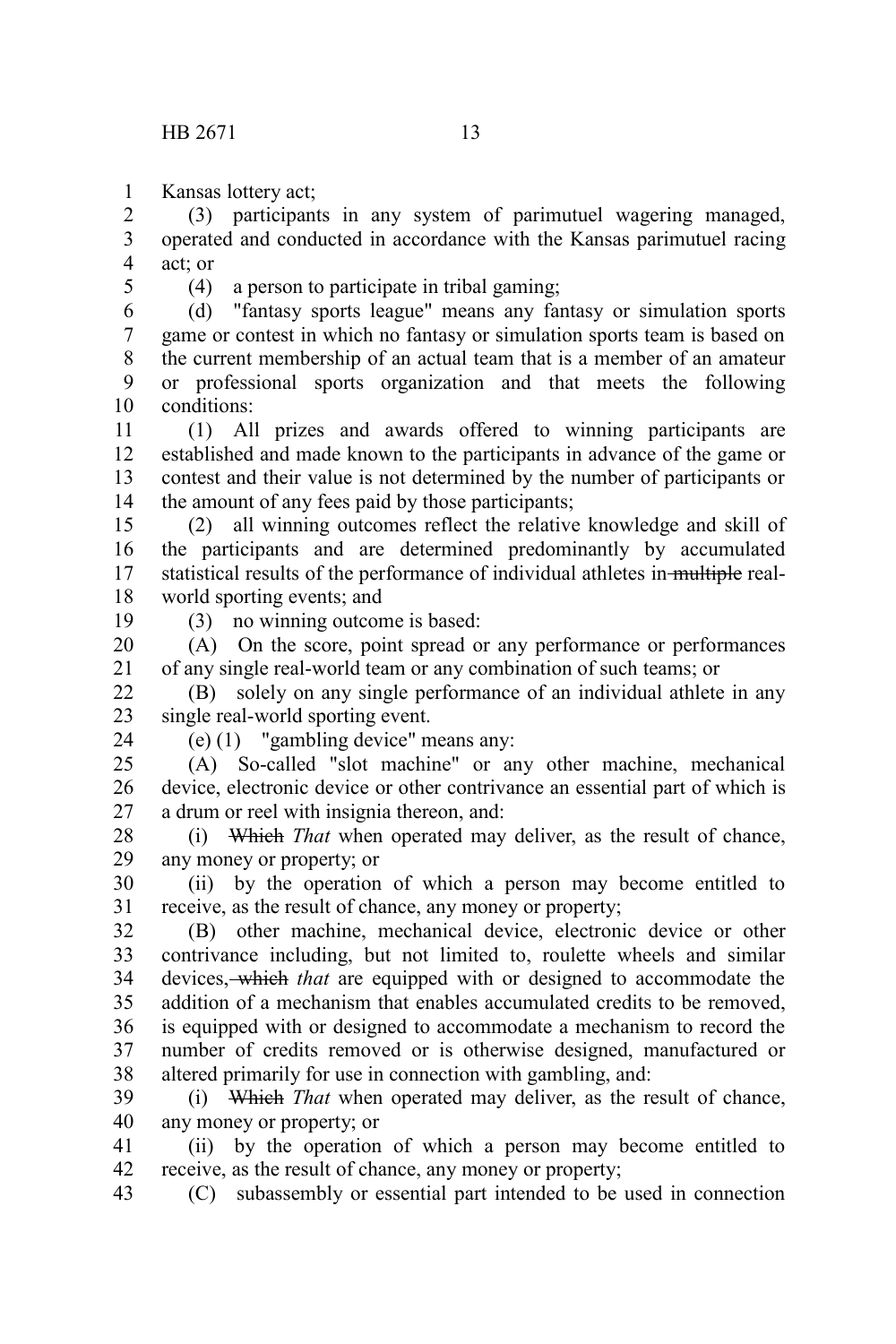with any such machine, mechanical device, electronic device or other contrivance, but—which that is not attached to any such machine, mechanical device, electronic device or other contrivance as a constituent part; or 1 2 3 4

(D) any token, chip, paper, receipt or other document which *that* evidences, purports to evidence or is designed to evidence participation in a lottery or the making of a bet. 5 6 7

The fact that the prize is not automatically paid by the device does not affect its character as a gambling device. 8 9

(2) "Gambling device" shall not include: 10

(A) Any machine, mechanical device, electronic device or other contrivance used or for use by a licensee of the Kansas racing *and gaming* commission as authorized by law and rules and regulations adopted by the commission or by the Kansas lottery or Kansas lottery retailers as authorized by law and rules and regulations adopted by the Kansas lottery commission; 11 12 13 14 15 16

(B) any machine, mechanical device, electronic device or other contrivance, such as a coin-operated bowling alley, shuffleboard, marble machine, a so-called pinball machine, or mechanical gun, which *that* is not designed and manufactured primarily for use in connection with gambling, and: 17 18 19 20 21

(i) Which *That* when operated does not deliver, as a result of chance, any money; or  $22$ 23

(ii) by the operation of which a person may not become entitled to receive, as the result of the application of an element of chance, any money; 24 25 26

(C) any so-called claw, crane or digger machine and similar devices which *that* are designed and manufactured primarily for use at carnivals or county or state fairs; or 27 28 29

(D) any machine, mechanical device, electronic device or other contrivance used in tribal gaming; 30 31

(f) "gambling place" means any place, room, building, vehicle, tent or location which *that* is used for any of the following: Making and settling bets; receiving, holding, recording or forwarding bets or offers to bet; conducting lotteries; or playing gambling devices. Evidence that the place has a general reputation as a gambling place or that, at or about the time in question, it was frequently visited by persons known to be commercial gamblers or known as frequenters of gambling places is admissible on the issue of whether it is a gambling place; 32 33 34 35 36 37 38 39

(g) "tribal gaming" means the same as in K.S.A. 74-9802, and amendments thereto; and 40 41

(h) "tribal gaming commission" means the same as in K.S.A. 74- 9802, and amendments thereto. 42 43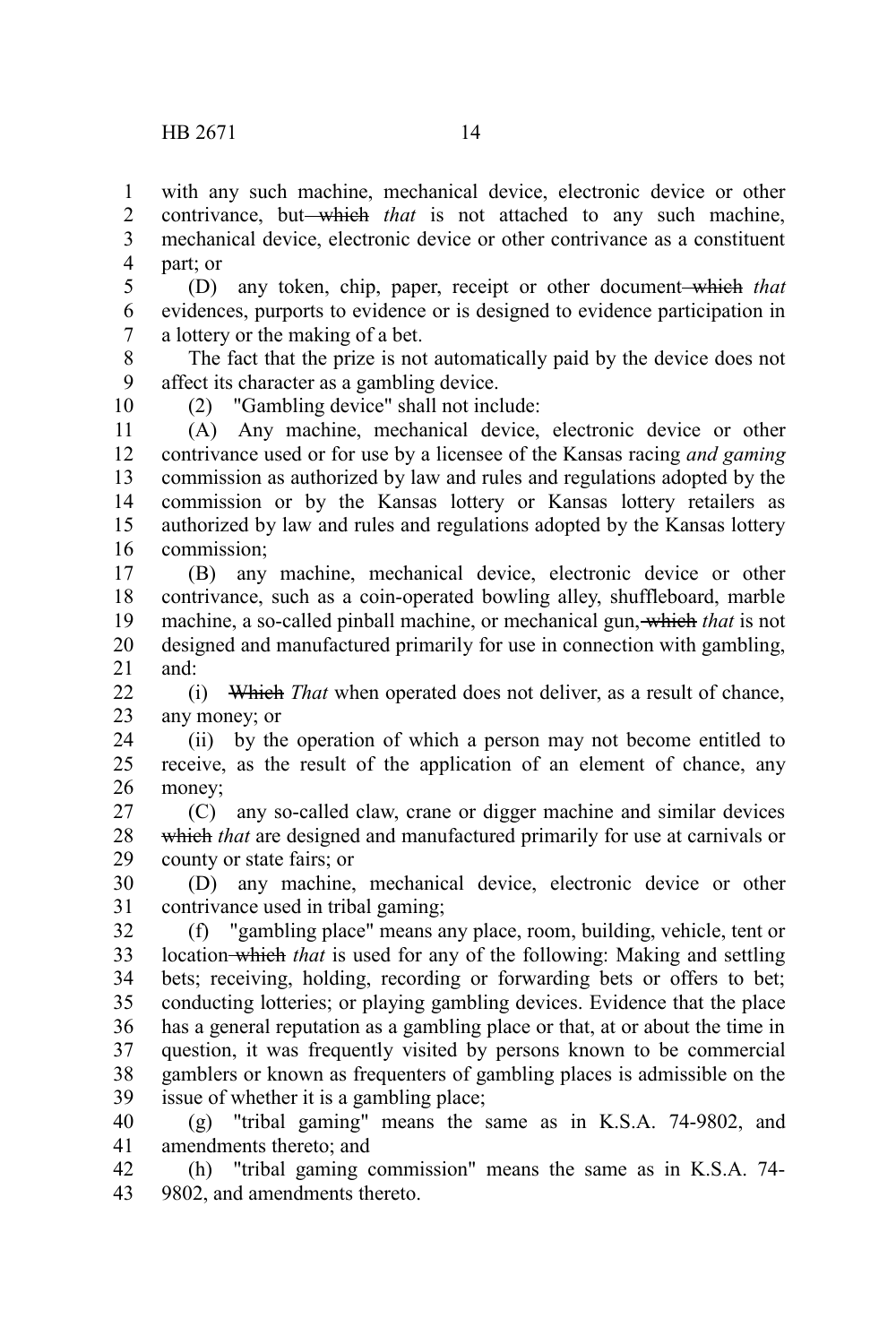16

Sec. 18. K.S.A. 2019 Supp. 21-6507 is hereby amended to read as follows: 21-6507. (a) Sports bribery is: 1 2

(1) Conferring, or offering or agreeing to confer, any benefit upon a sports participant with intent to influence such participant not to give such participant's best efforts in a sports contest; 3 4 5

(2) conferring or offering or agreeing to confer, any benefit upon a sports official with intent to influence such official to perform such official's duties improperly; 6 7 8

(3) accepting, agreeing to accept or soliciting by a sports participant of any benefit from another person upon an understanding that such sports participant will thereby be influenced not to give such participant's best efforts in a sports contest; or 9 10 11 12

(4) accepting, agreeing to accept or soliciting by a sports official any benefit from another person upon an understanding that such official will perform such official's duties improperly. 13 14 15

(b) Sports bribery as defined in:

(1) Subsection (a)(1) or (a)(2) is a severity level 9, nonperson felony; and 17 18

(2) subsection (a)(3) or (a)(4) is a class A nonperson misdemeanor*; and* 19 20

*(3) subsection (a)(1) through (a)(4), if committed with the intent to influence a betting outcome of a sports contest in order to obtain financial gain, in connection with betting or wagering on a sports contest, is a severity level 5, nonperson felony*. 21 22 23 24

(c) As used in this section and K.S.A. 2019 Supp. 21-6508, and amendments thereto: 25 26

(1) "Sports contest" means any professional or amateur sports or athletic game or contest viewed by the public; 27 28

(2) "sports participant" means any person who participates or expects to participate in a sports contest as a player, contestant or member of a team, or as a coach, manager, trainer or other person directly associated with a player, contestant or team; and 29 30 31 32

(3) "sports official" means any person who acts or expects to act in a sports contest as an umpire, referee, judge or otherwise to officiate at a sports contest. 33 34 35

Sec. 19. K.S.A. 46-2301 is hereby amended to read as follows: 46- 2301. As used in this act *K.S.A. 46-2301 through 46-2304, and amendments thereto, and section 15, and amendments thereto*: 36 37 38

(a) "Class III gaming" has the meaning provided by the Indian gaming regulatory act (25 U.S.C. 2701 et seq.). 39 40

(b) "Gaming compact" means a tribal-state compact regarding class III gaming as provided by section 11 of the Indian gaming regulatory act (25 U.S.C. 2710). 41 42 43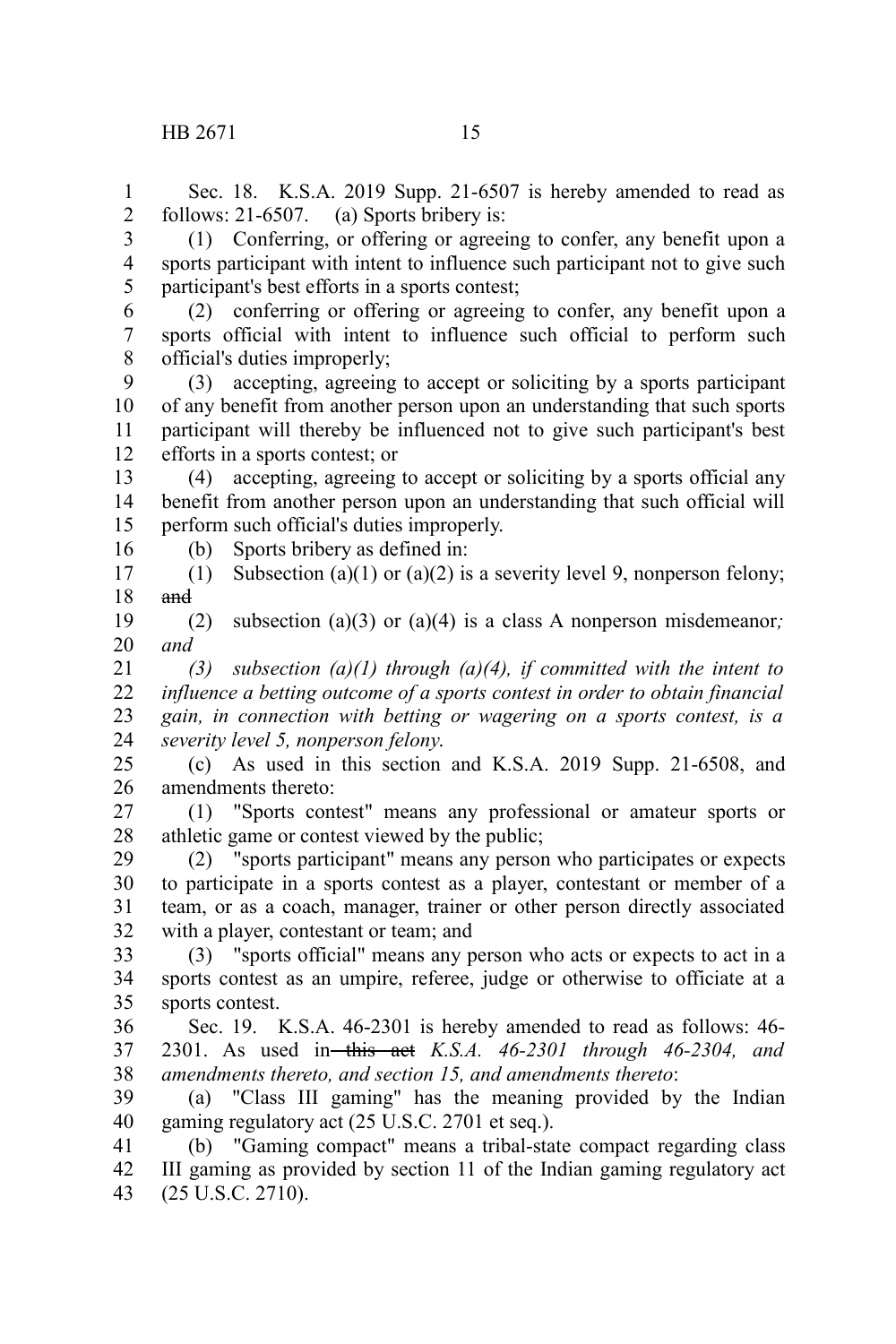(c) "Committee" or "joint committee" means the joint committee on state-tribal relations. 1 2

Sec. 20. K.S.A. 74-8702 is hereby amended to read as follows: 74- 8702. As used in the Kansas lottery act, unless the context otherwise requires: 3 4 5

(a) "Ancillary lottery gaming facility operations" means additional non-lottery facility game products and services not owned and operated by the state which *that* may be included in the overall development associated with the lottery gaming facility. Such operations may include, but are not limited to, restaurants, hotels, motels, museums or entertainment facilities. 6 7 8 9 10

11

(b) "Commission" means the Kansas lottery commission.

(c) "Electronic gaming machine" means any electronic, electromechanical, video or computerized device, contrivance or machine authorized by the Kansas lottery which *that*, upon insertion of cash, tokens, electronic cards or any consideration, is available to play, operate or simulate the play of a game authorized by the Kansas lottery pursuant to the Kansas expanded lottery act, including, but not limited to, bingo, poker, blackjack, keno and slot machines, and which *that* may deliver or entitle the player operating the machine to receive cash, tokens, merchandise or credits that may be redeemed for cash. Electronic gaming machines may use bill validators and may be single-position reel-type, single or multi-game video and single-position multi-game video electronic game, including, but not limited to, poker, blackjack and slot machines. Electronic gaming machines shall be directly linked to a central computer at a location determined by the executive director for purposes of security, monitoring and auditing. 12 13 14 15 16 17 18 19 20 21 22 23 24 25 26

(d) "Executive director" means the executive director of the Kansas lottery. 27 28

(e) "Gaming equipment" means any electric, electronic, computerized or electromechanical machine, mechanism, supply or device or any other equipment, which *that* is: (1) Unique to the Kansas lottery and used pursuant to the Kansas lottery act; and (2) integral to the operation of an electronic gaming machine or lottery facility game; and (3) affects the results of an electronic gaming machine or lottery facility game by determining win or loss. 29 30 31 32 33 34 35

(f) "Gaming zone" means: (1) The northeast Kansas gaming zone, which consists of Wyandotte county; (2) the southeast Kansas gaming zone, which consists of Crawford and Cherokee counties; (3) the south central Kansas gaming zone, which consists of Sedgwick and Sumner counties; and (4) the southwest Kansas gaming zone, which consists of Ford county. 36 37 38 39 40 41

(g) "Gray machine" means any mechanical, electro-mechanical or electronic device, capable of being used for gambling, that is: (1) Not 42 43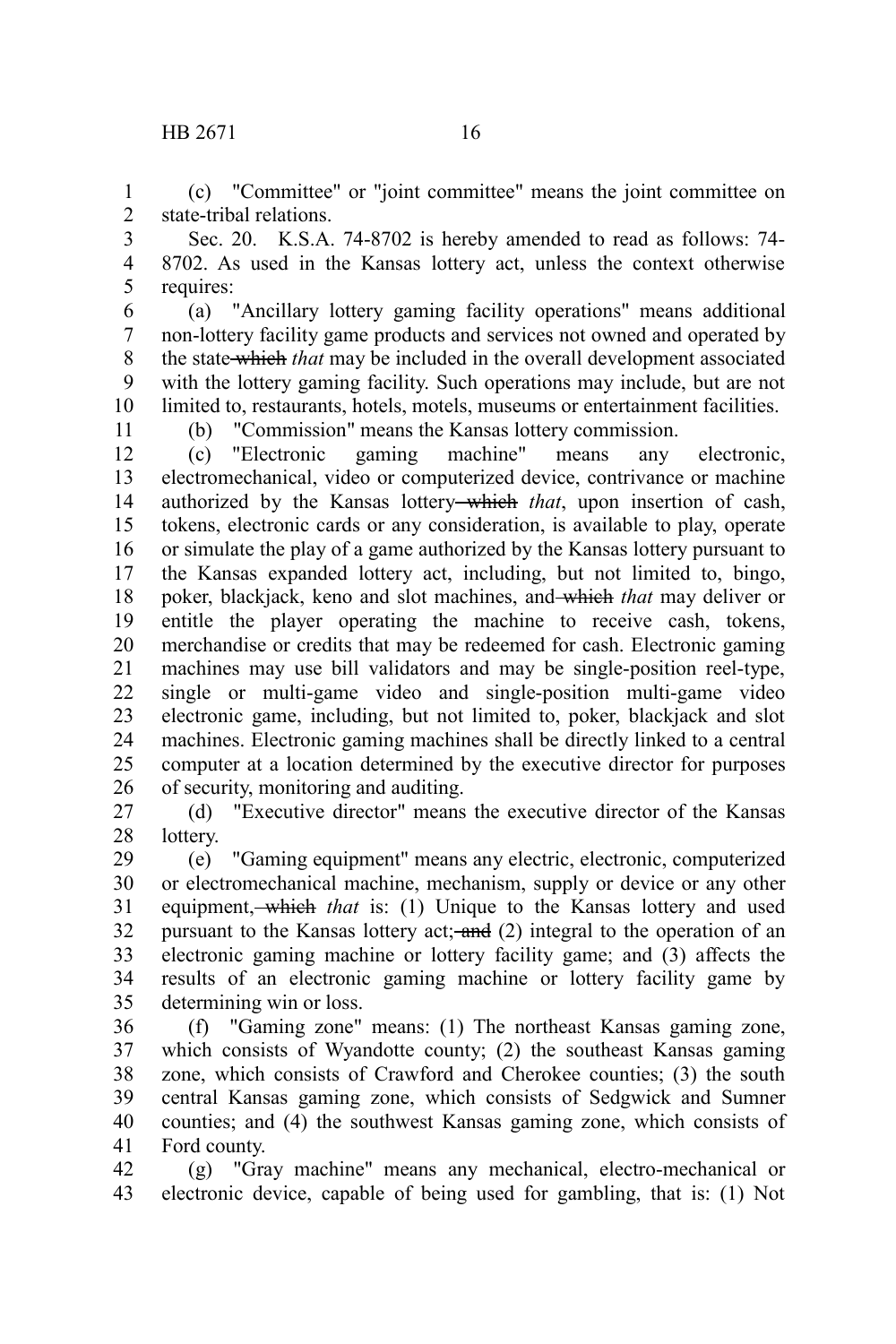authorized by the Kansas lottery; (2) not linked to a lottery central computer system; (3) available to the public for play; or (4) capable of simulating a game played on an electronic gaming machine or any similar gambling game authorized pursuant to the Kansas expanded lottery act. 1 2 3 4

*(h) "Interactive sports wagering platform" means sports wagering made available over the internet, including through websites and mobile device applications, that accepts wagers or bets and pays prizes to persons physically located within the geographical boundaries of the state of Kansas by and through the Kansas lottery, a lottery gaming facility manager or a racetrack gaming facility manager.* 5 6 7 8 9 10

 $\overrightarrow{(h)}$ (*i*) (1) "Instant bingo vending machine" means a machine or electronic device that is purchased or leased by a licensee, as defined by K.S.A. 75-5173, and amendments thereto, from a distributor who has been issued a distributor registration certificate pursuant to K.S.A. 75-5184, and amendments thereto, or leased from the Kansas lottery in fulfillment of the Kansas lottery's obligations under an agreement between the Kansas lottery and a licensee entered into pursuant to K.S.A. 75-5189, and amendments thereto, and the sole purpose of which is to: 11 12 13 14 15 16 17 18

(A) Dispense a printed physical instant bingo ticket after a purchaser inserts cash or other form of consideration into the machine; and 19 20

(B) allow purchasers to manually check the winning status of the instant bingo ticket. 21 22

23

38

(2) "Instant bingo vending machine" shall not:

(A) Provide a visual or audio representation of a bingo card or an electronic gaming machine; 24 25

(B) visually or functionally have the same characteristics of an electronic instant bingo game or an electronic gaming machine; 26 27

(C) automatically determine or display the winning status of any dispensed instant bingo ticket; 28 29

(D) extend or arrange credit for the purchase of an instant bingo ticket; 30 31

(E) dispense any winnings; 32

(F) dispense any prize; 33

(G) dispense any evidence of a prize other than an instant bingo ticket; 34 35

(H) provide free instant bingo tickets or any other item that can be redeemed for cash; or 36 37

(I) dispense any other form of a prize to a purchaser.

All physical instant bingo tickets dispensed by an instant bingo vending machine shall be purchased by a licensee, as defined by K.S.A. 75-5173, and amendments thereto, from a registered distributor. 39 40 41

No more than two instant bingo vending machines may be located on the premises of each licensee location. 42 43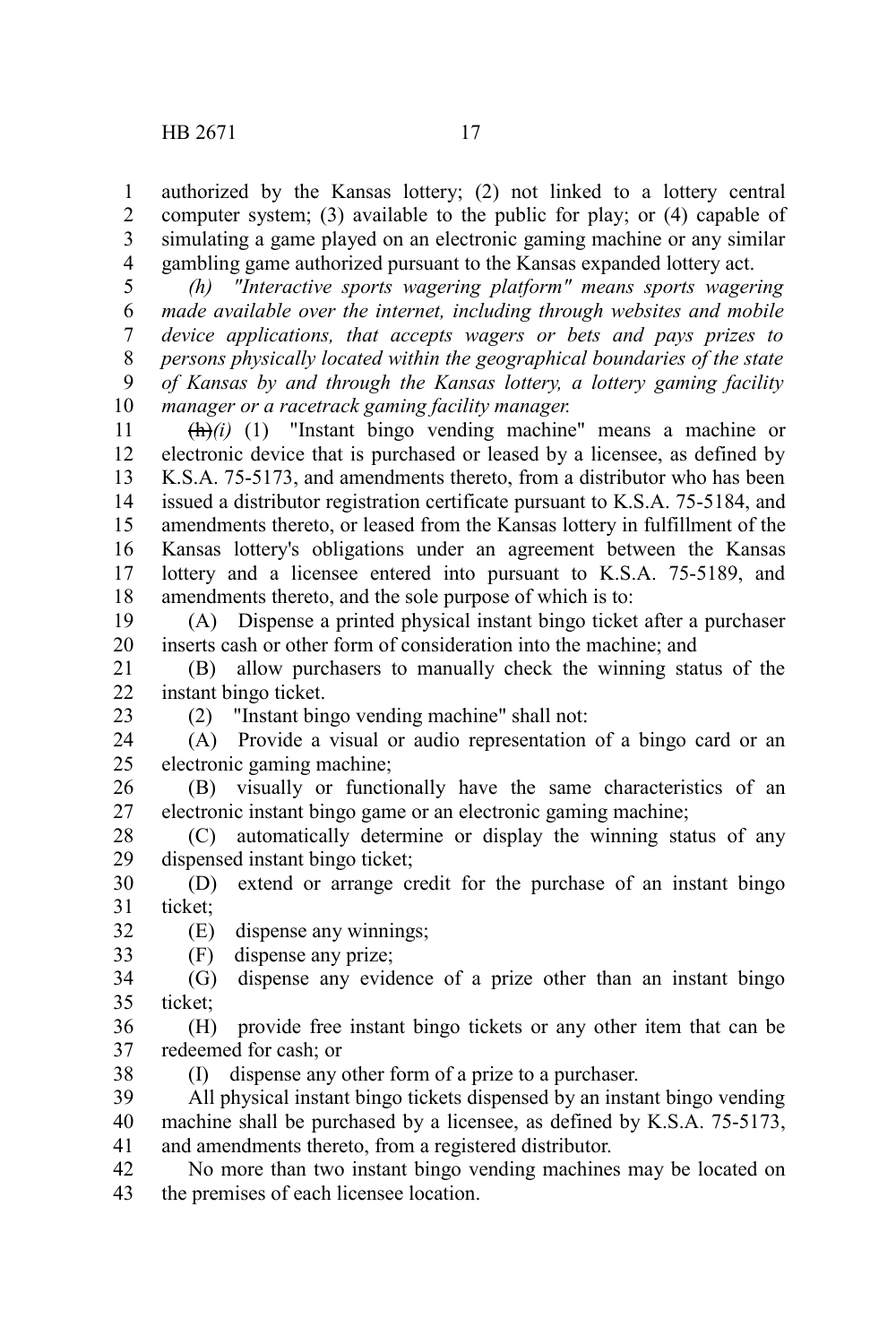$\left(\frac{f}{f}\right)(i)$  "Kansas lottery" means the state agency created by this act to operate a lottery or lotteries pursuant to this act. 1 2

 $\Theta(k)$  "Lottery" or "state lottery" means the lottery or lotteries operated pursuant to this act. 3 4

(k)*(l)* "Lottery facility games" means any electronic gaming machines and any other games which *that*, as of January 1, 2007, are authorized to be conducted or operated at a tribal gaming facility, as defined in K.S.A. 74-9802, and amendments thereto, located within the boundaries of this state. *The term "lottery facility games" does not include sports wagering.* 5 6 7 8 9

(l)*(m)* "Lottery gaming enterprise" means an entertainment enterprise which *that* includes a lottery gaming facility authorized pursuant to the Kansas expanded lottery act and ancillary lottery gaming facility operations that have a coordinated business or marketing strategy. A lottery gaming enterprise shall be designed to attract to its lottery gaming facility consumers who reside outside the immediate area of such enterprise. 10 11 12 13 14 15

(m)*(n)* "Lottery gaming facility" means that portion of a building used for the purposes of operating, managing and maintaining lottery facility games. 16 17 18

(n)*(o)* "Lottery gaming facility expenses" means normal business expenses, as defined in the lottery gaming facility management contract, associated with the ownership and operation of a lottery gaming facility. 19 20 21

(o)*(p)* "Lottery gaming facility management contract" means a contract, subcontract or collateral agreement between the state and a lottery gaming facility manager for the management of a lottery gaming facility, the business of which is owned and operated by the Kansas lottery, negotiated and signed by the executive director on behalf of the state. 22 23 24 25 26

 $(\theta)$  "Lottery gaming facility manager" means a corporation, limited liability company, resident Kansas American Indian tribe or other business entity authorized to construct and manage, or manage alone, pursuant to a lottery gaming facility management contract with the Kansas lottery, and on behalf of the state, a lottery gaming enterprise and lottery gaming facility. 27 28 29 30 31 32

 $\left(\frac{q}{r}\right)$  "Lottery gaming facility revenues" means the total revenues from lottery facility games at a lottery gaming facility after all related prizes are paid. *The term "lottery gaming facility revenues" does not include sports wagering revenues.* 33 34 35 36

 $(r)$ <sup>(r)</sup> $(s)$  (1) "Lottery machine" means any machine or device that allows a purchaser to insert cash or other form of consideration and may deliver as the result of an element of chance, regardless of the skill required by the purchaser, a prize or evidence of a prize, including, but not limited to: 37 38 39 40

(A) Any machine or device in which the prize or evidence of a prize is determined by both chance and the purchaser's or purchasers' skill, including, but not limited to, any machine or device on which a lottery 41 42 43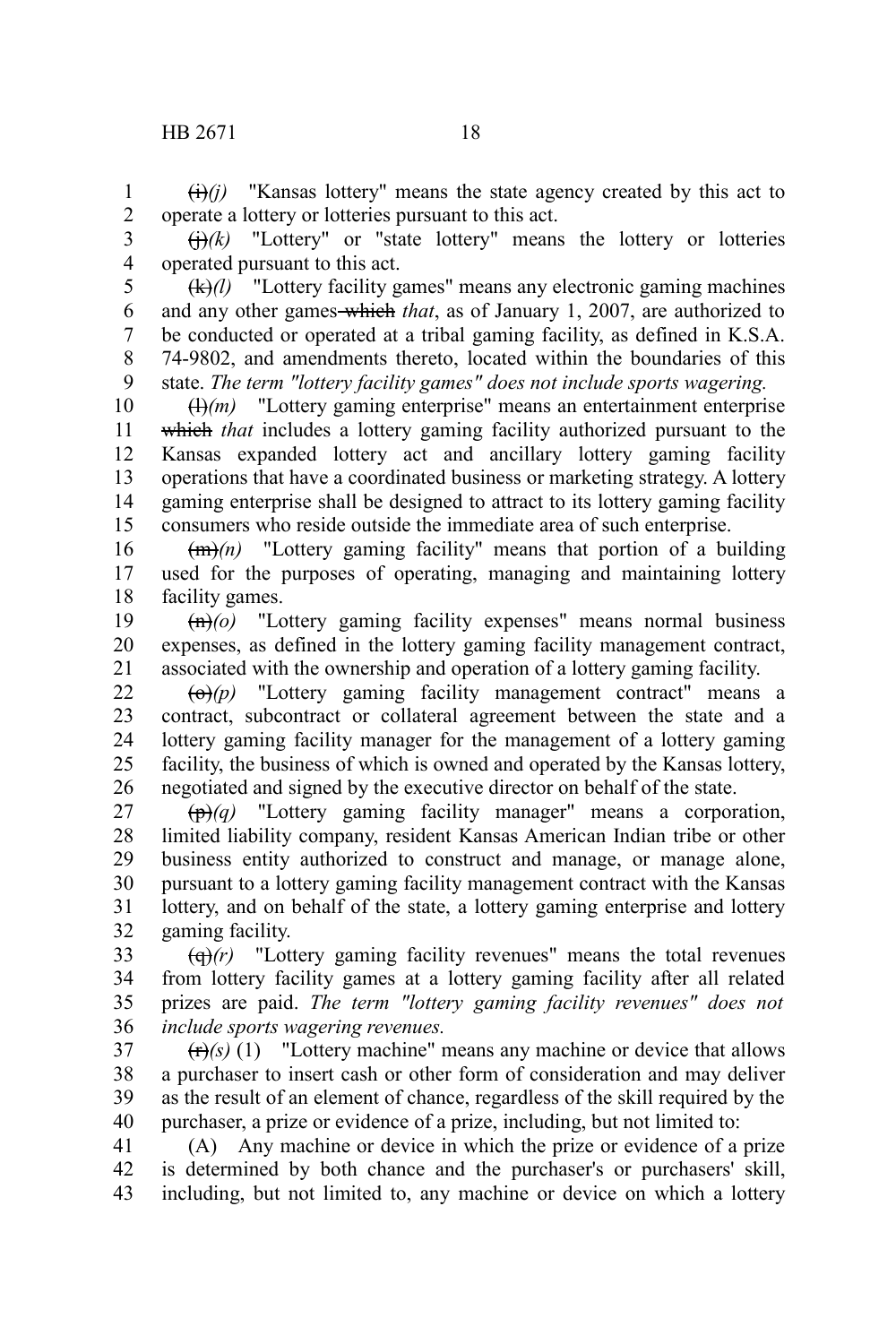game or lottery games, such as poker or blackjack, are played; or 1

(B) any machine or device in which the prize or evidence of a prize is determined only by chance, including, but not limited to, any slot machine or bingo machine. 2 3 4

5

(2) "Lottery machine" shall not mean:

(A) Any food vending machine defined by K.S.A. 36-501, and amendments thereto; 6 7

(B) any nonprescription drug machine authorized under K.S.A. 65- 650, and amendments thereto; 8 9

(C) any machine which *that* dispenses only bottled or canned soft drinks, chewing gum, nuts or candies; 10 11

(D) any machine excluded from the definition of gambling devices under K.S.A. 21-4302(d), prior to its repeal, or K.S.A. 2019 Supp. 21- 6403, and amendments thereto; 12 13 14

(E) any electronic gaming machine or lottery facility game operated in accordance with the provisions of the Kansas expanded lottery act; 15 16

(F) any lottery ticket vending machine; or (G) any instant bingo vending machine.

17 18

 $(\frac{1}{3})(t)$  "Lottery retailer" means any person with whom the Kansas lottery has contracted to sell lottery tickets or shares, or both, to the public. 19 20

 $(t)$ (u) (1) "Lottery ticket vending machine" means a machine or similar electronic device owned or leased by the Kansas lottery, the sole purposes of which are to: 21 22 23

(A) Dispense a printed physical ticket, such as a lottery ticket, *a sports wagering ticket,* a keno ticket, a pull tab ticket or a coupon, the coupon of which must be redeemed through something other than a lottery ticket vending machine, after a purchaser inserts cash or other form of consideration into the machine; 24 25 26 27 28

(B) allow purchasers to manually check the winning status of a Kansas lottery ticket; and 29 30

(C) display advertising, promotions and other information pertaining to the Kansas lottery. 31 32

33

(2) "Lottery ticket vending machine" shall not:

(A) Provide a visual or audio representation of an electronic gaming machine; 34 35

(B) visually or functionally have the same characteristics of an electronic gaming machine; 36 37

(C) automatically determine or display the winning status of any dispensed ticket; 38 39

(D) extend or arrange credit for the purchase of a ticket; 40

- (E) dispense any winnings; 41
- (F) dispense any prize; 42

(G) dispense any evidence of a prize other than the lottery ticket, 43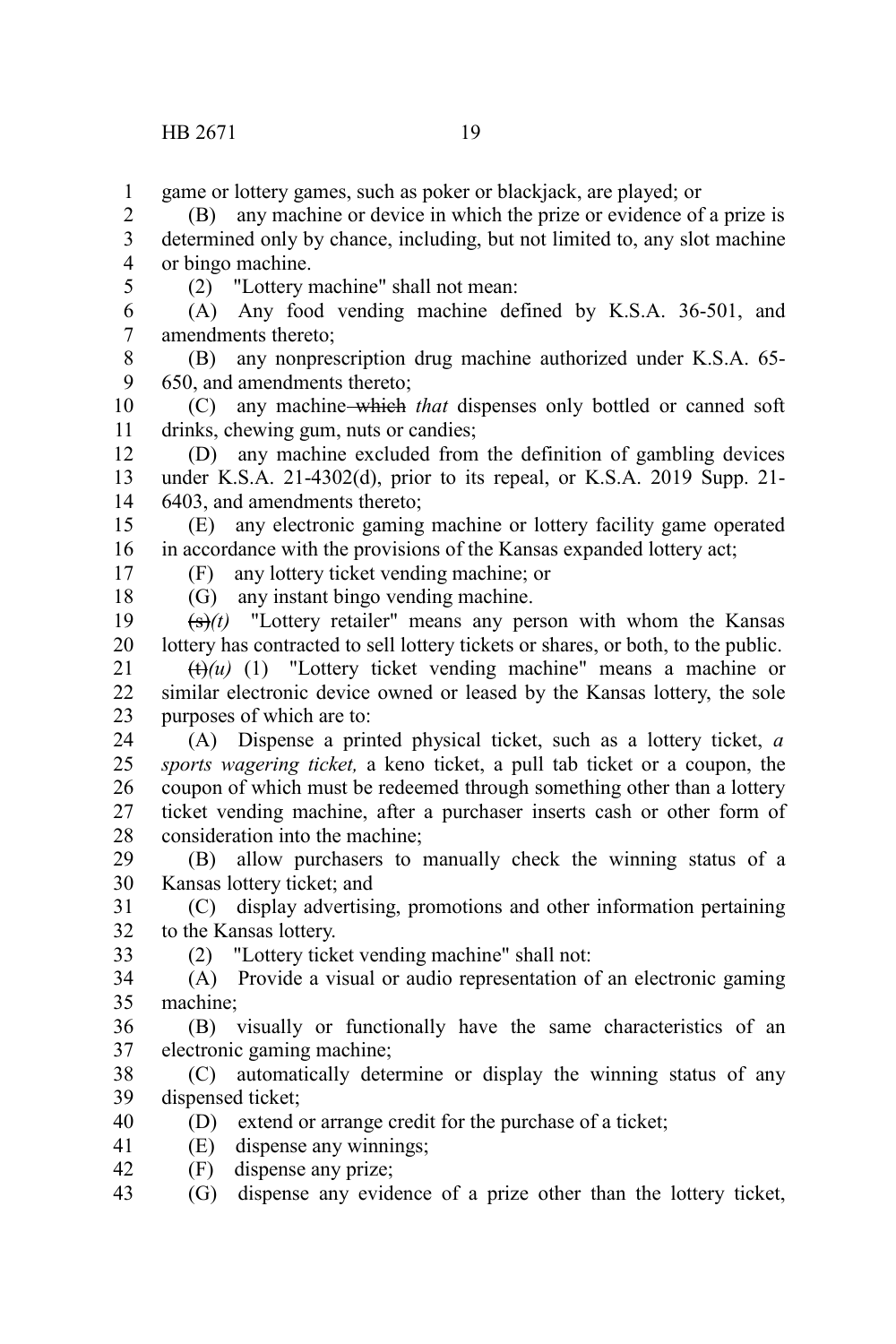*sports wagering ticket,* keno ticket, pull tab ticket or any free Kansas lottery ticket received as a result of the purchase of another Kansas lottery 1 2

ticket; 3

(H) provide free games or any other item that can be redeemed for cash; or 4 5

6

(I) dispense any other form of a prize to a purchaser.

No more than two lottery ticket vending machines may be located at each Kansas lottery retailer selling location. 7 8

Lottery ticket vending machines may only dispense the printed physical lottery ticket, *sports wagering ticket,* keno ticket or pull tab ticket, including any free Kansas lottery ticket received as a result of the purchase of another Kansas lottery ticket, and change from a purchase to the purchaser. Any winnings from a lottery ticket vending machine shall be redeemed only for cash or check by a lottery retailer *or sports wagering retailer,* or by cash, check or other prize from the office of the Kansas lottery. 9 10 11 12 13 14 15 16

 $\left(\frac{u}{v}\right)(v)$  (1) "Major procurement" means any gaming product or service, including, but not limited to, facilities, advertising and promotional services, annuity contracts, prize payment agreements, consulting services, equipment, tickets and other products and services unique to the Kansas lottery, but not including materials, supplies, equipment and services common to the ordinary operations of state agencies. 17 18 19 20 21 22

(2) "Major procurement" shall not mean any product, service or other matter covered by or addressed in the Kansas expanded lottery act or a lottery gaming facility management contract or racetrack gaming facility management contract executed pursuant to the Kansas expanded lottery act. 23 24 25 26 27

*(w) "Marketing agreement" means an agreement entered into between a professional sports team and the Kansas lottery, a lottery gaming facility manager or a racetrack gaming facility manager for the purposes described in section 4, and amendments thereto.* 28 29 30 31

*(x) "Match-fixing" means to arrange or determine any action that occurs during a sporting event, including, but not limited to, any action resulting in the final outcome of such sporting event, for financial gain.* 32 33 34

 $(v)(y)$  "Net electronic gaming machine income" means all cash or other consideration utilized to play an electronic gaming machine operated at a racetrack gaming facility, less all cash or other consideration paid out to winning players as prizes. 35 36 37 38

*(z) "Official league data" means statistics, results, outcomes and other data relating to a sporting event that have been obtained from the relevant sports governing body, or an entity expressly authorized by the sports governing body to provide such information to sports wagering managers.* 39 40 41 42 43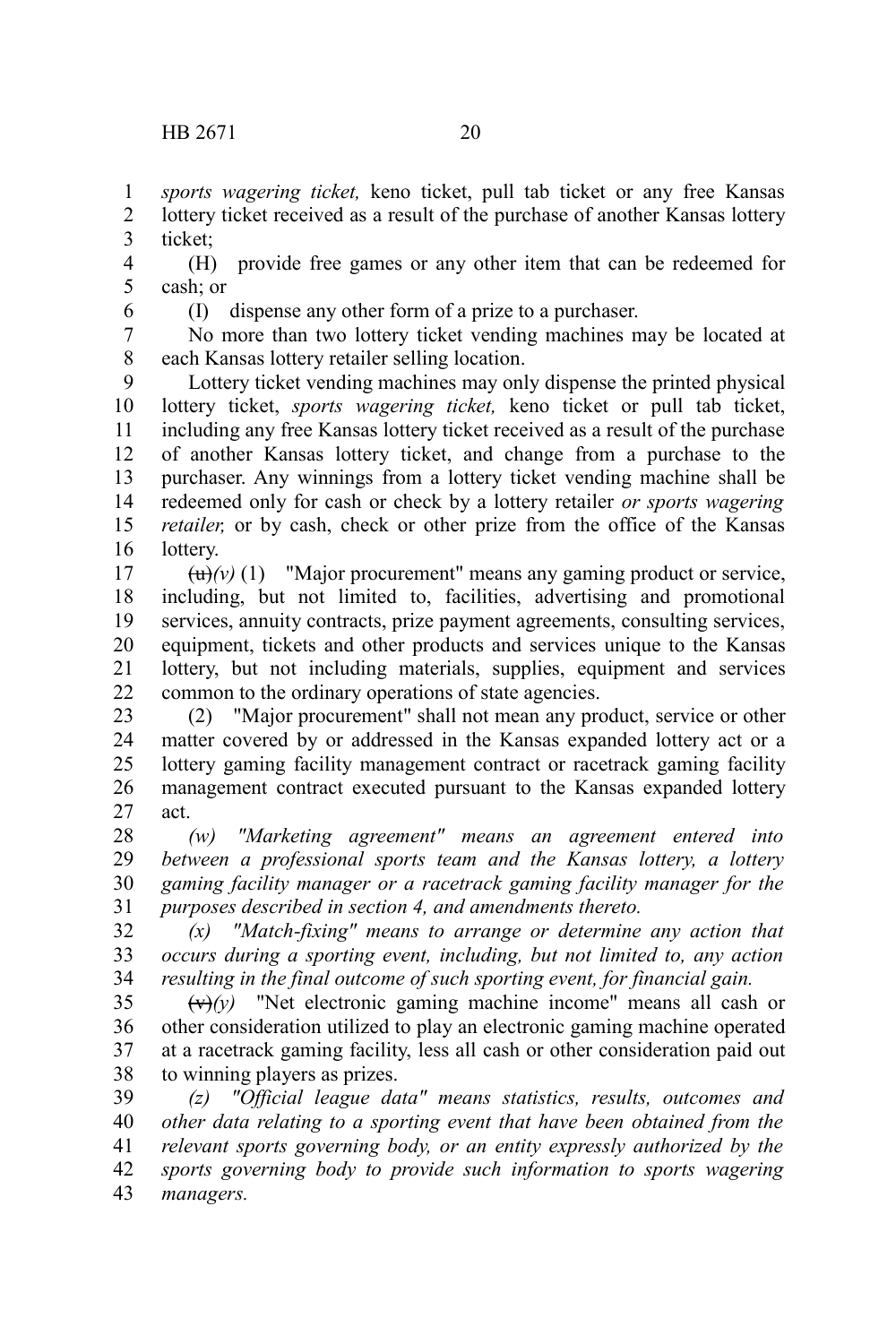(w)*(aa)* "Organization licensee" has the meaning provided by K.S.A. 74-8802, and amendments thereto.

2 3 4

1

(x)*(bb)* "Parimutuel licensee" means a facility owner licensee or facility manager licensee under the Kansas parimutuel racing act.

 $\overline{(y)}(cc)$  "Parimutuel licensee location" means a racetrack facility, as defined in K.S.A. 74-8802, and amendments thereto, owned or managed by the parimutuel licensee. A parimutuel licensee location may include any existing structure at such racetrack facility or any structure that may be constructed on real estate where such racetrack facility is located. 5 6 7 8 9

(z)*(dd)* "Person" means any natural person, association, limited liability company, corporation or partnership. 10 11

*(ee) "Primary facility" means the stadium or arena where a professional sports team hosts competitive games in accordance with such team's league rules.* 12 13 14

(aa)*(ff)* "Prize" means any prize paid directly by the Kansas lottery pursuant to the Kansas lottery act or the Kansas expanded lottery act or any rules and regulations adopted pursuant to either act. 15 16 17

*(gg) "Professional sports team" means an athletic team, whose primary facility is located in Kansas, that operates at the major league level in the sport of baseball, basketball, football, ice hockey or soccer.* 18 19 20

(bb)*(hh)* "Progressive electronic game" means a game played on an electronic gaming machine for which the payoff increases uniformly as the game is played and for which the jackpot, determined by application of a formula to the income of independent, local or interlinked electronic gaming machines, may be won. 21 22 23 24 25

(cc)*(ii)* "Racetrack gaming facility" means that portion of a parimutuel licensee location where electronic gaming machines are operated, managed and maintained. 26 27 28

(dd)*(jj)* "Racetrack gaming facility management contract" means an agreement between the Kansas lottery and a racetrack gaming facility manager, negotiated and signed by the executive director on behalf of the state, for placement of electronic gaming machines owned and operated by the state at a racetrack gaming facility. 29 30 31 32 33

(ee)*(kk)* "Racetrack gaming facility manager" means a parimutuel licensee specifically certified by the Kansas lottery to become a certified racetrack gaming facility manager and offer electronic gaming machines for play at the racetrack gaming facility. 34 35 36 37

(ff)*(ll)* "Returned ticket" means any ticket which *that* was transferred to a lottery retailer, which *that* was not sold by the lottery retailer and which *that* was returned to the Kansas lottery for refund by issuance of a credit or otherwise. 38 39 40 41

(gg)*(mm)* "Share" means any intangible manifestation authorized by the Kansas lottery to prove participation in a lottery game, except as 42 43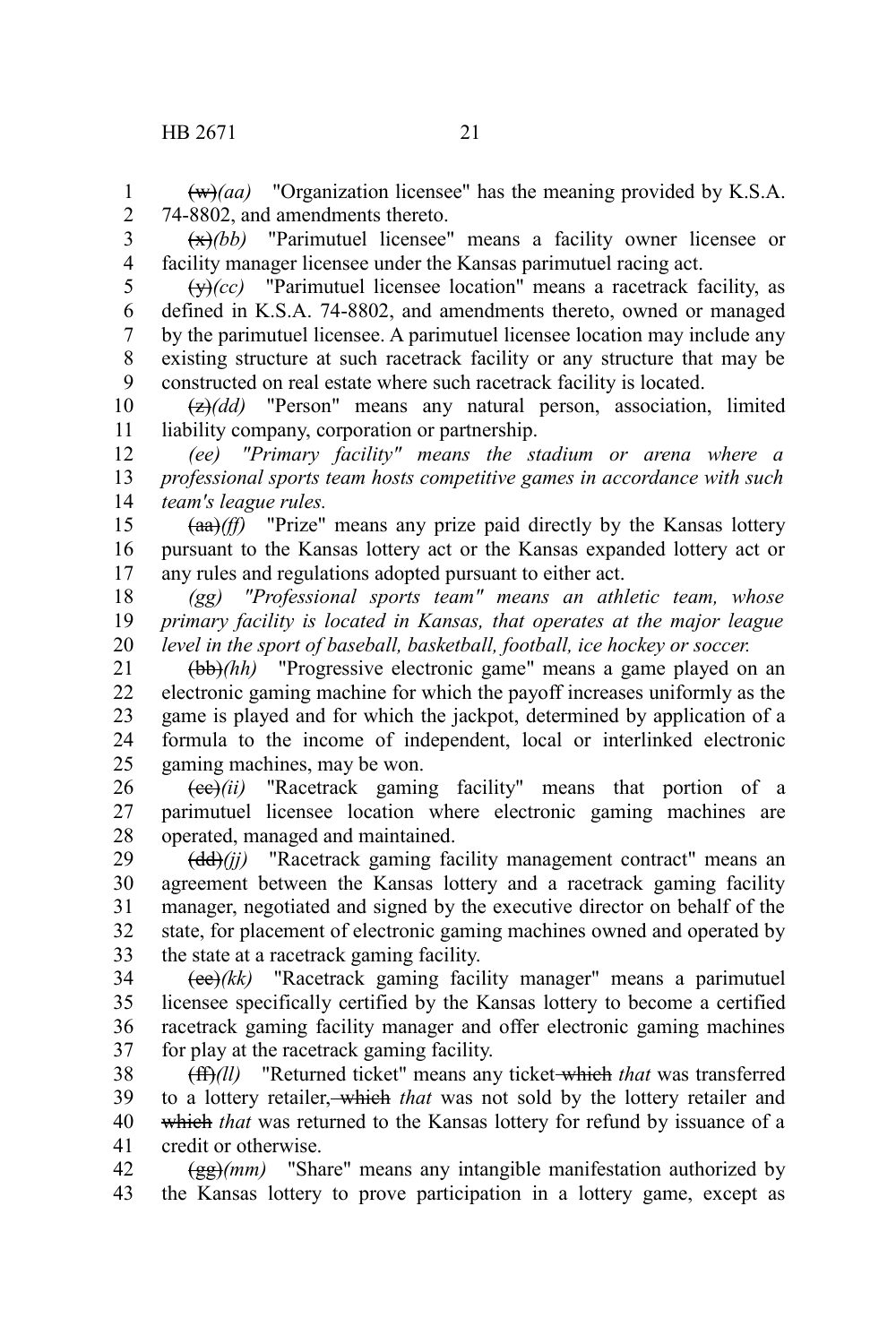9

21

provided by the Kansas expanded lottery act. 1

*(nn) "Sports governing body" means the organization that prescribes the final rules and enforces codes of conduct with respect to a sporting event and the participants in such event.* 2 3 4

*(oo) (1) "Sporting event" means any professional or collegiate sport or athletic event, motor race event or any other special event authorized by the commission that has not occurred at the time wagers are placed on such event.* 5 6 7 8

*(2) The term "sporting event" shall not include:*

*(A) Any horse or greyhound race that is subject to the provisions of the Kansas parimutuel racing act, K.S.A. 74-8801 et seq., and amendments thereto; or* 10 11 12

*(B) any sporting or athletic event where a majority of the participants are less than 18 years of age.* 13 14

*(pp) (1) "Sports wagering" means placing a wager or bet on one or more sporting events, or any portion thereof, or on the individual performance statistics of athletes participating in a sporting event, or combination of sporting events, by any system or method of wagering at or through the Kansas lottery, a sports wagering retailer, a lottery gaming facility or a racetrack gaming facility.* 15 16 17 18 19 20

*(2) The term "sports wagering" shall not include:*

*(A) Parimutuel wagering, as defined in K.S.A. 74-8802, and amendments thereto; or* 22 23

*(B) fantasy sports leagues, as defined in K.S.A. 2019 Supp. 21-6403, and amendments thereto.* 24 25

*(qq) "Sports wagering manager" means the Kansas lottery, any sports wagering retailer that has entered into a sports wagering retailer contract or any lottery gaming facility manager or racetrack gaming facility manager that has entered into an approved management contract that provides for operating and managing sports wagering.* 26 27 28 29 30

*(rr) "Sports wagering retailer" means any person with whom the Kansas lottery has contracted to conduct sports wagering on behalf of the Kansas lottery pursuant to section 2, and amendments thereto.* 31 32 33

*(ss) "Sports wagering revenues" means wagering revenue generated from sports wagering that is an amount equal to the total wagers less any voided wagers and any amounts paid as prizes.* 34 35 36

(hh)*(tt)* "Ticket" means any tangible evidence issued by the Kansas lottery to prove participation in a lottery game*, including a sports wager,* other than a lottery facility game. 37 38 39

*(uu) "Tier one sports wager" means a sports wager that is determined solely by the final score or final outcome of the sporting event and is placed before the sporting event has begun.* 40 41 42

*(vv) "Tier two sports wager" means a sports wager that is not a tier* 43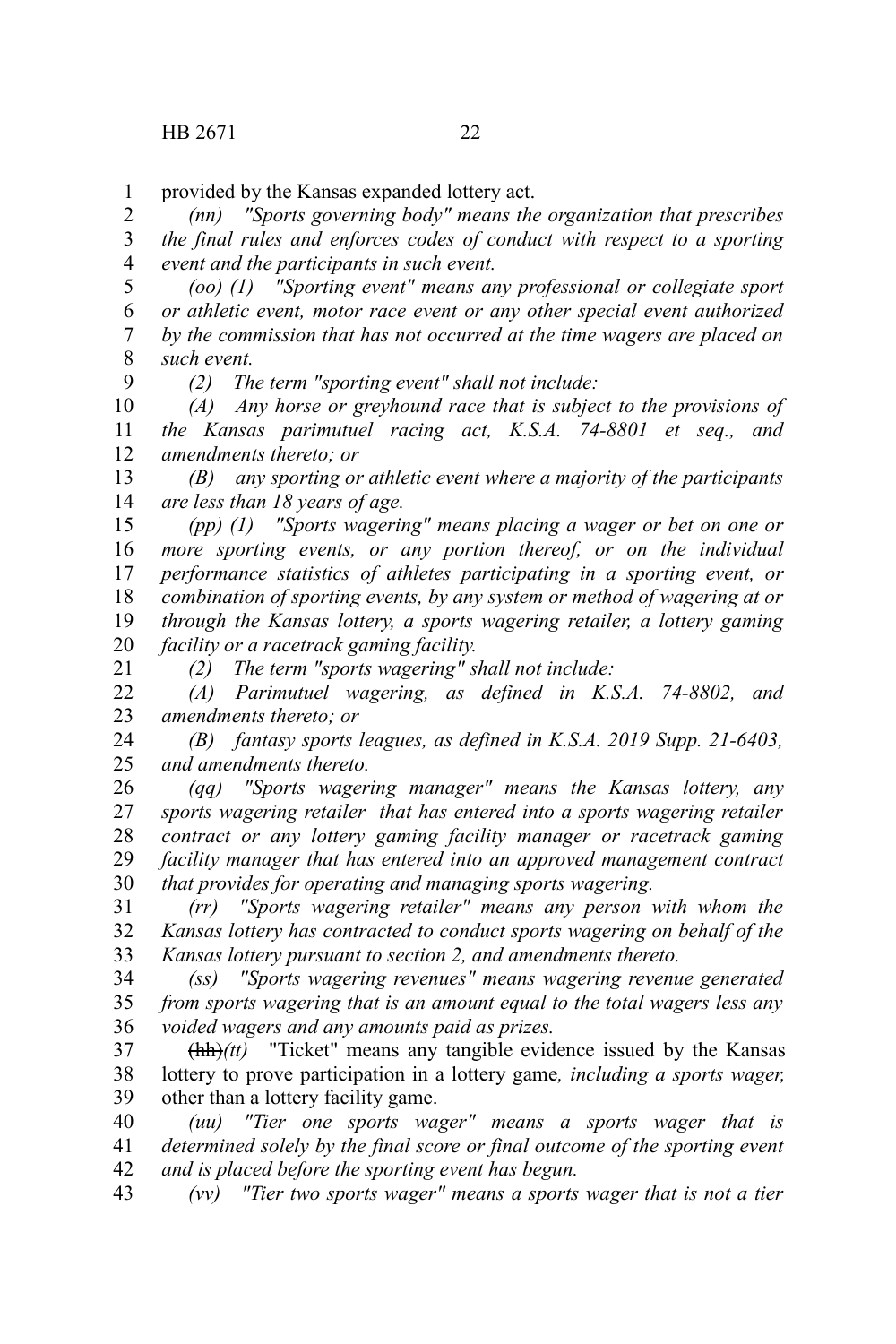*one sports wager.* 1

(ii)*(ww)* "Token" means a representative of value, of metal or other material, which *that* is not legal tender, redeemable for cash only by the issuing lottery gaming facility manager or racetrack gaming facility manager and which *that* is issued and sold by a lottery gaming facility manager or racetrack gaming facility manager for the sole purpose of playing an electronic gaming machine or lottery facility game. 2 3 4 5 6 7

 $(ii)/xx$ ) "Vendor" means any person who has entered into a major procurement contract with the Kansas lottery. 8 9

(kk)*(yy)* "Video lottery machine" means any electronic video game machine that, upon insertion of cash, is available to play or simulate the play of a video game authorized by the commission, including, but not limited to, bingo, poker, black jack and keno, and which uses a video display and microprocessors and in which, by chance, the player may receive free games or credits that can be redeemed for cash. 10 11 12 13 14 15

*(zz) "Wager" or "bet" means a bargain in which the parties agree that, dependent upon chance, one stands to win or lose something of value specified in the agreement.* 16 17 18

Sec. 21. K.S.A. 74-8710 is hereby amended to read as follows: 74- 8710. (a) The commission, upon the recommendation of the executive director, shall adopt rules and regulations governing the establishment and operation of a state lottery, sales of lottery tickets-and, the operation of lottery gaming facilities and racetrack gaming facilities *and the operation of sports wagering* as necessary to carry out the purposes of the Kansas lottery act and the Kansas expanded lottery act. Temporary rules and regulations may be adopted by the commission without being subject to the provisions and requirements of K.S.A. 77-415 through 77-438, and amendments thereto, but shall be subject to approval by the attorney general as to legality and shall be filed with the secretary of state and published in the Kansas register. Temporary and permanent rules and regulations may include, but shall not be limited to: 19 20 21 22 23 24 25 26 27 28 29 30 31

(1) Subject to the provisions of subsection (c), the types of lottery games to be conducted, including, but not limited to, instant lottery,  $\overline{\phantom{a}}$ line *online*, traditional games, lottery facility games and electronic gaming machine games but not including games on video lottery machines or lottery machines. *No online lottery game shall:* 32 33 34 35 36

37

*(A) Functionally operate as an electronic gaming machine;*

*(B) allow for the redemption of a prize that exceeds \$599 other than at a lottery retail location or a Kansas lottery office; or* 38 39 40

*(C) extend or arrange credit for the purchase of a lottery ticket.*

(2) The manner of selecting the winning tickets or shares, except that, if a lottery game utilizes a drawing of winning numbers, a drawing among entries or a drawing among finalists, such drawings shall always be open 41 42 43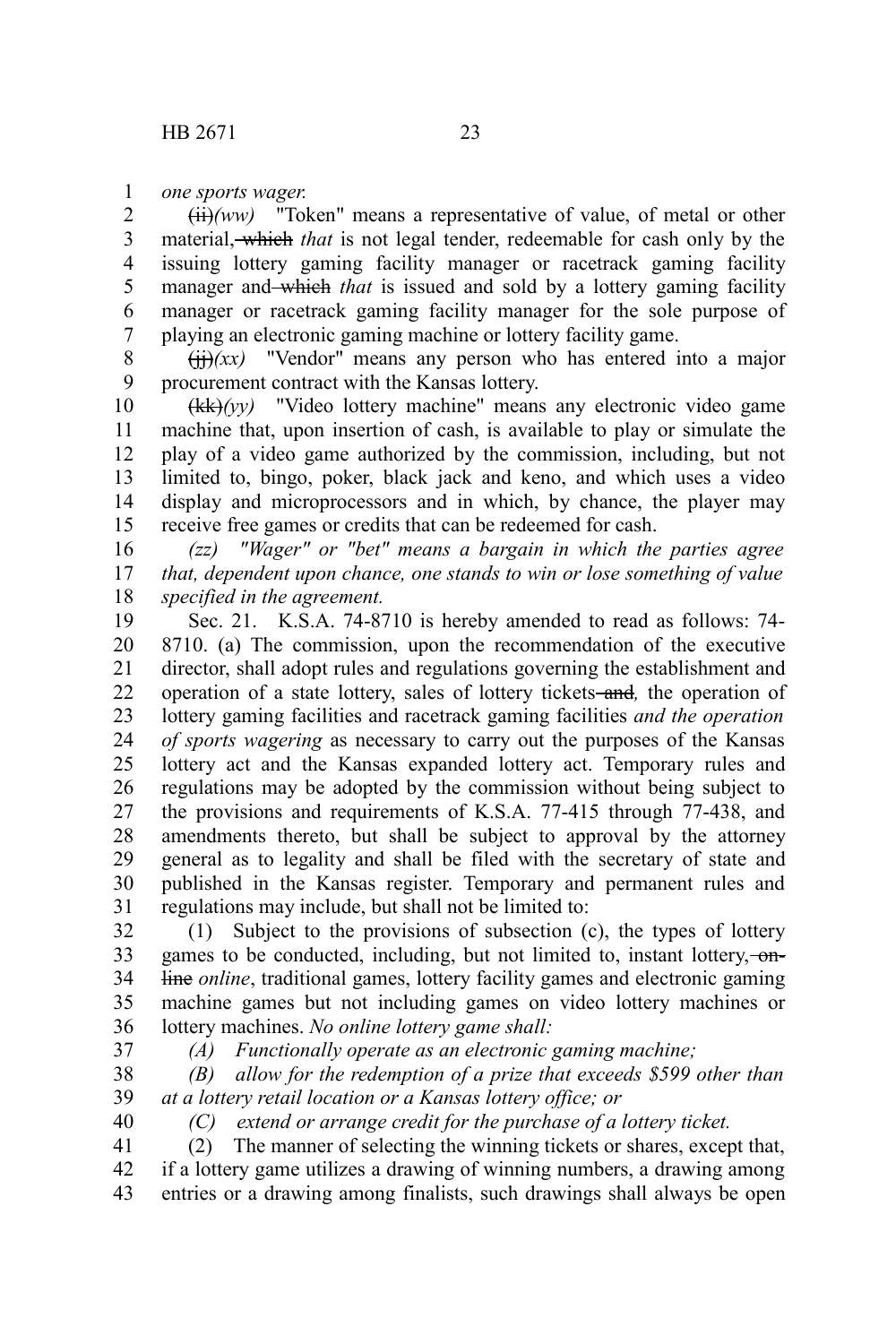to the public and shall be recorded on both video and audio tape. 1

(3) The manner of payment of prizes to the holders of winning tickets or shares. 2 3

(4) The frequency of the drawings or selections of winning tickets or shares. 4 5

(5) The type or types of locations at which tickets or shares may be sold. 6 7

8

(6) The method or methods to be used in selling tickets or shares.

(7) Additional qualifications for the selection of lottery retailers and the amount of application fees to be paid by each. 9 10

(8) The amount and method of compensation to be paid to lottery retailers, including special bonuses and incentives. 11 12

13

(9) Deadlines for claims for prizes by winners of each lottery game.

(10) Provisions for confidentiality of information submitted by vendors pursuant to K.S.A. 74-8705, and amendments thereto. 14 15

(11) Information required to be submitted by vendors, in addition to that required by K.S.A. 74-8705, and amendments thereto. 16 17

(12) The major procurement contracts or portions thereof to be awarded to minority business enterprises pursuant to subsection (a) of K.S.A. 74-8705*(a)*, and amendments thereto, and procedures for the award thereof. 18 19 20 21

(13) Rules and regulations to implement, administer and enforce the provisions of the Kansas expanded lottery act. Such rules and regulations shall include, but not be limited to, rules and regulations which *that* govern management contracts and which *that* are designed to: (A) Ensure the integrity of electronic gaming machines and*,* other lottery facility games*, sports wagering* and the finances of lottery gaming facilities and racetrack gaming facilities*;* and (B) alleviate problem gambling, including a requirement that each lottery gaming facility and each racetrack gaming facility maintain a self-exclusion list by which individuals may exclude themselves from access to electronic gaming machines and*,* other lottery facility games *and sports wagering*. 22 23 24 25 26 27 28 29 30 31 32

(14) The types of electronic gaming machines, lottery facility games and electronic gaming machine games to be operated pursuant to the Kansas expanded lottery act. 33 34 35

*(15) Rules and regulations to implement, administer and enforce the provisions of sections 1 through 14, and amendments thereto. Such rules and regulations shall include, but not be limited to: (A) Sports wagering conducted by the Kansas lottery, including contracts for sports wagering conducted by sports wagering retailers; (B) management contracts for sports wagering conducted by lottery gaming facility managers and racetrack gaming facility managers; (C) provisions for the confidentiality of information submitted by an interactive sports wagering platform and* 36 37 38 39 40 41 42 43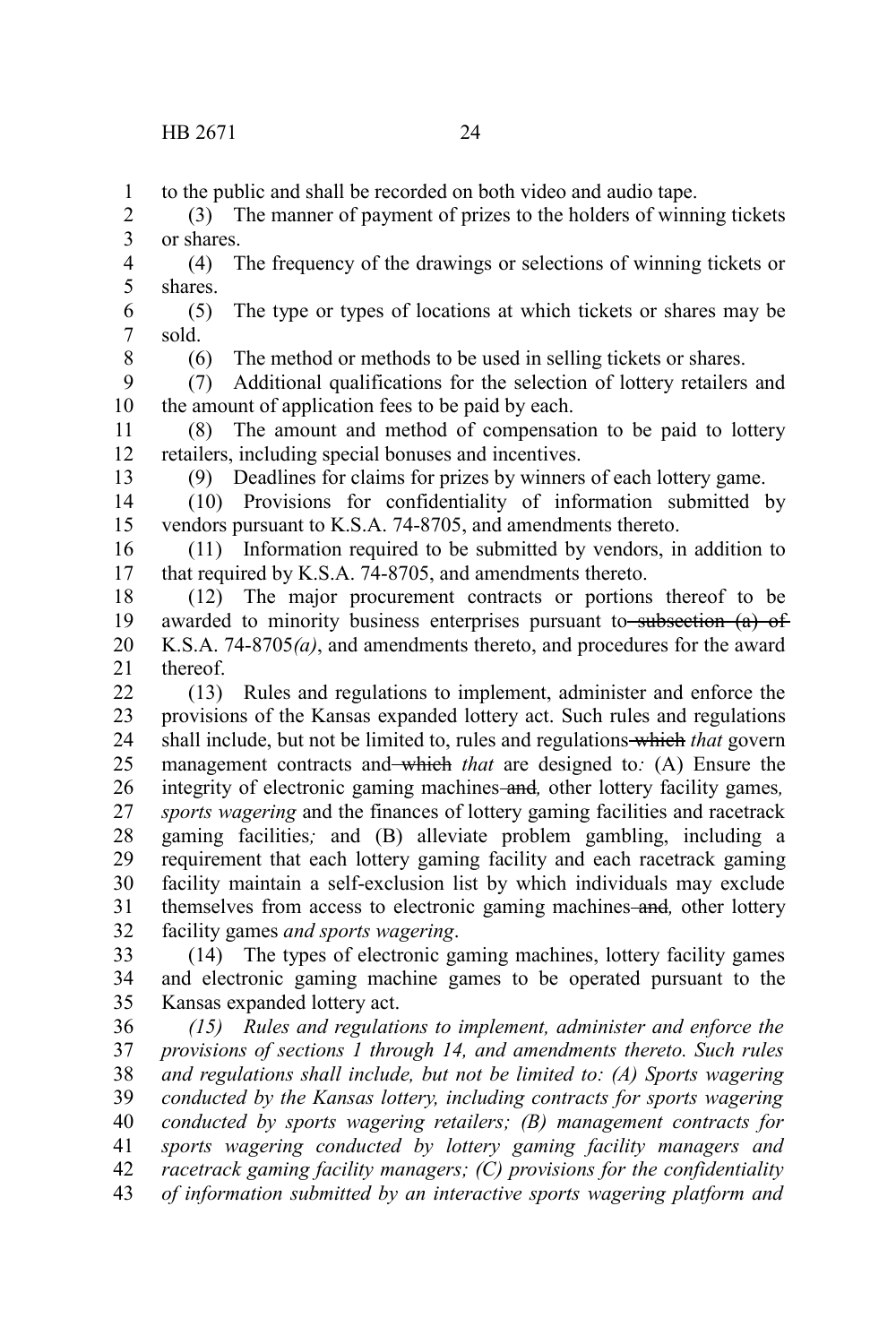*sports wagering managers; and (D) provisions ensuring the integrity of sports wagering conducted in this state.* 1 2

(b) No new lottery game shall commence operation after the effective date of this act unless first approved by the governor or, in the governor's absence or disability, the lieutenant governor. This subsection shall not be construed to require approval of games played on an electronic gaming machine. 3 4 5 6 7

(c) The lottery shall adopt rules and regulations concerning the game of keno. Such rules and regulations shall require that the amount of time which elapses between the start of games shall not be less than four minutes. 8 9 10 11

Sec. 22. K.S.A. 74-8711 is hereby amended to read as follows: 74- 8711. (a) There is hereby established in the state treasury the lottery operating fund. 12 13 14

(b) Except as provided by K.S.A. 74-8724 and the Kansas expanded lottery act, and amendments thereto, the executive director shall remit all moneys collected from the sale of lottery tickets and shares and any other moneys received by or on behalf of the Kansas lottery to the state treasurer in accordance with the provisions of K.S.A. 75-4215, and amendments thereto. Upon receipt of each such remittance, the state treasurer shall deposit the entire amount in the state treasury to the credit of the lottery operating fund. Moneys credited to the fund shall be expended or transferred only as provided by this act. Expenditures from such fund shall be made in accordance with appropriations acts upon warrants of the director of accounts and reports issued pursuant to vouchers approved by the executive director or by a person designated by the executive director. 15 16 17 18 19 20 21 22 23 24 25 26

27

(c) Moneys in the lottery operating fund shall be used for:

(1) The payment of expenses of the lottery, which shall include all costs incurred in the operation and administration of the Kansas lottery; all costs resulting from contracts entered into for the purchase or lease of goods and services needed for operation of the lottery, including but not limited to supplies, materials, tickets, independent studies and surveys, data transmission, advertising, printing, promotion, incentives, public relations, communications and distribution of tickets and shares; and reimbursement of costs of facilities and services provided by other state agencies; 28 29 30 31 32 33 34 35 36

37

(2) the payment of compensation to lottery retailers;

(3) transfers of moneys to the lottery prize payment fund pursuant to K.S.A. 74-8712, and amendments thereto; 38 39

(4) transfers to the state general fund pursuant to K.S.A. 74-8713, and amendments thereto; 40 41

(5) transfers to the community crisis stabilization centers fund and clubhouse model program fund of the Kansas department for aging and 42 43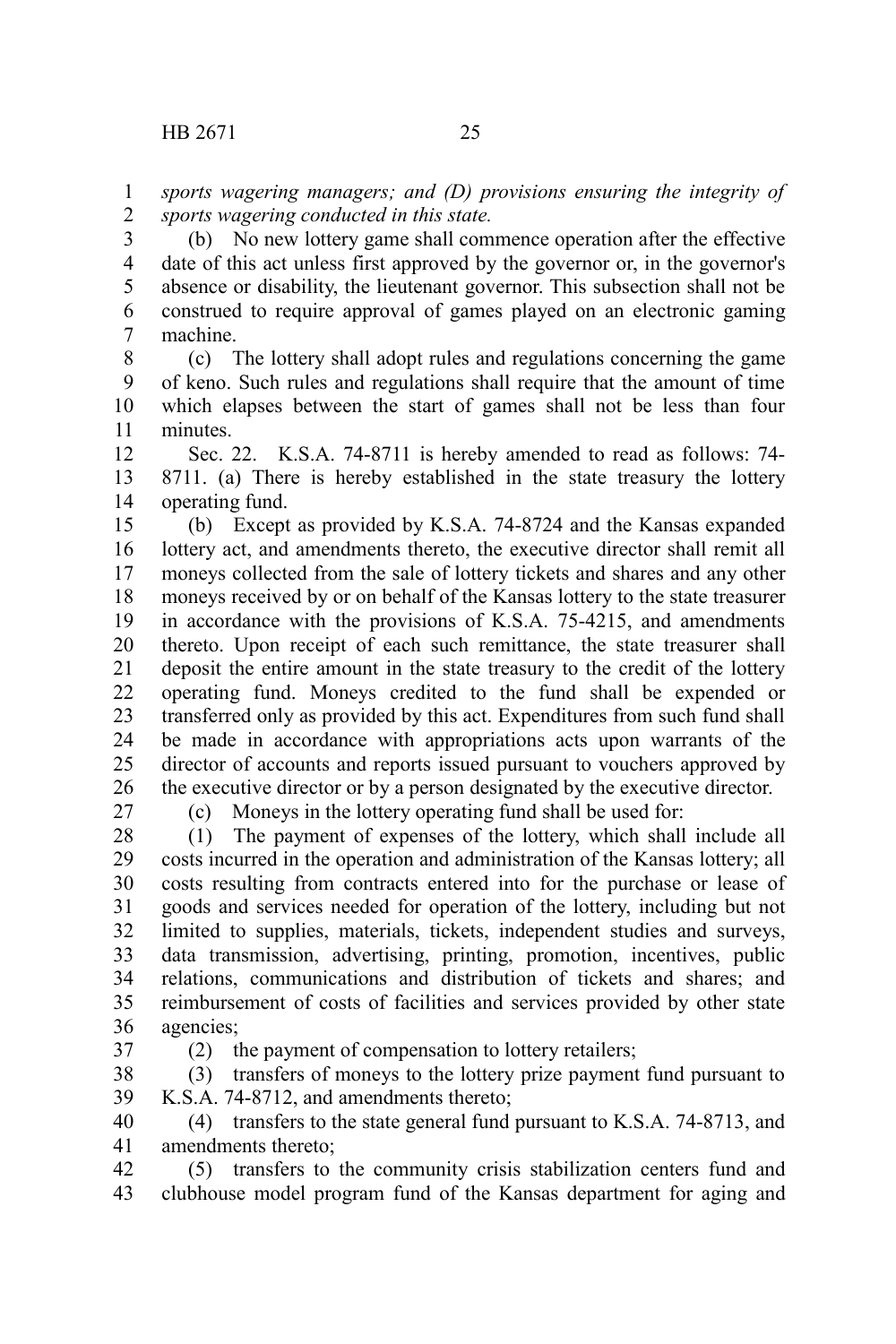disability services pursuant to subsection (e); 1

*(6) transfers to the white collar crime fund of the attorney general pursuant to subsection (f);* 2 3

(6)*(7)* transfers to the state gaming revenues fund pursuant to subsection (d) and as otherwise provided by law; and 4 5

6

(7)*(8)* transfers to the county reappraisal fund as prescribed by law.

(d) The director of accounts and reports shall transfer moneys in the lottery operating fund to the state gaming revenues fund created by K.S.A. 79-4801, and amendments thereto, on or before the  $15<sup>th</sup>$  day of each month in an amount certified monthly by the executive director and determined as follows, whichever is greater: 7 8 9 10 11

(1) An amount equal to the moneys in the lottery operating fund in excess of those needed for the purposes described in subsections  $(c)(1)$ through  $(e)(5)$  (c)(6); or 12 13 14

(2) except for pull-tab lottery tickets and shares, an amount equal to not less than 30% of total monthly revenues from the sales of lottery tickets and shares less estimated returned tickets. In the case of pull-tab lottery tickets and shares, an amount equal to not less than 20% of the total monthly revenues from the sales of pull-tab lottery tickets and shares less estimated returned tickets. 15 16 17 18 19 20

(e) (1) Subject to the limitations set forth in paragraph (2), commencing in fiscal year 2019, on or before the  $10<sup>th</sup>$  day of each month, the director of the lottery shall certify to the director of accounts and reports all net profits from the sale of lottery tickets and shares via lottery ticket vending machines. Of such certified amount, the director of accounts and reports shall transfer 75% from the lottery operating fund to the community crisis stabilization centers fund of the Kansas department for aging and disability services and 25% from the lottery operating fund to the clubhouse model program fund of the Kansas department for aging and disability services. 21 22 23 24 25 26 27 28 29 30

(2) Moneys transferred pursuant to paragraph (1) shall not exceed in the aggregate \$4,000,000 in fiscal year 2019, and shall not exceed in the aggregate \$8,000,000 in fiscal year 2020 and each fiscal year thereafter. 31 32 33

*(f) On July 1, 2021, and each July 1 thereafter, or as soon thereafter as moneys are available, the first \$750,000 credited to the lottery operating fund from sports wagering revenues deposited in the lottery operating fund shall be transferred by the director of accounts and reports from the lottery operating fund to the white collar crime fund of the attorney general established in section 13, and amendments thereto.* 34 35 36 37 38 39

Sec. 23. K.S.A. 74-8716 is hereby amended to read as follows: 74- 8716. (a) It is unlawful for the executive director, a member of the commission or any employee of the Kansas lottery, or any person residing in the household thereof to: 40 41 42 43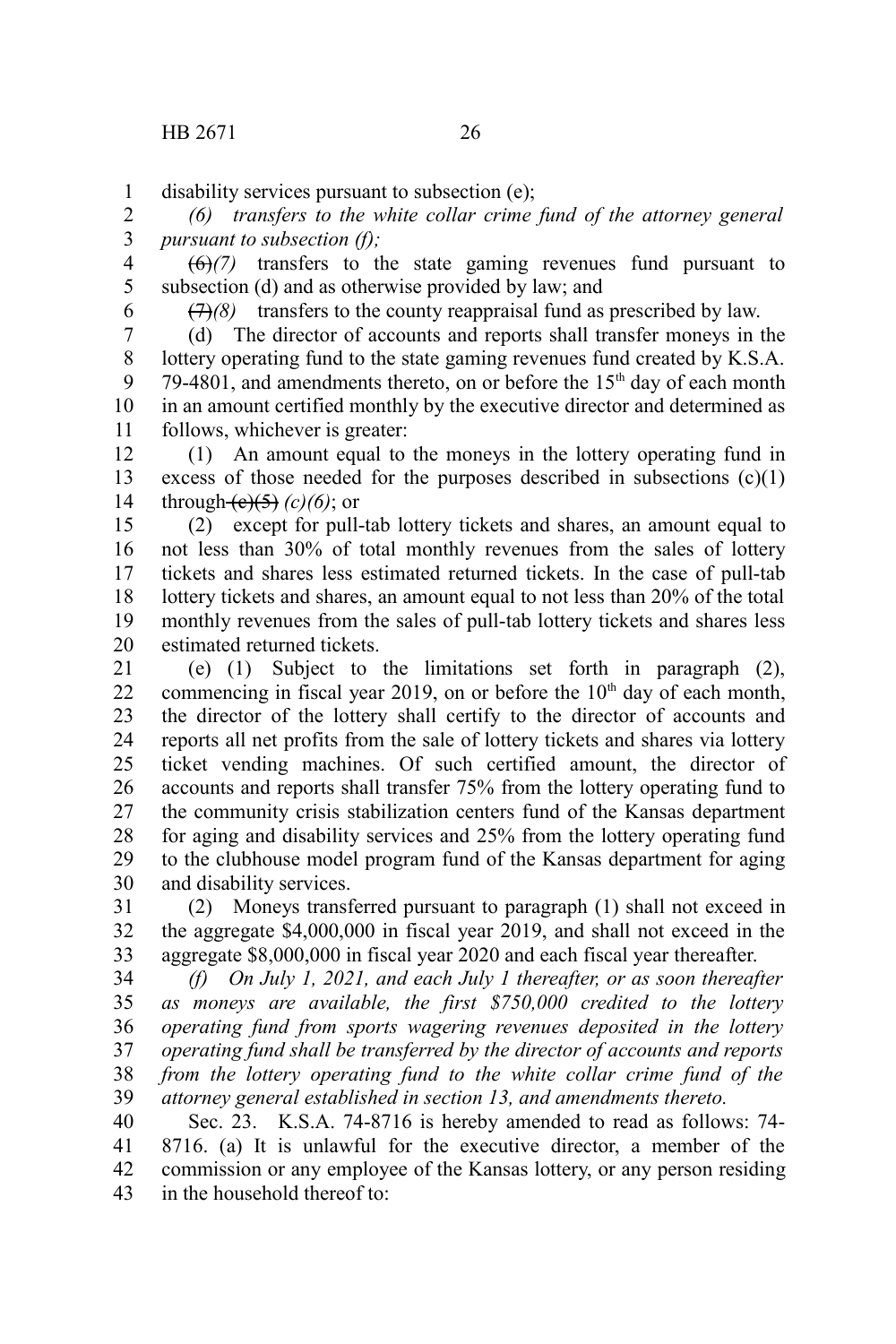(1) Have, either directly or indirectly, an interest in a business knowing that such business contracts with the Kansas lottery for a major procurement, whether such interest is as a natural person, partner, member of an association, stockholder or director or officer of a corporation; or 1 2 3 4

(2) accept or agree to accept any economic opportunity, gift, loan, gratuity, special discount, favor or service, or hospitality other than food and beverages, having an aggregate value of \$20 or more in any calendar year from a person knowing that such person*:* (A) Contracts or seeks to contract with the state to supply gaming equipment, materials, tickets or consulting services for use in the lottery*;* or (B) is a lottery retailer or an applicant for lottery retailer. 5 6 7 8 9 10 11

(b) It is unlawful for a lottery retailer, an applicant for lottery retailer or a person who contracts or seeks to contract with the state to supply gaming equipment, materials, tickets or consulting services for use in the lottery to offer, pay, give or make any economic opportunity, gift, loan, gratuity, special discount, favor or service, or hospitality other than food and beverages, having an aggregate value of \$20 or more in any calendar year to a person, knowing such person is the executive director, a member of the commission or an employee of the Kansas lottery, or a person residing in the household thereof. 12 13 14 15 16 17 18 19 20

(c) It shall be unlawful for any person to serve as executive director, a member of the commission or an employee of the Kansas lottery while or within five years after holding, either directly or indirectly, a financial interest or being employed by or a consultant to any of the following: 21 22 23 24

(1) Any lottery gaming facility manager, subcontractor or agent of a lottery gaming facility manager, manufacturer or vendor of electronic gaming machines*, an interactive sports wagering platform* or central computer system provider, or any business which *that* sells goods or services to a lottery gaming facility manager; or 25 26 27 28 29

(2) any licensee pursuant to the Kansas parimutuel racing act, other than the Kansas lottery or a person holding a license on behalf of the Kansas lottery, or any business-which *that* sells goods or services to a parimutuel licensee. 30 31 32 33

(d) No person who holds a license issued by the Kansas racing and gaming commission shall serve as executive director or as a member of the commission or shall be employed by the Kansas lottery while or within five years after holding such license. 34 35 36 37

(e) No person shall participate, directly or indirectly, as an owner, owner-trainer or trainer of a horse or greyhound, or as a jockey of a horse, entered in a race meeting conducted in this state while executive director, a member of the commission or an employee of the Kansas lottery. 38 39 40 41

(f) It shall be unlawful for the executive director, a member of the commission or an employee of the Kansas lottery to accept any 42 43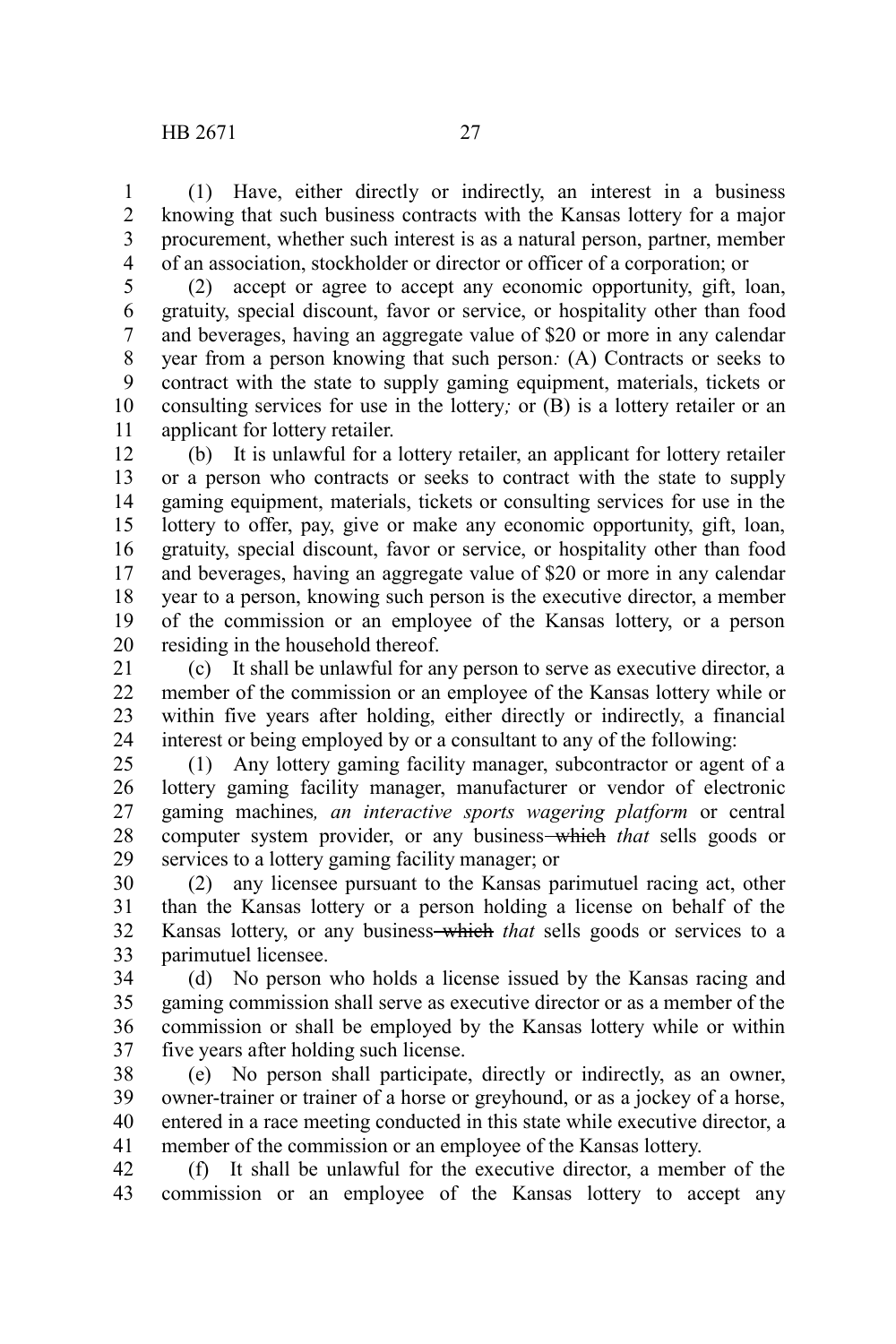compensation, gift, loan, entertainment, favor or service from any lottery gaming facility manager, subcontractor or agent of a lottery gaming facility manager, manufacturer or vendor of electronic gaming machines*, an interactive sports wagering platform* or central computer system provider. 1 2 3 4 5

(g) It shall be unlawful for the executive director, a member of the commission or an employee of the Kansas lottery to accept any compensation, gift, loan, entertainment, favor or service from any licensee pursuant to the Kansas parimutuel racing act, except such suitable facilities and services within a racetrack facility operated by an organization licensee as may be required to facilitate the performance of the executive director's, member's or employee's official duties. 6 7 8 9 10 11 12

13

(h) Violation of this section is a class A misdemeanor.

(i) If the executive director, a member of the commission or an employee of the Kansas lottery, or any person residing in the household thereof, is convicted of an act described by this section, such executive director, member or employee shall be removed from office or employment with the Kansas lottery. 14 15 16 17 18

(j) In addition to the provisions of this section, all other provisions of law relating to conflicts of interest of state employees shall apply to the members of the commission and employees of the Kansas lottery. 19 20 21

Sec. 24. K.S.A. 74-8718 is hereby amended to read as follows: 74- 8718. (a) It is unlawful: 22 23

(1) To sell a lottery ticket or share at a price other than that fixed by rules and regulations adopted pursuant to this act; 24 25

(2) for any person other than the Kansas lottery or a lottery retailer authorized by the Kansas lottery to sell or resell any lottery ticket or share; *or* 26 27 28

(3) to sell a lottery ticket or share to any person, knowing such person to be under 18 years of age; or 29 30

(4) to sell a lottery ticket at retail by electronic mail, the internet or telephone *if the lottery ticket:* 31 32

33

*(A) Functionally operates as an electronic gaming machine;*

*(B) allows for the redemption of a prize that exceeds \$599 other than at a lottery retail location or a Kansas lottery office; or* 34 35

*(C) extends or arranges credit for the purchase of a lottery ticket*. 36

(b) (1) Violation of this section is a class A nonperson misdemeanor upon conviction for a first offense; and 37 38

(2) violation of this section is a severity level 9, nonperson felony upon conviction for a second or subsequent offense. 39 40

Sec. 25. K.S.A. 74-8733 is hereby amended to read as follows: 74- 8733. (a) K.S.A. 74-8733 through 74-8773, and amendments thereto, *and sections 1 through 14, and amendments thereto,* shall be known and may 41 42 43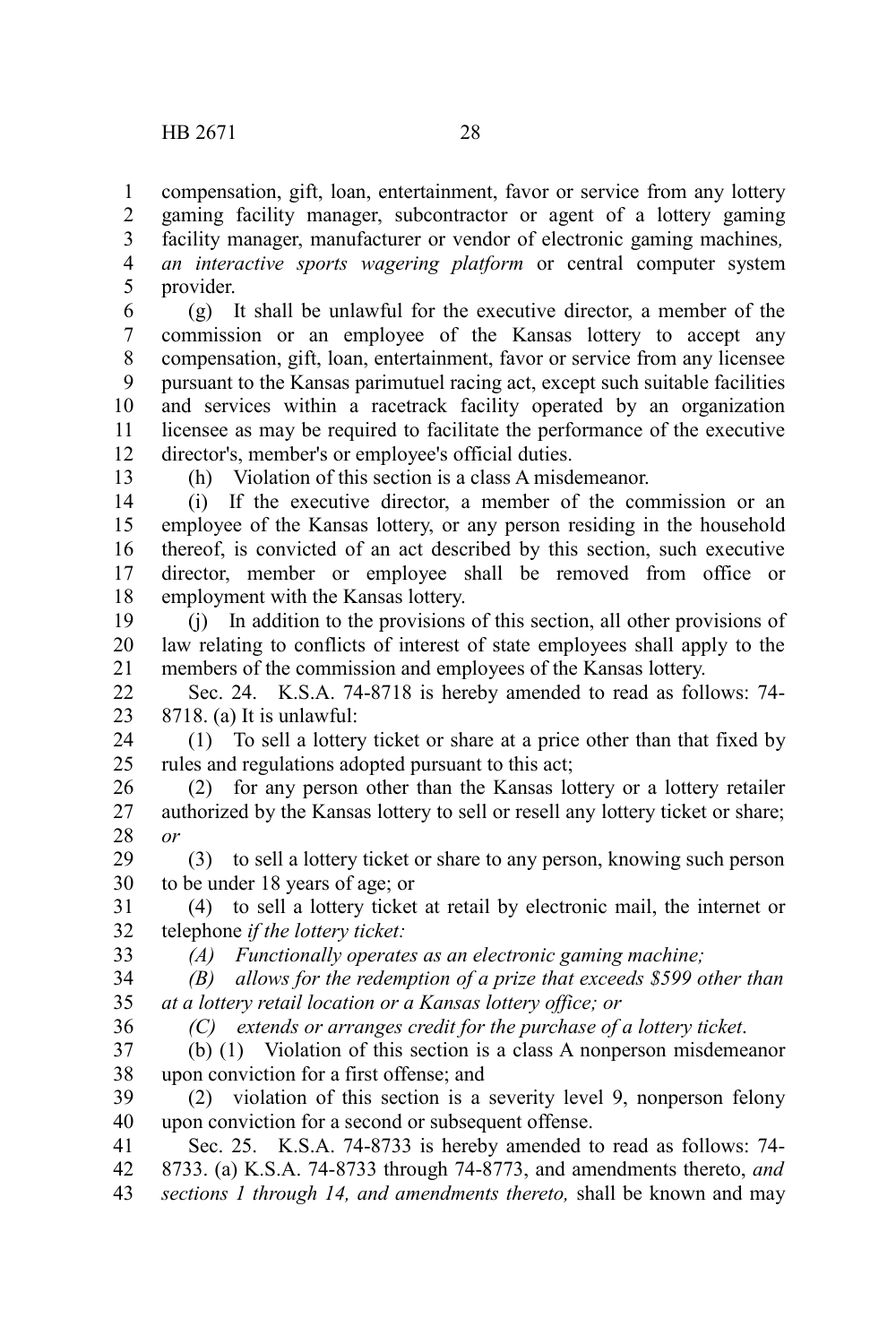be cited as the Kansas expanded lottery act. The Kansas expanded lottery act shall be *a* part of and supplemental to the Kansas lottery act. 1 2

(b) If any provision of this act or the application thereof to any person or circumstance is held invalid, the invalidity shall not affect any other provision or application of the act which can be given effect without the invalid provision or application. 3 4 5 6

(c) Any action challenging the constitutionality of or arising out of any provision of this act, any lottery gaming facility management contract or any racetrack gaming facility management contract entered into pursuant to this act shall be brought in the district court of Shawnee county. 7 8 9 10 11

Sec. 26. K.S.A. 74-8734 is hereby amended to read as follows: 74- 8734. (a) The Kansas lottery may operate one lottery gaming facility in each gaming zone. 12 13 14

(b) Not more than 30 days after the effective date of this act the lottery commission shall adopt and publish in the Kansas register the procedure for receiving, considering and approving, proposed lottery gaming facility management contracts. Such procedure shall include provisions for review of competitive proposals within a gaming zone and the date by which proposed lottery gaming facility management contracts must be received by the lottery commission if they are to receive consideration. 15 16 17 18 19 20 21  $22$ 

(c) The lottery commission shall adopt standards to promote the integrity of the gaming and finances of lottery gaming facilities, which shall apply to all management contracts, shall meet or exceed industry standards for monitoring and controlling the gaming and finances of gaming facilities and shall give the executive director sufficient authority to monitor and control the gaming operation and to ensure its integrity and security. 23 24 25 26 27 28 29

(d) The Kansas lottery commission may approve management contracts with one or more prospective lottery gaming facility managers to manage, or construct and manage, on behalf of the state of Kansas and subject to the operational control of the Kansas lottery, a lottery gaming facility or lottery gaming enterprise at specified destination locations within the northeast, south central, southwest and southeast Kansas gaming zones where the commission determines the operation of such facility would promote tourism and economic development. The commission shall approve or disapprove a proposed management contract within 90 days after the deadline for receipt of proposals established pursuant to subsection (b). 30 31 32 33 34 35 36 37 38 39 40

(e) In determining whether to approve a management contract with a prospective lottery gaming facility manager to manage a lottery gaming facility or lottery gaming enterprise pursuant to this section, the 41 42 43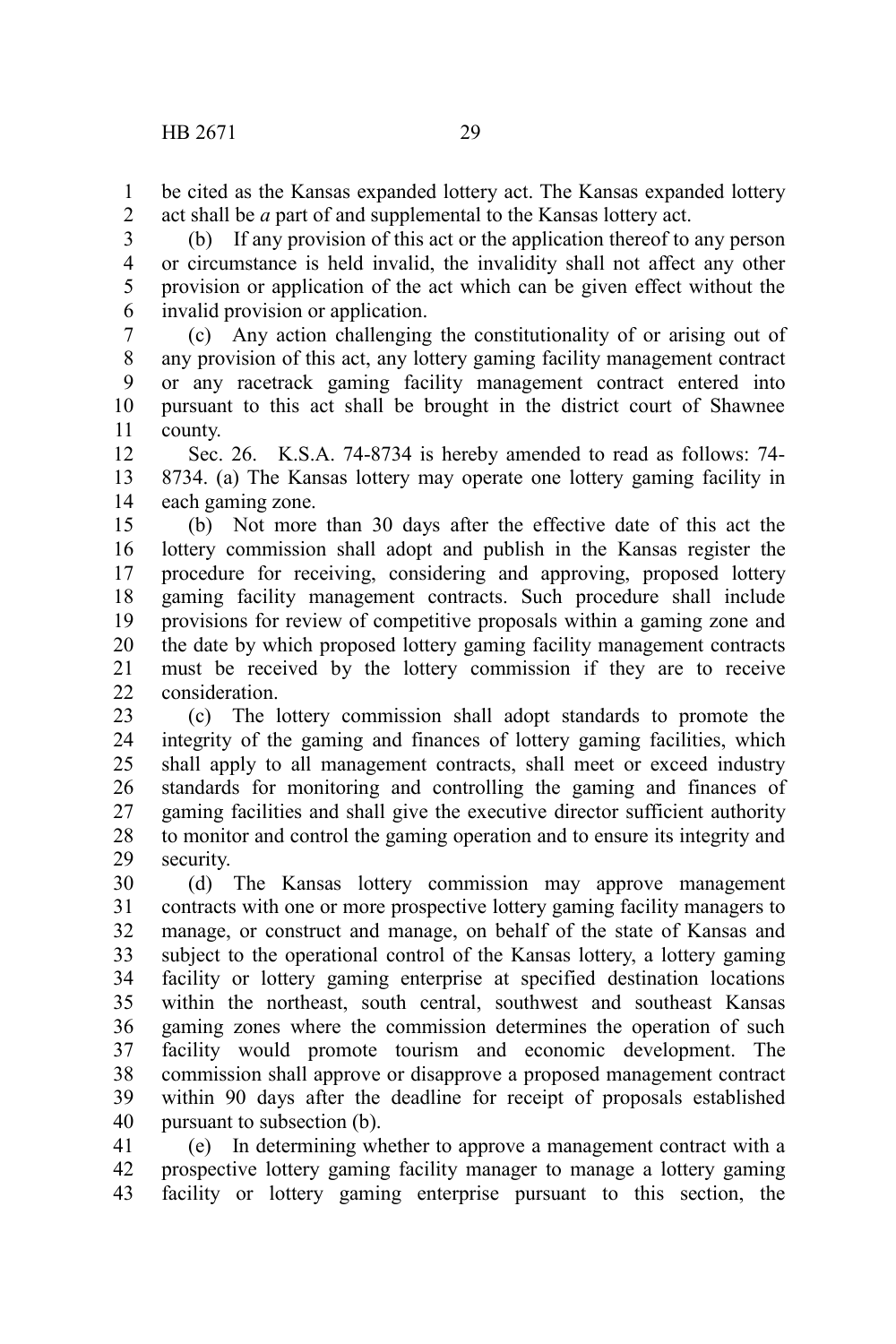commission shall take into consideration the following factors: The size of the proposed facility; the geographic area in which such facility is to be located; the proposed facility's location as a tourist and entertainment destination; the estimated number of tourists that would be attracted by the proposed facility; the number and type of lottery facility games to be operated at the proposed facility; and agreements related to ancillary lottery gaming facility operations. 1 2 3 4 5 6 7

(f) Subject to the requirements of this section, the commission shall approve at least one proposed lottery gaming facility management contract for a lottery gaming facility in each gaming zone. 8 9 10

11

(g) The commission shall not approve a management contract unless:

(1) (A) The prospective lottery gaming facility manager is a resident Kansas American Indian tribe and, at a minimum: (i) Has sufficient access to financial resources to support the activities required of a lottery gaming facility manager under the Kansas expanded lottery act; and (ii) has three consecutive years' experience in the management of gaming which *that* would be class III gaming, as defined in K.S.A. 46-2301, and amendments thereto, operated pursuant to state or federal law; or 12 13 14 15 16 17 18

(B) the prospective lottery gaming facility manager is not a resident Kansas American Indian tribe and, at a minimum: (i) Has sufficient access to financial resources to support the activities required of a lottery gaming facility manager under the Kansas expanded lottery act; (ii) is current in filing all applicable tax returns and in payment of all taxes, interest and penalties owed to the state of Kansas and any taxing subdivision where such prospective manager is located in the state of Kansas, excluding items under formal appeal pursuant to applicable statutes; and (iii) has three consecutive years' experience in the management of gaming which *that* would be class III gaming, as defined in K.S.A. 46-2301, and amendments thereto, operated pursuant to state or federal law; and 19 20 21 22 23 24 25 26 27 28 29

(2) the commission determines that the proposed development consists of an investment in infrastructure, including ancillary lottery gaming facility operations, of at least \$225,000,000 in the northeast and south central Kansas gaming zones and of at least \$50,000,000 in the southeast and southwest Kansas gaming zones. The commission, in determining whether the minimum investment required by this subsection is met, shall not include any amounts derived from or financed by state or local retailers' sales tax revenues. 30 31 32 33 34 35 36 37

(h) Any management contract approved by the commission under this section shall: 38 39

(1) Have a maximum initial term of 15 years from the date of opening of the lottery gaming facility. At the end of the initial term, the contract may be renewed by mutual consent of the state and the lottery gaming facility manager; 40 41 42 43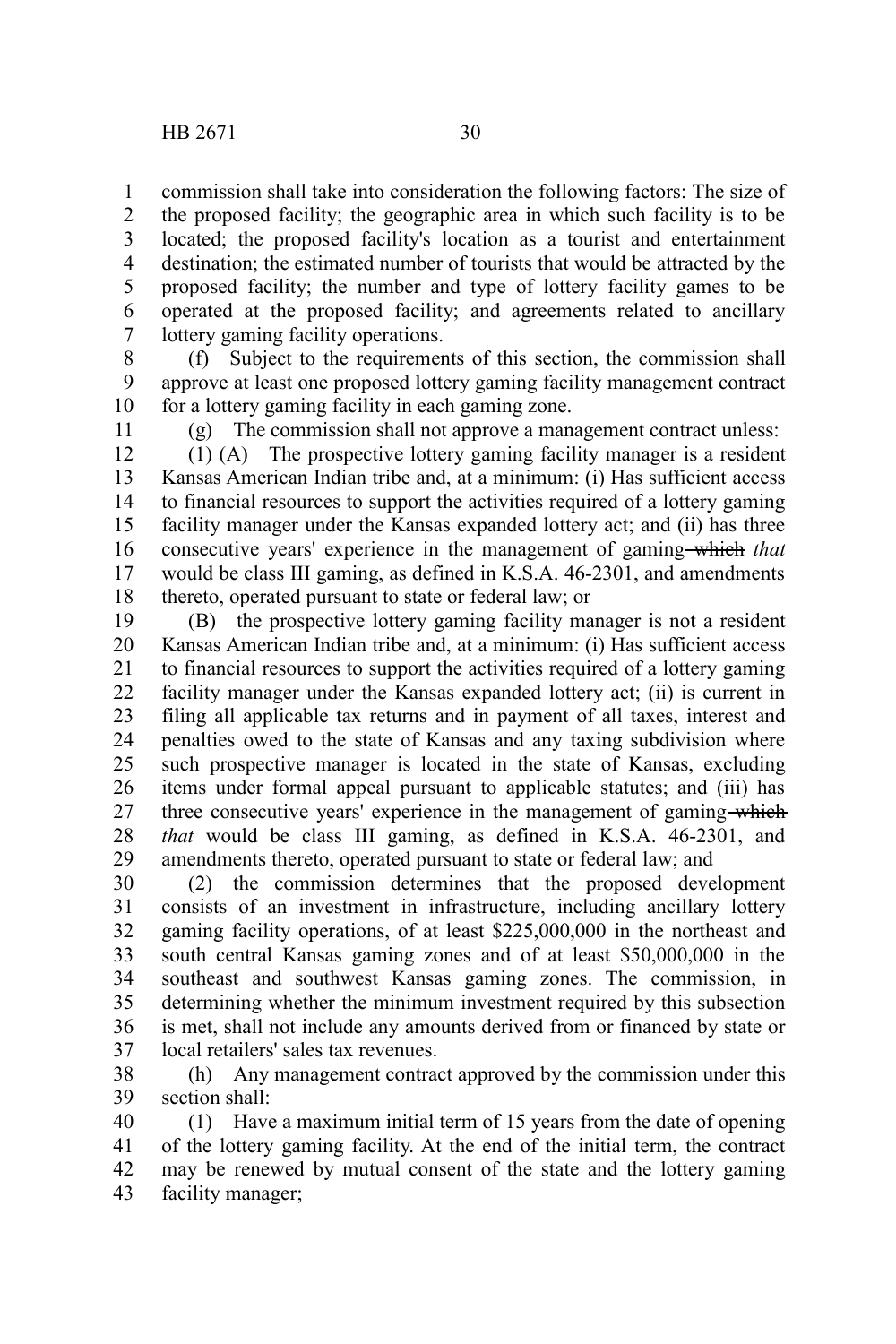## HB 2671 31

29

(2) specify the total amount to be paid to the lottery gaming facility manager pursuant to the contract; 1 2

(3) establish a mechanism to facilitate payment of lottery gaming facility expenses, payment of the lottery gaming facility manager's share of the lottery gaming facility revenues and distribution of the state's share of the lottery gaming facility revenues; 3 4 5 6

(4) include a provision for the lottery gaming facility manager to pay the costs of oversight and regulation of the lottery gaming facility manager and the operations of the lottery gaming facility by the Kansas racing and gaming commission; 7 8 9 10

(5) establish the types of lottery facility games to be installed in such facility; 11 12

(6) provide for the prospective lottery gaming facility manager, upon approval of the proposed lottery gaming facility management contract, to pay to the state treasurer a privilege fee of \$25,000,000 for the privilege of being selected as a lottery gaming facility manager of a lottery gaming facility in the northeast or south central Kansas gaming zone and \$5,500,000 for the privilege of being selected as a lottery gaming facility manager of a lottery gaming facility in the southeast or southwest Kansas gaming zone. Such fee shall be deposited in the state treasury and credited to the lottery gaming facility manager fund, which *that* is hereby created in the state treasury; 13 14 15 16 17 18 19 20 21 22

(7) incorporate terms and conditions for the ancillary lottery gaming facility operations; 23 24

(8) designate as key employees, subject to approval of the executive director, any employees or contractors providing services or functions which are related to lottery facility games authorized by a management contract; 25 26 27 28

(9) include financing commitments for construction;

(10) include a resolution of endorsement from the city governing body, if the proposed facility is within the corporate limits of a city, or from the county commission, if the proposed facility is located in the unincorporated area of the county; 30 31 32 33

(11) include a requirement that any parimutuel licensee developing a lottery gaming facility pursuant to this act comply with all orders and rules and regulations of the Kansas racing and gaming commission with regard to the conduct of live racing, including the same minimum days of racing as specified in K.S.A. 74-8746, and amendments thereto, for operation of electronic gaming machines at racetrack gaming facilities; 34 35 36 37 38 39

(12) include a provision for the state to receive not less than 22% of lottery gaming facility revenues, which shall be paid to the expanded lottery act revenues fund established by K.S.A. 74-8768, and amendments thereto; 40 41 42 43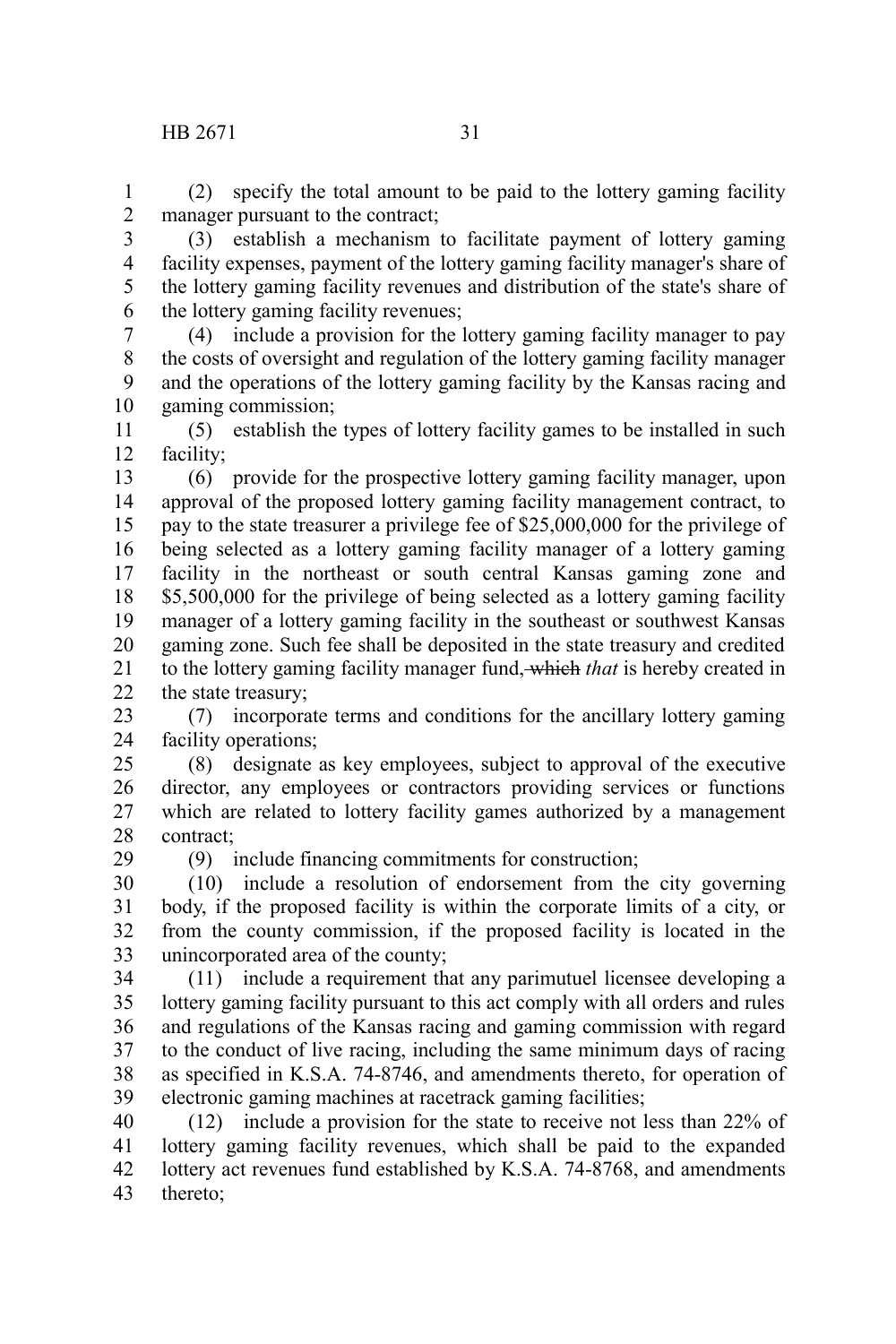(13) include a provision for 2% of lottery gaming facility revenues to be paid to the problem gambling and addictions grant fund established by K.S.A. 79-4805, and amendments thereto; 1 2 3

(14) if the prospective lottery gaming facility manager is an American Indian tribe, include a provision that such tribe agrees to waive its sovereign immunity with respect to any actions arising from or to enforce either the Kansas expanded lottery act or any provision of the lottery gaming facility management contract; any action brought by an injured patron or by the state of Kansas; any action for purposes of enforcing the workers compensation act or any other employment or labor law; and any action to enforce laws, rules and regulations and codes pertaining to health, safety and consumer protection; and for any other purpose deemed necessary by the executive director to protect patrons or employees and promote fair competition between the tribe and others seeking a lottery gaming facility management contract; 4 5 6 7 8 9 10 11 12 13 14 15

(15) (A) if the lottery gaming facility is located in the northeast or southwest Kansas gaming zone and is not located within a city, include a provision for payment of an amount equal to 3% of the lottery gaming facility revenues to the county in which the lottery gaming facility is located; or (B) if the lottery gaming facility is located in the northeast or southwest Kansas gaming zone and is located within a city, include provision for payment of an amount equal to 1.5% of the lottery gaming facility revenues to the city in which the lottery gaming facility is located and an amount equal to 1.5% of such revenues to the county in which such facility is located; 16 17 18 19 20 21 22 23 24 25

(16) (A) if the lottery gaming facility is located in the southeast or south central Kansas gaming zone and is not located within a city, include a provision for payment of an amount equal to 2% of the lottery gaming facility revenues to the county in which the lottery gaming facility is located and an amount equal to 1% of such revenues to the other county in such zone; or (B) if the lottery gaming facility is located in the southeast or south central Kansas gaming zone and is located within a city, provide for payment of an amount equal to 1% of the lottery gaming facility revenues to the city in which the lottery gaming facility is located, an amount equal to 1% of such revenues to the county in which such facility is located and an amount equal to 1% of such revenues to the other county in such zone; 26 27 28 29 30 31 32 33 34 35 36

(17) allow the lottery gaming facility manager to manage the lottery gaming facility in a manner consistent with this act and applicable law, but shall place full, complete and ultimate ownership and operational control of the gaming operation of the lottery gaming facility with the Kansas lottery. The Kansas lottery shall not delegate and shall explicitly retain the power to overrule any action of the lottery gaming facility manager affecting the gaming operation without prior notice. The Kansas lottery 37 38 39 40 41 42 43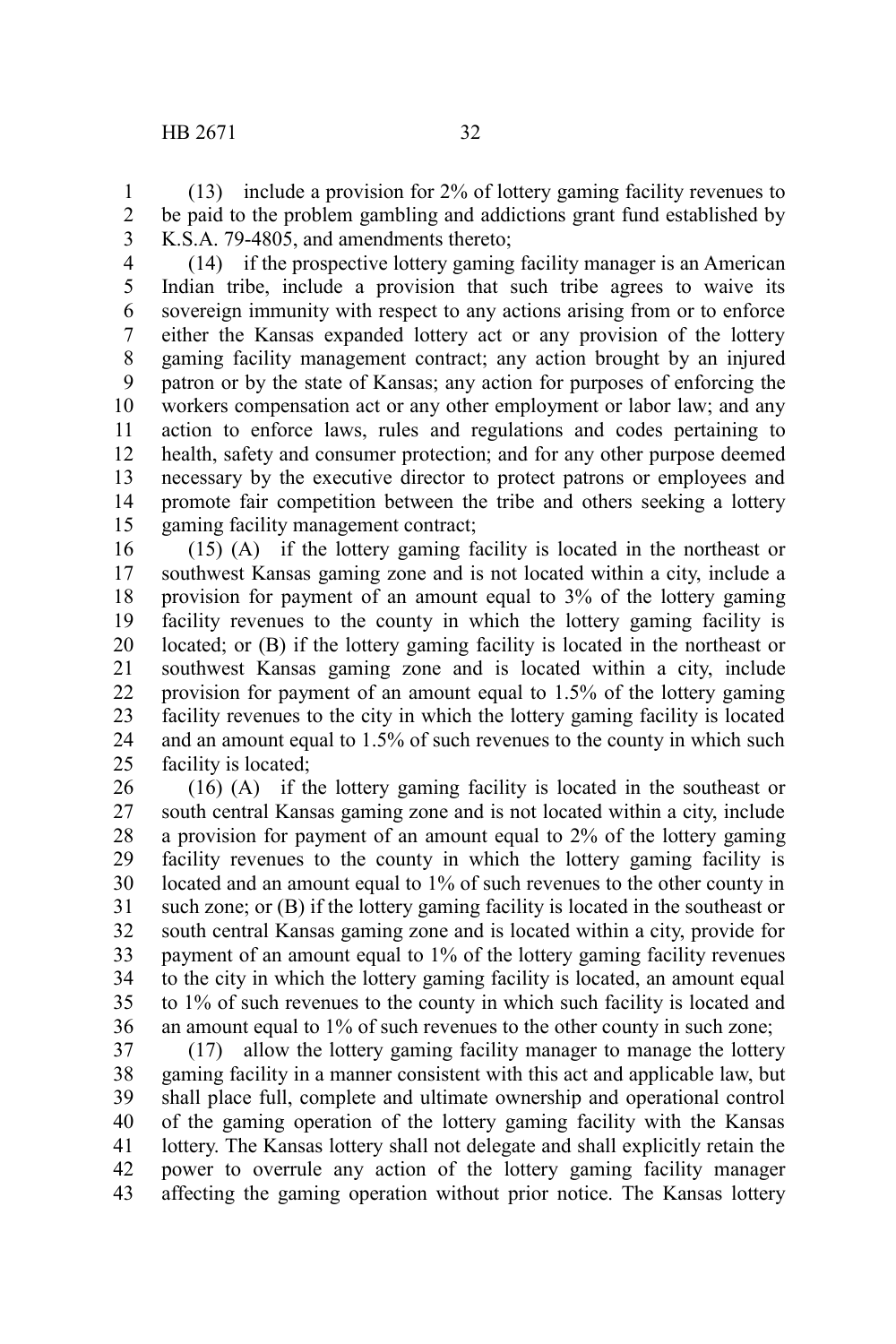shall retain full control over all decisions concerning lottery gaming facility games *and sports wagering*; 1 2

(18) include provisions for the Kansas racing and gaming commission to oversee all lottery gaming facility operations, including, but not limited to: Oversight of internal controls; oversight of security of facilities; performance of background investigations, determination of qualifications and credentialing of employees, contractors and agents of the lottery gaming facility manager and of ancillary lottery gaming facility operations, as determined by the Kansas racing and gaming commission; auditing of lottery gaming facility revenues *and sports wagering revenues*; enforcement of all state laws and maintenance of the integrity of gaming operations; and 3 4 5 6 7 8 9 10 11 12

(19) include enforceable provisions: (A) Prohibiting the state, until July 1, 2032, from: (i) Entering into management contracts for more than four lottery gaming facilities or similar gaming facilities, one to be located in the northeast Kansas gaming zone, one to be located in the south central Kansas gaming zone, one to be located in the southwest Kansas gaming zone and one to be located in the southeast Kansas gaming zone; (ii) designating additional areas of the state where operation of lottery gaming facilities or similar gaming facilities would be authorized; or (iii) operating an aggregate of more than 2,800 electronic gaming machines at all parimutuel licensee locations; and (B) requiring the state to repay to the lottery gaming facility manager an amount equal to the privilege fee paid by such lottery gaming facility manager, plus interest on such amount, compounded annually at the rate of 10%, if the state violates the prohibition provision described in (A). 13 14 15 16 17 18 19 20 21 22 23 24 25 26

*(i) (1) Any management contract approved by the commission under this section may include provisions for operating and managing sports wagering by the lottery gaming facility manager in person at the lottery gaming facility and over the internet via one or more interactive sports wagering platforms.* 27 28 29 30 31

*(2) If a management contract includes such provisions, then such contract shall include the following provisions:* 32 33

*(A) The lottery gaming facility may offer tier one or tier two sports wagers, or both; and* 34 35

*(B) (i) The state shall receive 20% of the sports wagering revenues received from wagers placed with the lottery gaming facility through an interactive sports wagering platform; and* 36 37 38

*(ii) the state shall receive 14% of the sports wagering revenues received from wagers placed in person at the lottery gaming facility.* 39 40

 $\overrightarrow{(i)}$ *(i)* The power of eminent domain shall not be used to acquire any interest in real property for use in a lottery gaming enterprise. 41 42

 $\Theta(k)$  Any proposed management contract for which the privilege fee 43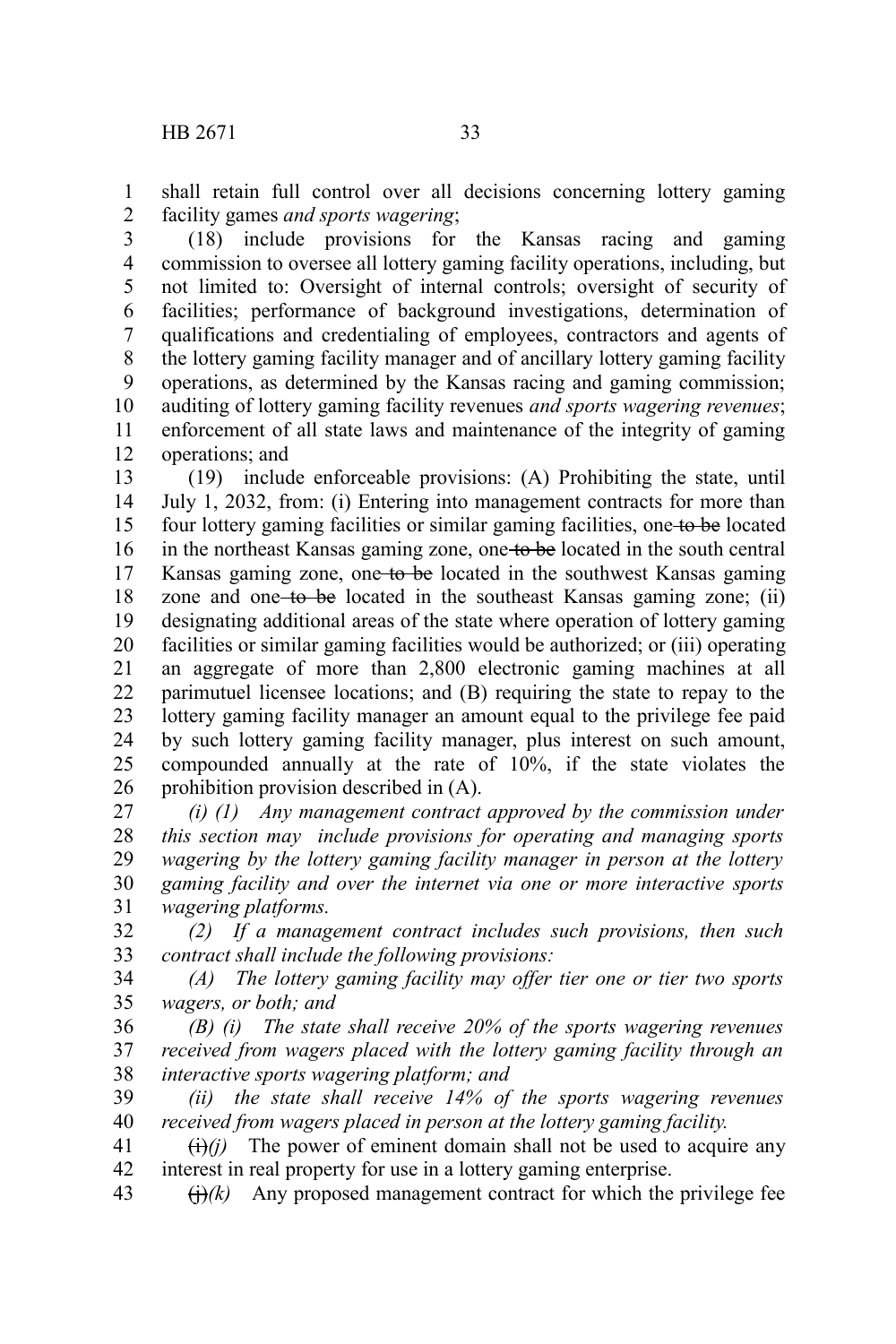has not been paid to the state treasurer within 30 days after the date of approval of the management contract shall be null and void. 1 2

 $(k)/l$  A person who is the manager of the racetrack gaming facility in a gaming zone shall not be eligible to be the manager of the lottery gaming facility in the same zone. 3 4 5

 $(H)(m)$  Management contracts authorized by this section may include provisions relating to: 6 7

(1) Accounting procedures to determine the lottery gaming facility revenues, unclaimed prizes and credits; 8 9

(2) minimum requirements for a lottery gaming facility manager to provide qualified oversight, security and supervision of the lottery facility games including the use of qualified personnel with experience in applicable technology; 10 11 12 13

(3) eligibility requirements for employees, contractors or agents of a lottery gaming facility manager who will have responsibility for or involvement with actual gaming activities or for the handling of cash or tokens; 14 15 16 17

(4) background investigations to be performed by the Kansas racing and gaming commission; 18 19

(5) credentialing requirements for any employee, contractor or agent of the lottery gaming facility manager or of any ancillary lottery gaming facility operation as provided by the Kansas expanded lottery act or rules and regulations adopted pursuant thereto; 20 21 22 23

(6) provision for termination of the management contract by either party for cause; and 24 25

(7) any other provision deemed necessary by the parties, including such other terms and restrictions as necessary to conduct any lottery facility game in a legal and fair manner. 26 27 28

 $(m)$  A management contract shall not constitute property, nor shall it be subject to attachment, garnishment or execution, nor shall it be alienable or transferable, except upon approval by the executive director, nor shall it be subject to being encumbered or hypothecated. The trustee of any insolvent or bankrupt lottery gaming facility manager may continue to operate pursuant to the management contract under order of the appropriate court for no longer than one year after the bankruptcy or insolvency of such manager. 29 30 31 32 33 34 35 36

 $\left(\frac{m}{o}\right)(1)$  The Kansas lottery shall be the licensee and owner of all software programs used at a lottery gaming facility for any lottery facility game. 37 38 39

(2) A lottery gaming facility manager, on behalf of the state, shall purchase or lease for the Kansas lottery all lottery facility games. All lottery facility games shall be subject to the ultimate control of the Kansas lottery in accordance with this act. 40 41 42 43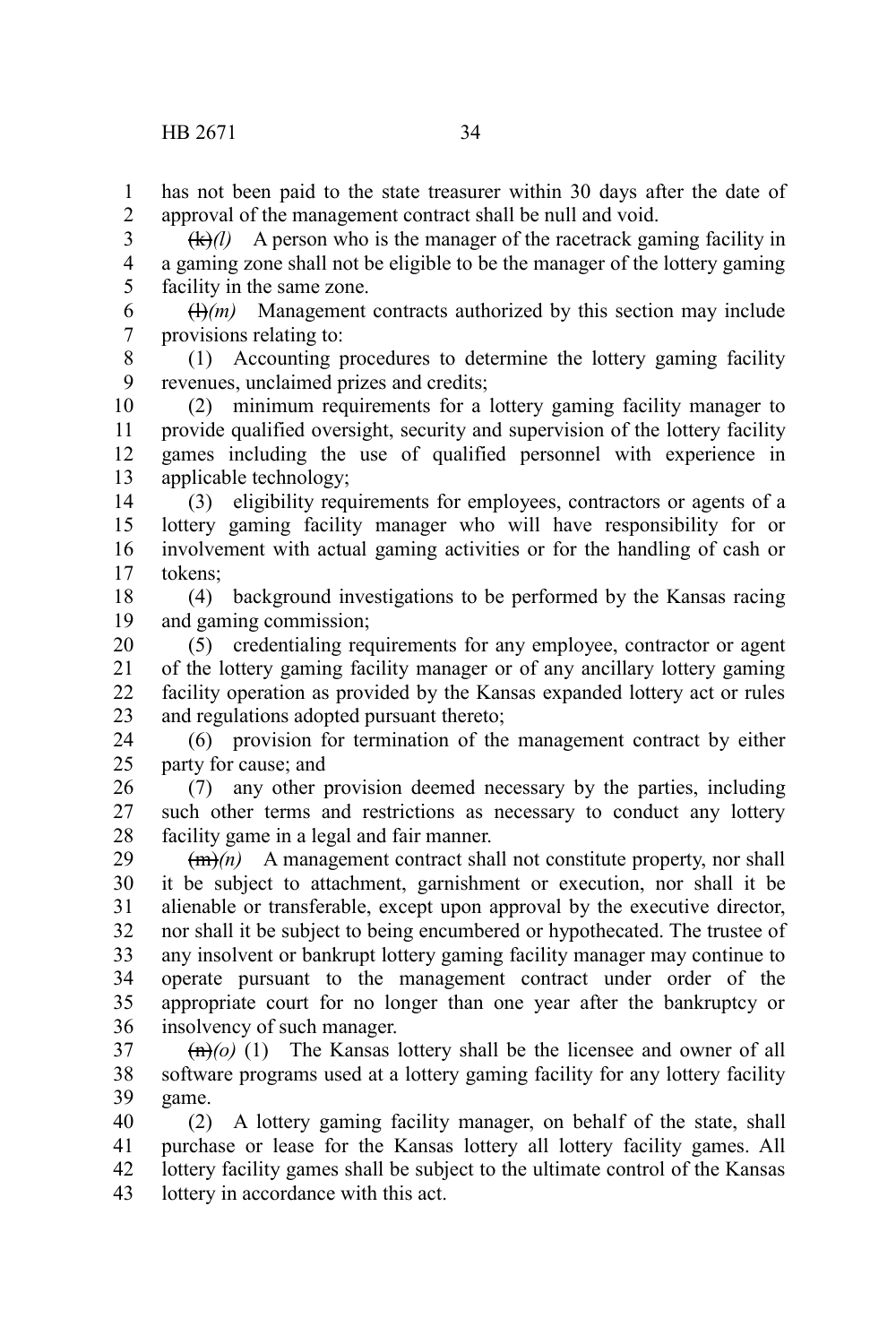*(3) If a lottery gaming facility manager agrees to operate and manage sports wagering, the Kansas lottery shall be the licensee and owner of all software programs used in conducting sports wagering, and the lottery gaming facility manager, on behalf of the state, shall purchase or lease for the Kansas lottery any equipment or other property necessary for operating and managing sports wagering. All sports wagering shall be subject to the ultimate control of the Kansas lottery in accordance with the Kansas expanded lottery act.* 1 2 3 4 5 6 7 8

 $\left(\Theta\right)(p)$  A lottery gaming facility shall comply with any planning and zoning regulations of the city or county in which it is to be located. The executive director shall not contract with any prospective lottery gaming facility manager for the operation and management of such lottery gaming facility unless such manager first receives any necessary approval under planning and zoning requirements of the city or county in which it is to be located. 9 10 11 12 13 14 15

 $(\theta)$  Prior to expiration of the term of a lottery gaming facility management contract, the lottery commission may negotiate a new lottery gaming facility management contract with the lottery gaming facility manager if the new contract is substantially the same as the existing contract. Otherwise, the lottery gaming facility review board shall be reconstituted and a new lottery gaming facility management contract shall be negotiated and approved in the manner provided by this act. 16 17 18 19 20 21 22

Sec. 27. K.S.A. 74-8741 is hereby amended to read as follows: 74- 8741. (a) The executive director of the Kansas lottery shall negotiate a racetrack gaming facility management contract to place electronic gaming machines at one parimutuel licensee location in each gaming zone except the southwest Kansas gaming zone. *The racetrack management contract may also provide for the racetrack gaming facility manager to operate and manage sports wagering as provided in subsection (d).* 23 24 25 26 27 28 29

(b) To be eligible to enter into a racetrack gaming facility management contract the prospective racetrack gaming facility manager shall, at a minimum: 30 31 32

(1) Have sufficient access to financial resources to support the activities required of a racetrack gaming facility manager under the Kansas expanded lottery act; and 33 34 35

(2) be current in filing all applicable tax returns and in payment of all taxes, interest and penalties owed to the state of Kansas and any taxing subdivision where such prospective manager is located in the state of Kansas, excluding items under formal appeal pursuant to applicable statutes. 36 37 38 39 40

41 42 (c) A racetrack gaming facility management contract shall include: (1) The term of the contract;

(2) provisions for the Kansas racing and gaming commission to 43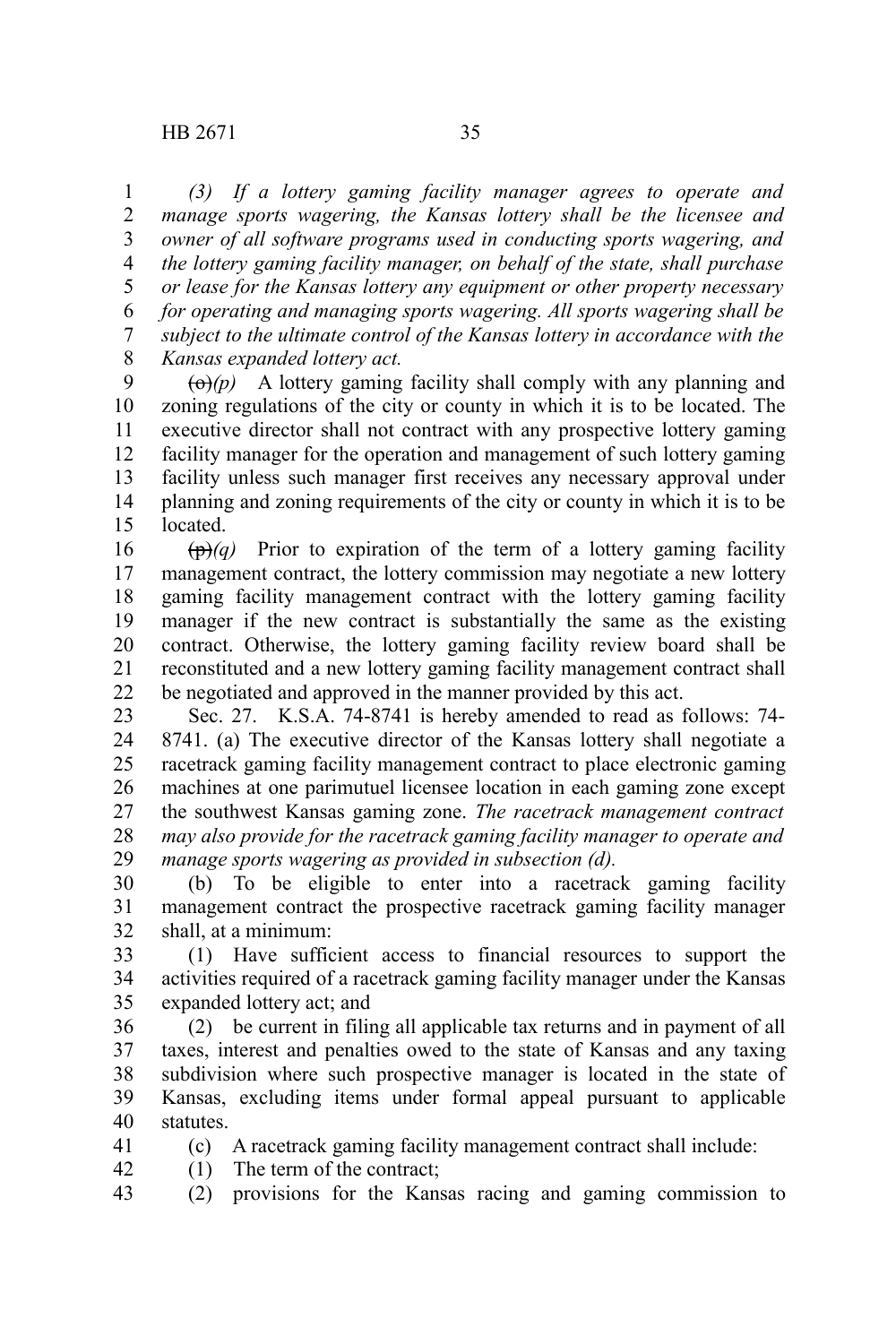oversee all racetrack gaming facility operations, including, but not limited to: Oversight of internal controls; oversight of security of facilities; performance of background investigations, determination of qualifications and any required certification or licensing of officers, directors, board members, employees, contractors and agents of the racetrack gaming facility manager; auditing of net electronic gaming machine income and maintenance of the integrity of electronic gaming machine operations; 1 2 3 4 5 6 7

(3) provisions for the racetrack gaming facility manager to pay the costs of oversight and regulation of the racetrack gaming facility manager under this act and such manager's racetrack gaming facility operations by the Kansas racing and gaming commission; and 8 9 10 11

(4) enforceable provisions: (A) Prohibiting the state, until July 1, 2032, from: (i) Entering into management contracts for more than-three*four* lottery gaming facilities or similar gaming facilities, one to be located in the northeast Kansas gaming zone, one to be located in the south central Kansas gaming zone*, one located in the southwest Kansas gaming zone* and one to be located in the southeast Kansas gaming zone<sub>7</sub>; (ii) designating additional areas of the state where operation of lottery gaming facilities or similar gaming facilities would be authorized*;* or (iii) operating an aggregate of more than 2,800 electronic gaming machines at all parimutuel licensee locations; and (B) requiring the state to repay to the racetrack gaming facility manager an amount equal to the privilege fee paid by such racetrack gaming facility manager, plus interest on such amount, compounded annually at the rate of 10%, if the state violates the prohibition provision described in (A). 12 13 14 15 16 17 18 19 20 21 22 23 24 25

*(d) (1) Any management contract approved by the commission under K.S.A. 74-8742, and amendments thereto, may include provisions for operating and managing sports wagering by the racetrack gaming facility manager in person at the racetrack gaming facility and over the internet via an interactive sports wagering platform.* 26 27 28 29 30

*(2) If a management contract includes such provisions, then such contract shall include the following provisions:* 31 32

*(A) The racetrack gaming facility may offer tier one or tier two sports wagers, or both; and* 33 34

*(B) (i) The state shall receive 20% of the sports wagering revenues received from wagers placed with the racetrack gaming facility through an interactive sports wagering platform; and* 35 36 37

*(ii) the state shall receive 14% of the sports wagering revenues received from wagers placed in person at the racetrack gaming facility.* 38 39

(d)*(e)* Racetrack gaming facility management contracts authorized by this section may include provisions relating to: 40 41

(1) Accounting procedures to determine net electronic gaming machine income, unclaimed prizes and credits; 42 43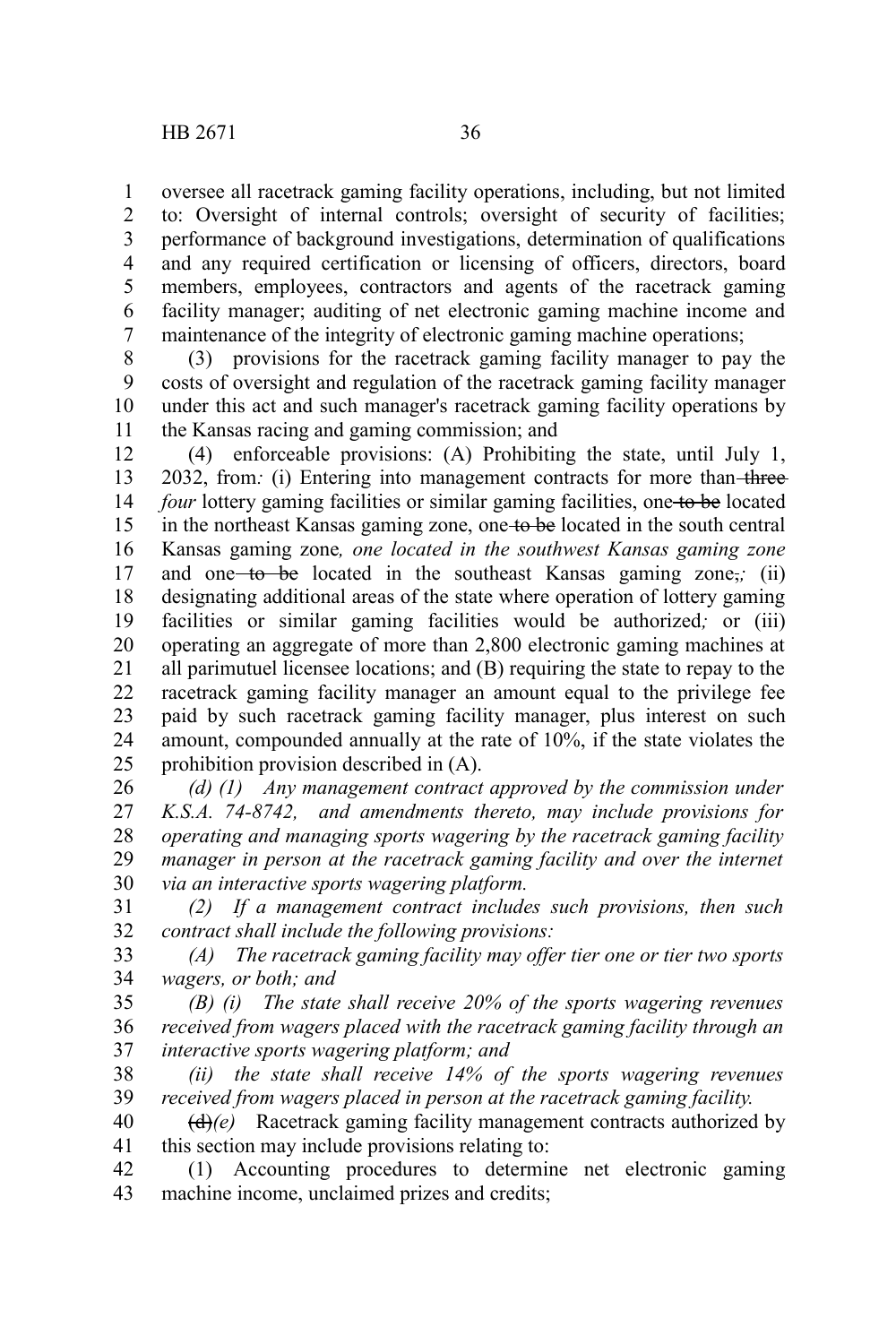1 2 3

(2) minimum requirements for a racetrack gaming facility manager to provide qualified oversight, security and supervision of electronic gaming machines including the use of qualified personnel with experience in applicable technology; 4

(3) eligibility requirements for employees, contractors or agents of a racetrack gaming facility manager who will have responsibility for or involvement with electronic gaming machines or for the handling of cash or tokens; 5 6 7 8

(4) background investigations to be performed by the Kansas racing and gaming commission; 9 10

(5) credentialing or certification requirements of any employee, contractor or agent as provided by the Kansas expanded lottery act or rules and regulations adopted pursuant thereto; 11 12 13

(6) provision for termination of the management contract by either party for cause; and 14 15

(7) any other provision deemed necessary by the parties, including such other terms and restrictions as necessary to conduct racetrack gaming facility operations in a legal and fair manner. 16 17 18

 $\overrightarrow{(e)}$  A person who is the manager of a lottery gaming facility in a gaming zone shall not be eligible to be the manager of the racetrack gaming facility in the same zone. 19 20 21

(f)*(g)* A racetrack gaming facility management contract shall not constitute property, nor shall it be subject to attachment, garnishment or execution, nor shall it be alienable or transferable, except upon approval by the executive director, nor shall it be subject to being encumbered or hypothecated. 22 23 24 25 26

*(h) If a racetrack gaming facility manager agrees to operate and manage sports wagering, the Kansas lottery shall be the licensee and owner of all software programs used in conducting sports wagering, and the racetrack gaming facility manager, on behalf of the state, shall purchase or lease for the Kansas lottery any equipment or other property necessary for operating and managing sports wagering. All sports wagering shall be subject to the ultimate control of the Kansas lottery in accordance with the Kansas expanded lottery act.* 27 28 29 30 31 32 33 34

Sec. 28. K.S.A. 74-8751 is hereby amended to read as follows: 74- 8751. *(a)* The Kansas racing and gaming commission, through rules and regulations, shall establish: 35 36 37

 $\left(\frac{\mathbf{a}}{l}\right)$  A certification requirement, and enforcement procedure, for officers, directors, key employees and persons directly or indirectly owning a 0.5% *5%* or more interest in a lottery gaming facility manager or racetrack gaming facility manager. Such certification requirement shall include compliance with such security, fitness and background investigations and standards as the executive director of the Kansas racing 38 39 40 41 42 43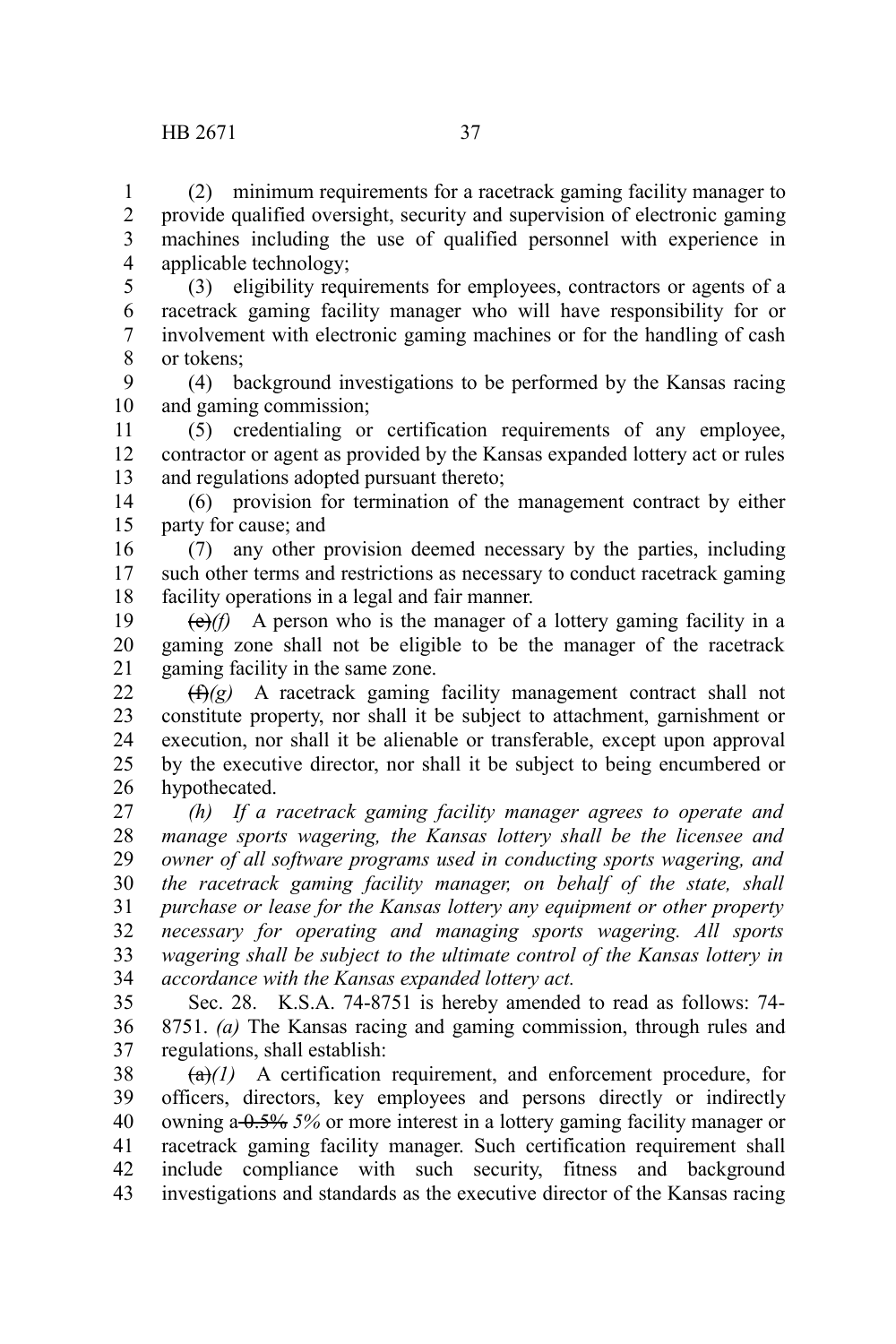and gaming commission deems necessary to determine whether such person's reputation, habits or associations pose a threat to the public interest of the state or to the reputation of or effective regulation and control of the lottery gaming facility or racetrack gaming facility. Any person convicted of any felony, a crime involving gambling or a crime of moral turpitude prior to applying for a certificate hereunder or at any time thereafter shall be deemed unfit. The Kansas racing and gamingcommission shall conduct the security, fitness and background checks required pursuant to this subsection. Certification pursuant to this subsection shall not be assignable or transferable; 1 2 3 4 5 6 7 8 9 10

(b)*(2)* a certification requirement, and enforcement procedure, for those persons, including electronic gaming machine manufacturers, technology providers and computer system providers, who propose to contract with a lottery gaming facility manager, a racetrack gaming facility manager or the state for the provision of goods or services related to a lottery gaming facility or racetrack gaming facility, including management services. Such certification requirements shall include compliance with such security, fitness and background investigations and standards of officers, directors, key gaming employees and persons directly or indirectly owning a 0.5% *5%* or more interest in such entity as the executive director of the Kansas racing and gaming commission deems necessary to determine whether such person's reputation, habits and associations pose a threat to the public interest of the state or to the reputation of or effective regulation and control of the lottery gaming facility or racetrack gaming facility. Any person convicted of any felony, a crime involving gambling or a crime of moral turpitude prior to applying for a certificate hereunder or at any time thereafter shall be deemed unfit. If the executive director of the racing and gaming commission determines the certification standards of another state are comprehensive, thorough and provide similar adequate safeguards, the executive director may certify an applicant already certified in such state without the necessity of a full application and background check. The Kansas racing and gaming commission shall conduct the security, fitness and background checks required pursuant to this subsection. Certification pursuant to this subsection shall not be assignable or transferable; 11 12 13 14 15 16 17 18 19 20 21 22 23 24 25 26 27 28 29 30 31 32 33 34 35

*(3) a certification requirement and enforcement procedure for: (1) Employees of a lottery gaming facility manager or racetrack gaming facility manager who are directly involved in the operation or management of sports wagering conducted by such manager; and (2) those persons who propose to contract with a lottery gaming facility manager or a racetrack gaming facility manager for the provision of goods or services related to sports wagering, including any interactive sports wagering platform requested by a lottery gaming facility manager* 36 37 38 39 40 41 42 43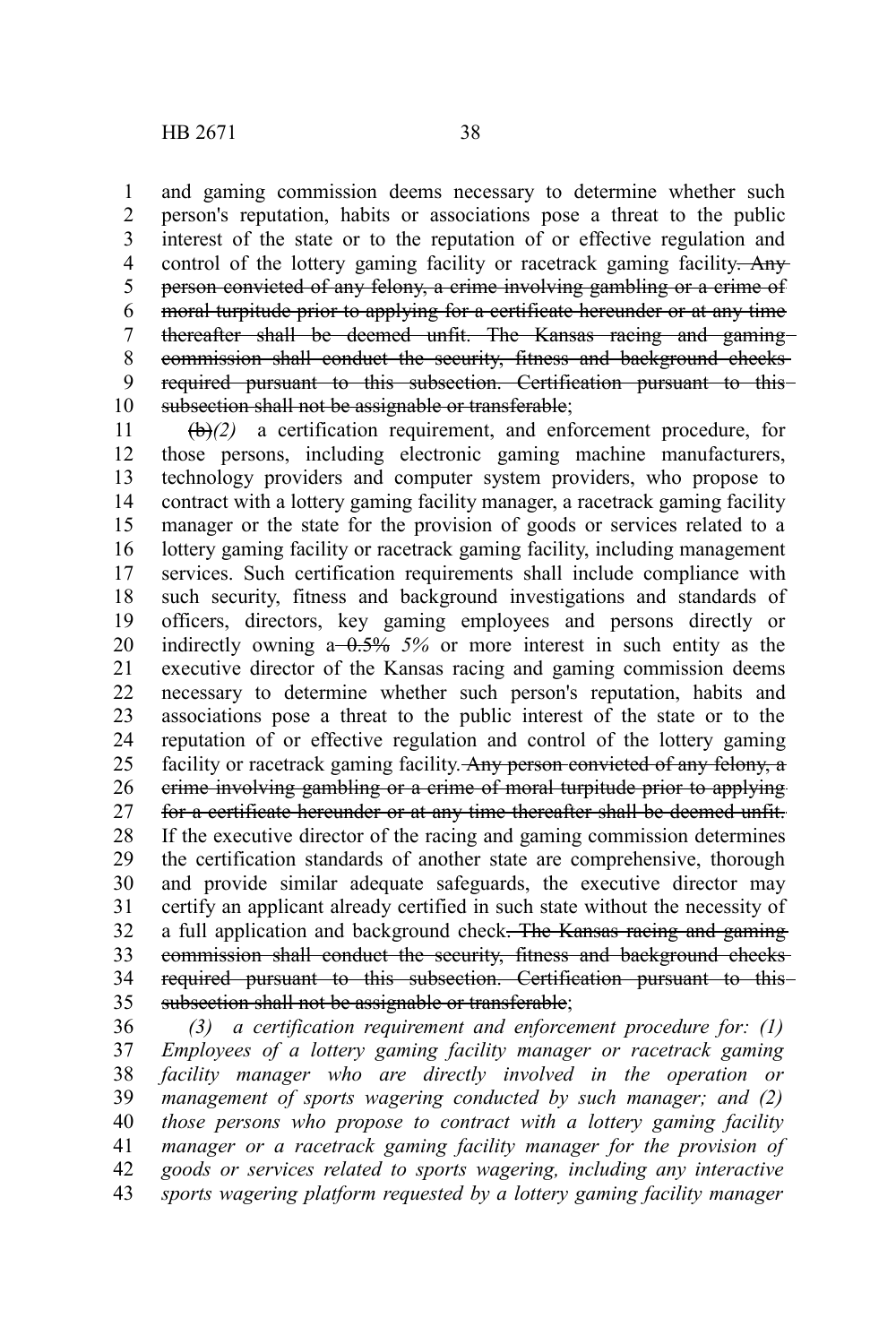*or racetrack gaming facility manager under section 3, and amendments* 1

*thereto. Such certification requirement shall include compliance with such security, fitness and background investigations and standards as the executive director of the Kansas racing and gaming commission deems necessary to determine whether such person's reputation, habits or associations pose a threat to the public interest of the state or to the reputation of or effective regulation and control of sports wagering conducted by the lottery gaming facility or racetrack gaming facility. Such certification shall be valid for one year from the date of issuance;* 2 3 4 5 6 7 8 9

(c)*(4)* provisions for revocation of a certification required by subsection (a) or  $(\phi)(1)$  *or (a)(2)* upon a finding that the certificate holder, an officer or director thereof or a person directly or indirectly owning a 0.5% *5%* or more interest therein: (1)*(A)* Has knowingly provided false or misleading material information to the Kansas lottery or its employees; or  $(2)$ *(B)* has been convicted of a felony, gambling related offense or any crime of moral turpitude; and 10 11 12 13 14 15 16

(d)*(5)* provisions for suspension, revocation or nonrenewal of a certification required by subsection (a) or  $(\theta)$ *(l) or (a)(2)* upon a finding that the certificate holder, an officer or director thereof or a person directly or indirectly owning a  $0.5\%$  5% or more interest therein:  $(1)$ *(A)* Has failed to notify the Kansas lottery about a material change in ownership of the certificate holder, or any change in the directors or officers thereof;  $(2)(B)$ is delinquent in remitting money owed to the Kansas lottery;  $(3)$ *(C)* has violated any provision of any contract between the Kansas lottery and the certificate holder; or  $(4)(D)$  has violated any provision of the Kansas expanded lottery act or any rule and regulation adopted hereunder*; and* 17 18 19 20 21 22 23 24 25 26

*(6) provisions for suspension, revocation or nonrenewal of a certification required by subsection (a)(3) upon a finding that the certificate holder has: (A) Knowingly provided false or misleading material information to the Kansas lottery, the Kansas racing and gaming commission or to the employees of either entity; (B) been convicted of a felony, gambling-related offense or any crime of moral turpitude; (C) violated any provision of any contract between the Kansas lottery and the certificate holder; or (D) violated any provision of the Kansas expanded lottery act or any rule and regulation adopted hereunder.* 27 28 29 30 31 32 33 34 35

*(b) The Kansas racing and gaming commission shall conduct the security, fitness and background checks required pursuant to this section. Any person convicted of any felony, a crime involving gambling or a crime of moral turpitude prior to applying for a certificate hereunder or at any time thereafter shall be deemed unfit.* 36 37 38 39 40

*(c) A certification issued pursuant to this section shall not be assignable or transferable*. 41 42

Sec. 29. K.S.A. 74-8752 is hereby amended to read as follows: 74- 43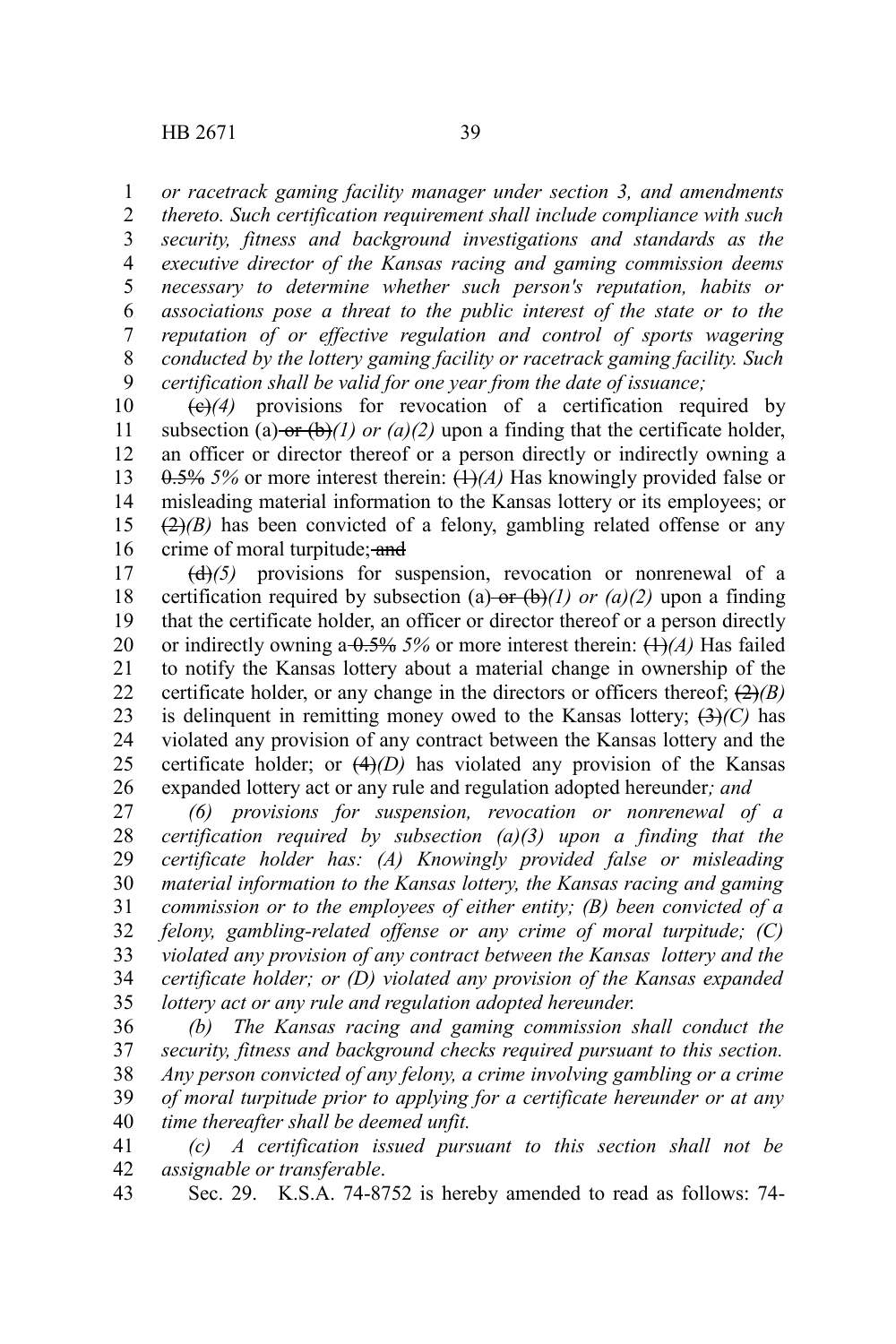8752. (a) The executive director of the Kansas lottery and the executive director of the Kansas racing and gaming commission, or their designees, may observe and inspect all electronic gaming machines, lottery facility games, *sports wagering operations,* lottery gaming facilities, racetrack gaming facilities and all related equipment and facilities operated by a lottery gaming facility manager or racetrack gaming facility manager. 1 2 3 4 5 6

(b) In addition to any other powers granted pursuant to this act, the executive director of the racing and gaming commission shall have the power to: 7 8 9

(1) Examine, or cause to be examined by any agent or representative designated by such executive director, any books, papers, records or memoranda of any lottery gaming facility manager or racetrack gaming facility manager, or of any business involved in electronic gaming machines-or, lottery facility games or sports wagering operations authorized pursuant to the Kansas expanded lottery act, for the purpose of ascertaining compliance with any provision of the Kansas lottery act, the Kansas expanded lottery act, or any rules and regulations adopted thereunder; 10 11 12 13 14 15 16 17 18

(2) investigate alleged violations of the Kansas expanded lottery act and alleged violations of any rules and regulations, orders and final decisions of the Kansas lottery commission, the executive director of the Kansas lottery, the Kansas racing and gaming commission or the executive director of the Kansas racing and gaming commission; 19 20 21 22 23

(3) request a court to issue subpoenas to compel access to or for the production of any books, papers, records or memoranda in the custody or control of any lottery gaming facility manager or racetrack gaming facility manager related to the management of the lottery gaming facility or racetrack gaming facility, or to compel the appearance of any lottery gaming facility manager or racetrack gaming facility manager for the purpose of ascertaining compliance with the provisions of the Kansas lottery act and the Kansas expanded lottery act or rules and regulations adopted thereunder; *and* 24 25 26 27 28 29 30 31 32

(4) inspect and approve, prior to publication or distribution, all advertising by a lottery gaming facility manager or racetrack gamingfacility manager which includes any reference to the Kansas lottery; and 33 34 35

(5) take any other action as may be reasonable or appropriate to enforce the provisions of the Kansas expanded lottery act and any rules and regulations, orders and final decisions of the executive director of the Kansas lottery, the Kansas lottery commission, the executive director of the Kansas racing commission or the Kansas racing and gaming commission. 36 37 38 39 40 41

(c) Appropriate security measures shall be required in any and all areas where electronic gaming machines*, sports wagering* and other lottery 42 43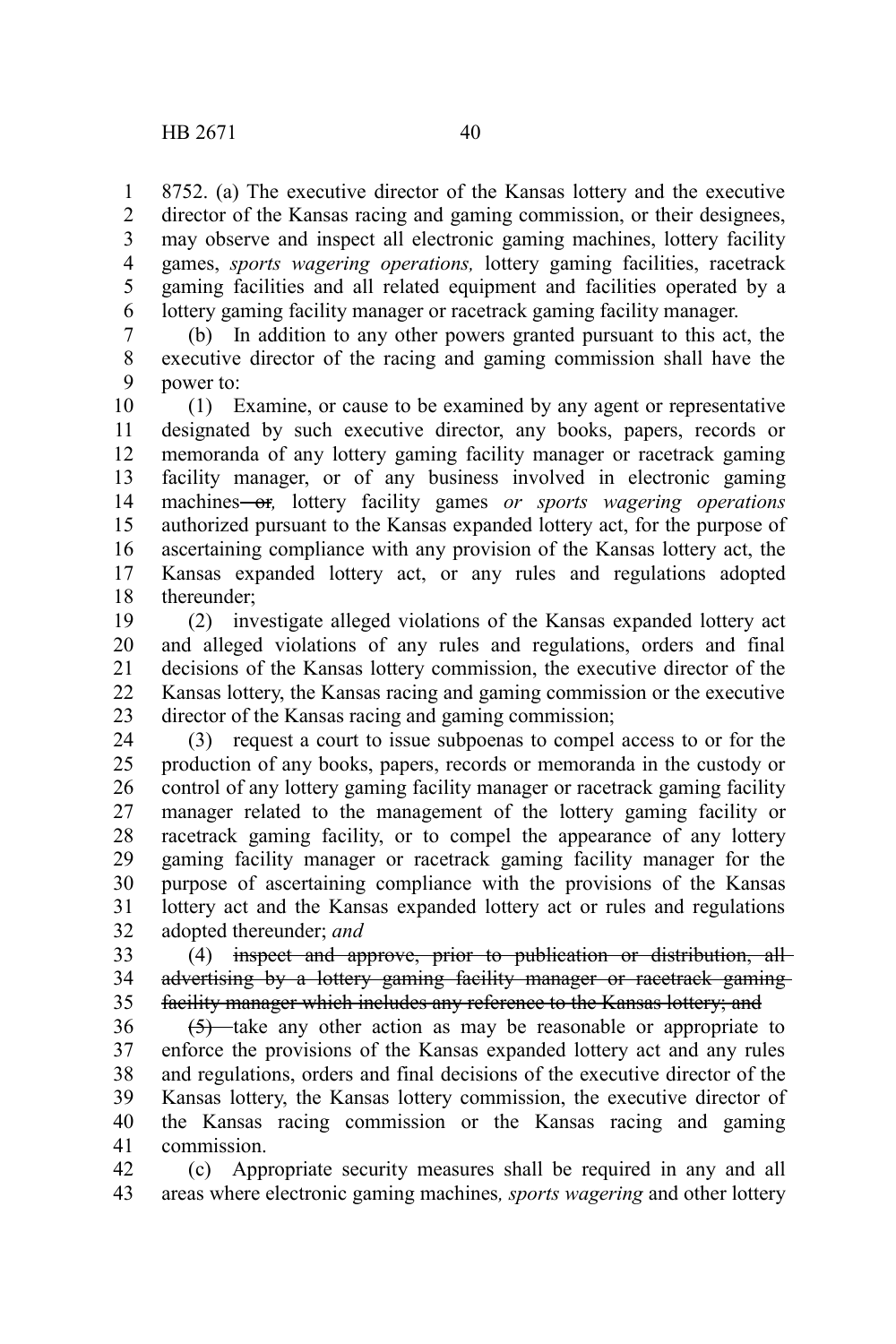facility games authorized pursuant to the Kansas expanded lottery act are located or operated. The executive director of the Kansas racing and gaming commission shall approve all such security measures. 1 2 3

(d) The executive director of the Kansas racing and gaming commission shall require an annual audit of the operations of each lottery gaming facility and ancillary lottery gaming facility operations and each racetrack gaming facility as determined by the commission. Such audit shall be conducted by the Kansas racing and gaming commission or a licensed accounting firm approved by the executive director of the Kansas racing and gaming commission and shall be conducted at the expense of the lottery gaming facility manager or racetrack facility manager. 4 5 6 7 8 9 10 11

(e) None of the information disclosed pursuant to subsection (b) or (d) shall be subject to disclosure under the Kansas open records act, K.S.A. 45-216 et seq., and amendments thereto. 12 13 14

Sec. 30. K.S.A. 74-8757 is hereby amended to read as follows: 74- 8757. (a) A person less than 21 years of age shall not be permitted in an area where electronic gaming machines or lottery facility games are being conducted, except for a person at least 18 years of age who is an employee of the lottery gaming facility manager or the racetrack gaming facility manager. No employee under age 21 shall perform any function involved in gaming by the patrons. 15 16 17 18 19 20 21

(b) No person under age 21 shall play or make a wager on an electronic gaming machine game or a lottery facility game. 22 23

*(c) No person under age 21 shall directly or indirectly make a wager on any sporting event, or otherwise be permitted to engage in sports wagering.* 24 25 26

Sec. 31. K.S.A. 74-8760 is hereby amended to read as follows: 74- 8760. (a) Except in accordance with rules and regulations of the Kansas racing and gaming commission or by written authority from the executive director of the Kansas racing and gaming commission in performing installation, maintenance, inspection and repair services, it is a class A nonperson misdemeanor for the following to place a wager on or play an electronic gaming machine game or a lottery facility game at a lottery gaming facility in this state: The executive director of the Kansas lottery, a member of the Kansas lottery commission or any employee or agent of the Kansas lottery; the executive director, a member or any employee or agent of the Kansas racing and gaming commission; or the lottery gaming facility manager or any employee of the lottery gaming facility manager. 27 28 29 30 31 32 33 34 35 36 37 38

(b) Except in accordance with rules and regulations of the Kansas racing and gaming commission or by written authority from the executive director of the Kansas racing and gaming commission in performing installation, maintenance, inspection and repair services, it is a class A nonperson misdemeanor for the following to place a wager on or play an 39 40 41 42 43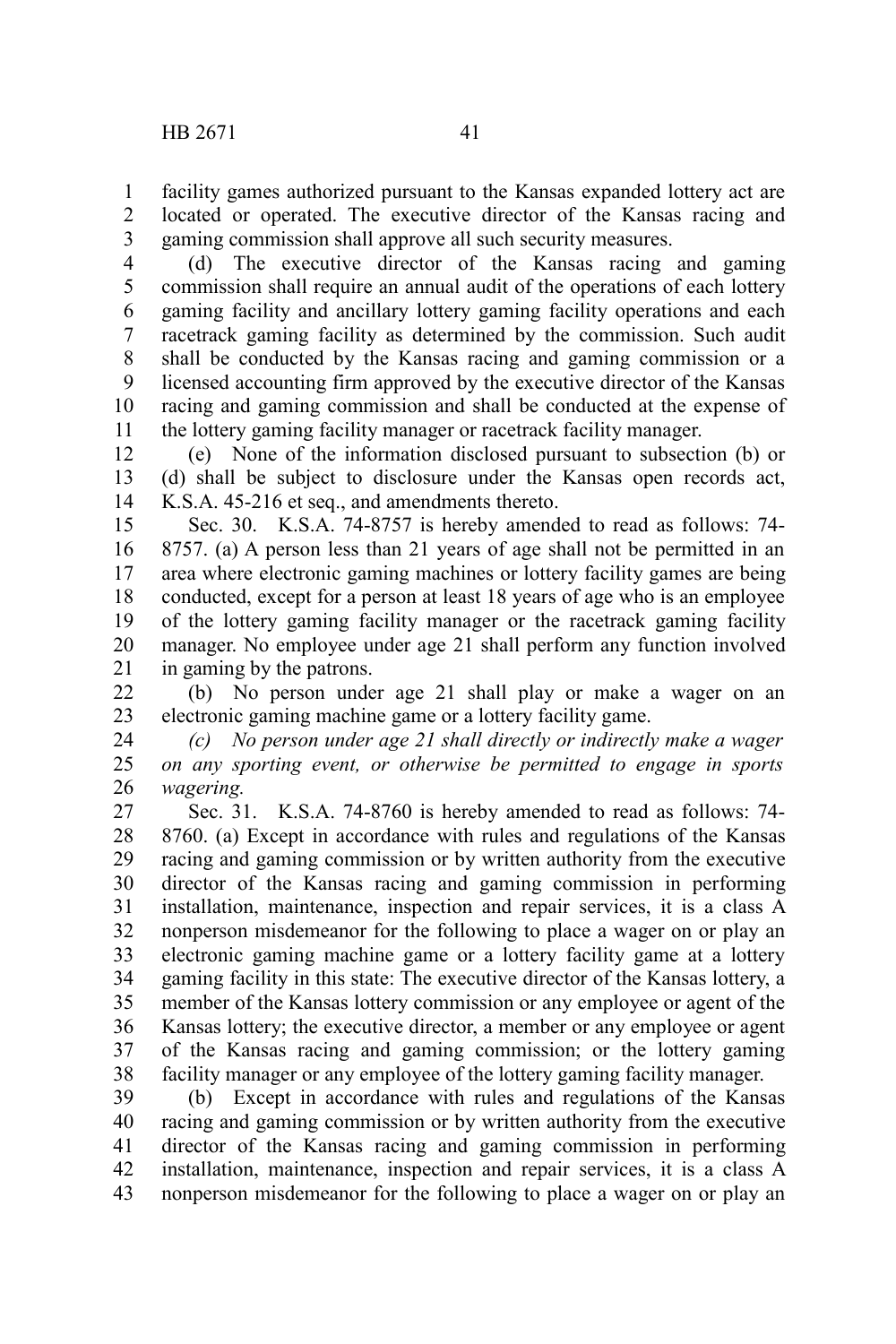electronic gaming machine at a racetrack gaming facility in this state: *(1)* The executive director of the Kansas lottery, a member of the Kansas lottery commission or any employee or agent of the Kansas lottery; *(2)* the executive director, a member or any employee or agent of the Kansas racing and gaming commission; or *(3)* the racetrack gaming facility manager or any employee of the racetrack gaming facility manager. 1 2 3 4 5 6

*(c) Except in accordance with rules and regulations of the Kansas racing and gaming commission, or by written authority from the executive director of the Kansas racing and gaming commission, in performing installation, maintenance, inspection and repair services, it is a class A nonperson misdemeanor for the following to place a sports wager with a sports wagering retailer, a lottery gaming facility or a racetrack gaming facility: (1) The executive director of the Kansas lottery, a member of the Kansas lottery commission or any employee or agent of the Kansas lottery; (2) the executive director, a member or any employee or agent of the Kansas racing and gaming commission; (3) a sports wagering manager, or any director, officer, owner or employee of such sports wagering manager, or any relative living in the same household as such persons; (4) an interactive sports wagering platform, or any director, officer, owner or employee of such platform, or any relative living in the same household as such persons; (5) any director, officer or employee of a sports governing body; (6) any owner, officer, athlete, coach or other employee of a team; or (7) any director, officer or employee of a player union or referee union.* 7 8 9 10 11 12 13 14 15 16 17 18 19 20 21 22 23 24

*(d) It is a severity level 8, nonperson felony for any person knowingly to place a sports wager: (1) With access to nonpublic confidential information held by the sports wagering manager; (2) as an agent or proxy for other persons; (3) using funds derived from illegal activity; (4) to conceal money derived from illegal activity; (5) through the use of other individuals to place wagers as part of any wagering scheme to circumvent any provision of federal or state law; or (6) using false identification to facilitate the placement of the wager or the collection of any prize in violation of federal or state law.* 25 26 27 28 29 30 31 32 33

 $\overline{(e)}(e)$  It is a severity level 8, nonperson felony for any person playing or using any electronic gaming machine in Kansas knowingly to: 34 35

(1) Use other than a lawful coin or legal tender of the United States of America, or to use coin not of the same denomination as the coin intended to be used in an electronic gaming machine, except that in the playing of any electronic gaming machine or similar gaming device, it shall be lawful for any person to use gaming billets, tokens or similar objects therein which are approved by the Kansas racing and gaming commission; 36 37 38 39 40 41

(2) possess or use, while on premises where electronic gaming machines are authorized pursuant to the Kansas expanded lottery act, any 42 43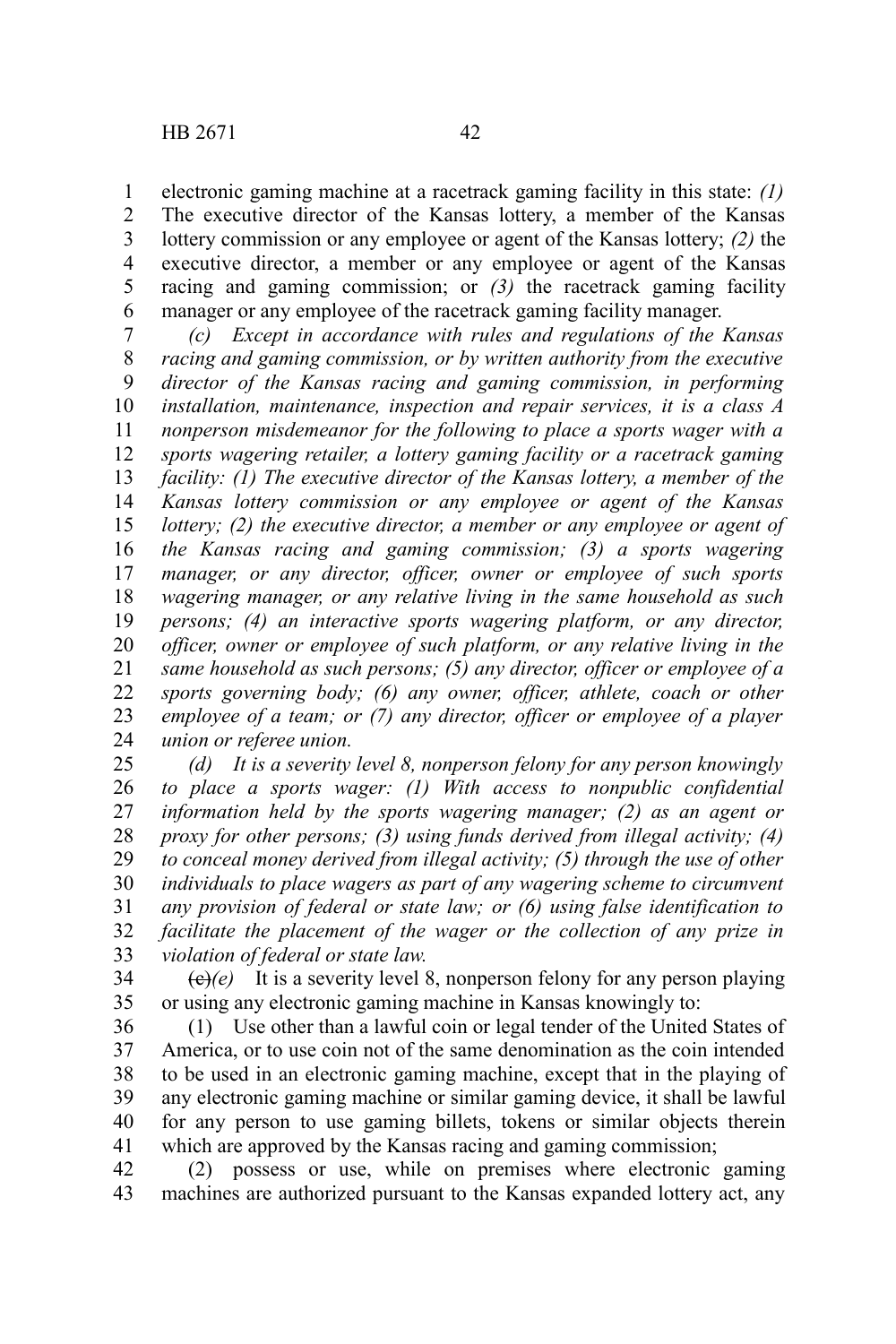cheating or thieving device, including, but not limited to, tools, wires, drills, coins attached to strings or wires or electronic or magnetic devices to facilitate removing from any electronic gaming machine any money or contents thereof, except that a duly authorized agent or employee of the Kansas racing and gaming commission, lottery gaming facility manager or racetrack gaming facility manager may possess and use any of the foregoing only in furtherance of the agent's or employee's employment at the lottery gaming facility or racetrack gaming facility; or 1 2 3 4 5 6 7 8

(3) possess or use while on the premises of a lottery gaming facility or racetrack gaming facility, or any location where electronic gaming machines are authorized pursuant to this act, any key or device designed for the purpose of or suitable for opening or entering any electronic gaming machine or similar gaming device or drop box. 9 10 11 12 13

(d)*(f)* Any duly authorized agent or employee of the Kansas racing and gaming commission, a lottery gaming facility manager or a racetrack gaming facility manager may possess and use any of the devices described in subsections  $(e)(3)$  and  $(e)(4)$  subsection  $(e)(3)$  in furtherance of inspection or testing as provided in the Kansas expanded lottery act or in furtherance of such person's employment at any location where any electronic gaming machine or similar gaming device or drop box is authorized pursuant to the Kansas expanded lottery act. 14 15 16 17 18 19 20 21

Sec. 32. K.S.A. 74-8761 is hereby amended to read as follows: 74- 8761. *(a)* It shall be a severity level 9, nonperson felony for any person to place in operation or continue to have in place any gray machine for use by members of the public at any location in this state. 22 23 24 25

*(b) It shall be the duty of the attorney general and the Kansas racing and gaming commission to enforce the provisions of this section, together with any rules and regulations adopted pursuant thereto. The attorney general and the Kansas racing and gaming commission shall have original jurisdiction to investigate and prosecute violations of this section.* 26 27 28 29 30

Sec. 33. K.S.A. 75-6202 is hereby amended to read as follows: 75- 6202. As used in article 62 of chapter 75 of the Kansas Statutes Annotated, and amendments thereto: 31 32 33

34

(a) "Debtor" means any person who:

(1) Owes a debt to the state of Kansas or any state agency or any municipality; 35 36

(2) owes support to an individual, or an agency of another state, who is receiving assistance in collecting that support under K.S.A. 39-756 or K.S.A. 2019 Supp. 20-378, and amendments thereto, or under part D of title IV of the federal social security act, 42 U.S.C. § 651 et seq., as amended; or 37 38 39 40 41

(3) owes a debt to a foreign state agency. 42

(b) "Debt" means: 43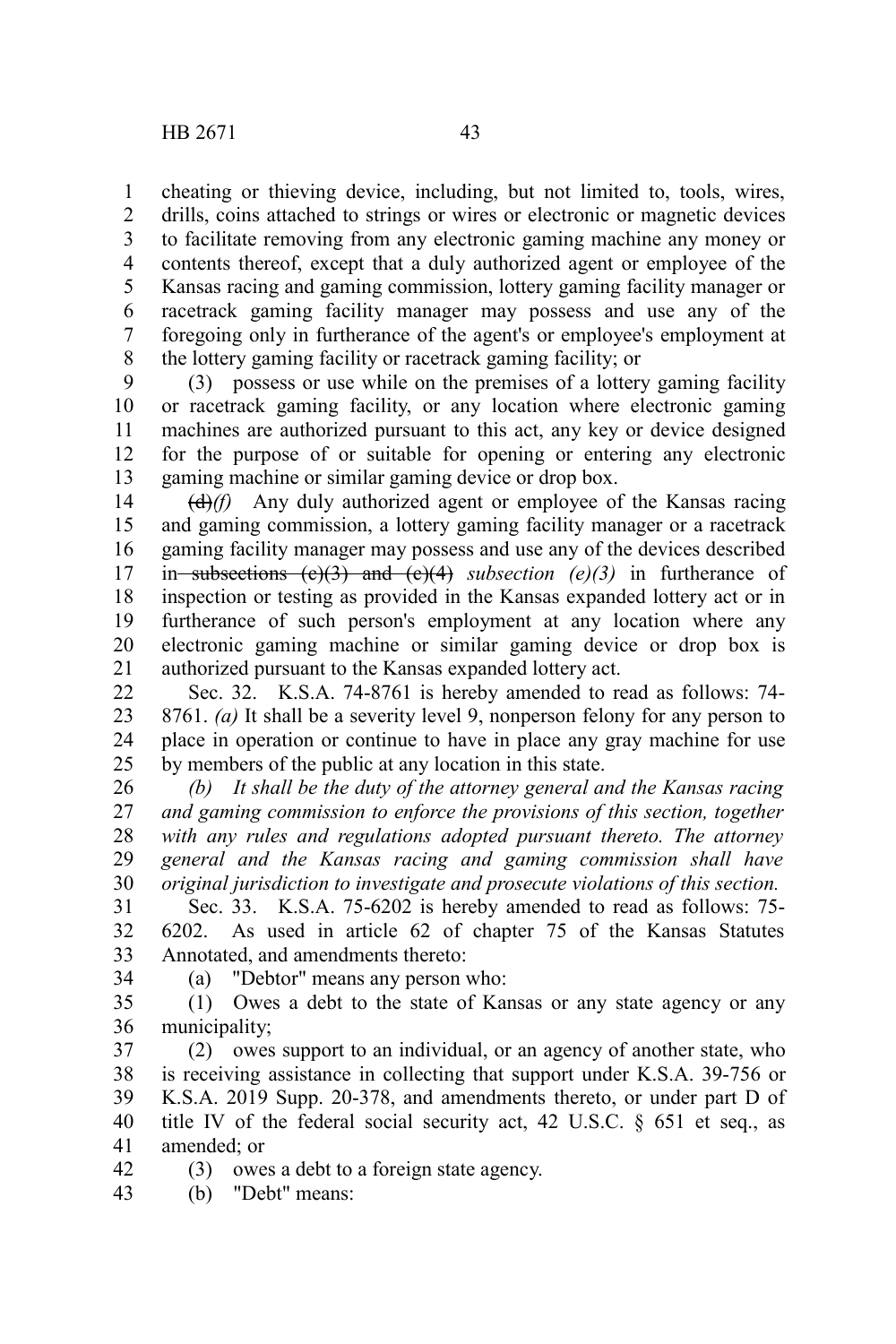(1) Any liquidated sum due and owing to the state of Kansas, or any state agency, municipality or foreign state agency which *that* has accrued through contract, subrogation, tort, operation of law, or any other legal theory regardless of whether there is an outstanding judgment for that sum. A debt shall not include special assessments except when the owner of the property assessed petitioned for the improvement and any successor in interest of such owner of property; 1 2 3 4 5 6 7

(2) any amount of support due and owing an individual, or an agency of another state, who is receiving assistance in collecting that support under K.S.A. 39-756 or K.S.A. 2019 Supp. 20-378, and amendments thereto, or under part D of title IV of the federal social security act, 42 U.S.C. § 651 et seq., as amended, which *that* amount shall be considered a debt due and owing the district court trustee or the Kansas department for children and families for the purposes of this act; or 8 9 10 11 12 13 14

(3) any assessment of court costs, fines, fees, moneys expended by the state in providing counsel and other defense services to indigent defendants or other charges-which *that* a district court judgment has ordered to be paid to the court and which *that* remain unpaid in whole or in part, and includes any interest or penalties on such unpaid amounts as provided for in the judgment or by law. Such amount also includes the cost of collection when the collection services of a contracting agent are utilized. 15 16 17 18 19 20 21  $22$ 

(c) "Refund" means any amount of income tax refund due to any person as a result of an overpayment of tax, and for this purpose, a refund due to a husband and wife resulting from a joint return shall be considered to be separately owned by each individual in the proportion of each such spouse's contribution to income, as the term "contribution to income" is defined by rules and regulations of the secretary of revenue. 23 24 25 26 27 28

(d) "Net proceeds collected" means gross proceeds collected through final setoff against a debtor's earnings, refund or other payment due from the state or any state agency minus any collection assistance fee charged by the director of accounts and reports of the department of administration. 29 30 31 32

(e) "State agency" means any state office, officer, department, board, commission, institution, bureau, agency or authority or any division or unit thereof and any judicial district of this state or the clerk or clerks thereof. "State agency" also shall include any: (1) District court utilizing collection services pursuant to K.S.A. 75-719, and amendments thereto, to collect debts owed to such court; and (2) contracting agent, as defined in K.S.A. 75-719, and amendments thereto, with which a district court contracts to collect debts owed to such court. Such contracting agent may directly establish a debt setoff account with the director for the sole purpose of collecting debts owed to courts. 33 34 35 36 37 38 39 40 41 42

(f) "Person" means an individual, proprietorship, partnership, limited 43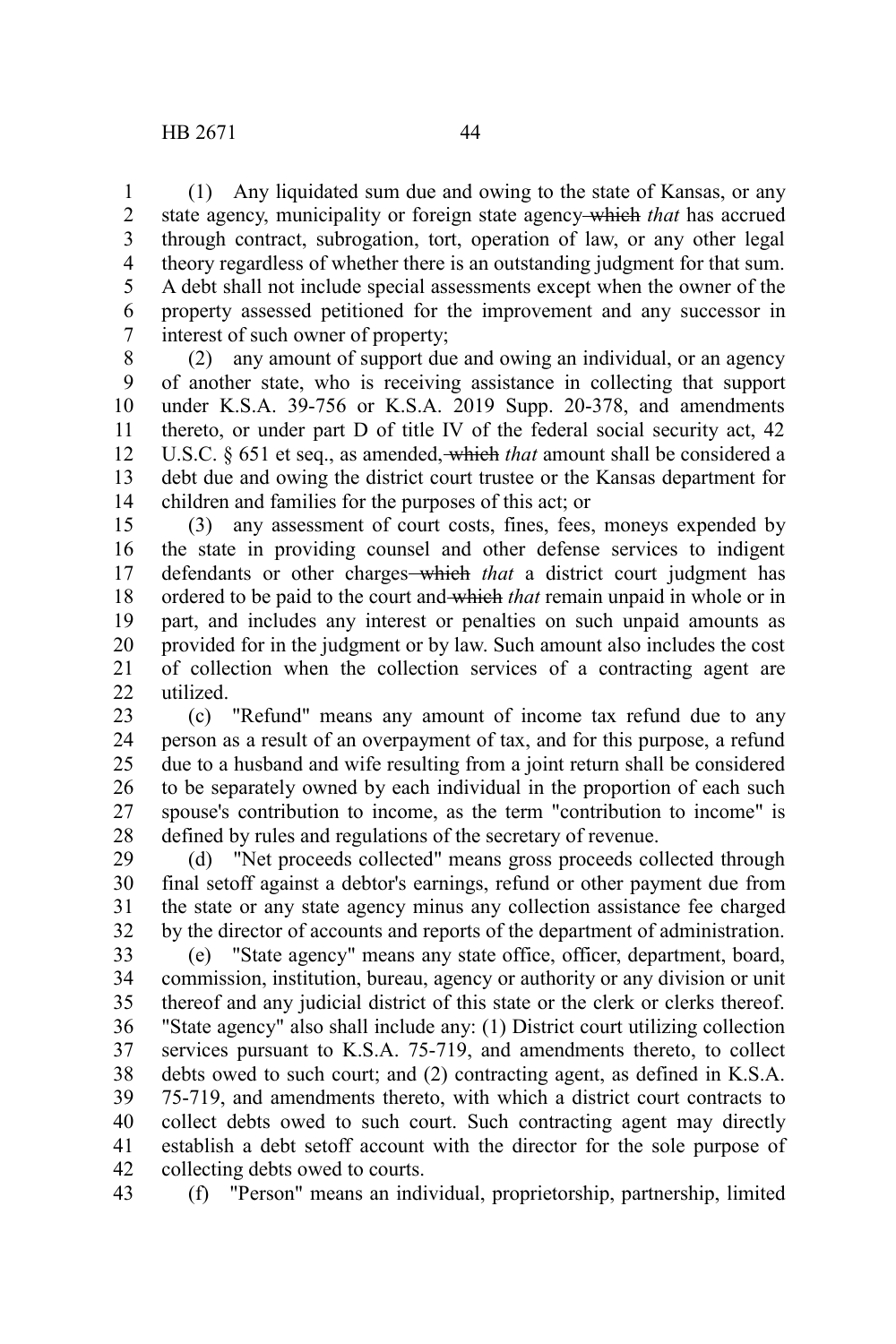partnership, association, trust, estate, business trust, corporation, other entity or a governmental agency, unit or subdivision. 1 2

(g) "Director" means the director of accounts and reports of the department of administration. 3 4

(h) "Municipality" means any municipality as defined by K.S.A. 75- 1117, and amendments thereto, or any community mental health center organized pursuant to the provisions of K.S.A. 19-4001 et seq., and amendments thereto, and licensed pursuant to K.S.A. 2019 Supp. 39-2001 et seq., and amendments thereto, or any mental health clinic organized pursuant to the provisions of K.S.A. 65-211 et seq., and amendments thereto, and licensed pursuant to K.S.A. 2019 Supp. 39-2001 et seq., and amendments thereto. 5 6 7 8 9 10 11 12

(i) "Payor agency" means any state agency which *that* holds money for, or owes money to, a debtor. 13 14

(j) "Foreign state or foreign state agency" means the states of Colorado, Missouri, Nebraska or Oklahoma or any agency of such states which *that* has entered into a reciprocal agreement pursuant to K.S.A. 75-6215, and amendments thereto. 15 16 17 18

 $(k)$  "Facility owner licensee" shall have the same meaning as the term is *means the same as* defined in K.S.A. 74-8802, and amendments thereto. 19 20

(l) "Racetrack gaming facility manager" shall have the same meaning as that term is *means the same as* defined in K.S.A. 74-8702, and amendments thereto. 21 22 23

(m) "Lottery gaming facility manager" shall have the same meaning as that term is *means the same as* defined in K.S.A. 74-8702, and amendments thereto. 24 25 26

(n) "Prize" shall have the same meaning as that term is *means the same as* defined in K.S.A. 74-8702, and amendments thereto, and any winnings from parimutuel wagering as provided by the Kansas parimutuel racing act, K.S.A. 74-8801 et seq., and amendments thereto. 27 28 29 30

*(o) "Sports wagering retailer" means the same as defined in K.S.A. 74-8702, and amendments thereto.* 31 32

Sec. 34. K.S.A. 75-6204 is hereby amended to read as follows: 75- 6204. (a) Subject to the limitations provided in this act, if a debtor fails to pay a debt or fails to pay to the state of Kansas or any state agency, foreign state agency, municipality or the federal department of the treasury an amount owed, the director may setoff such amount and a reasonable collection assistance fee determined in accordance with K.S.A. 75-6210, and amendments thereto, against any money held for, or any money owed to, such debtor by the state, any state agency or lottery gaming facility manager, racetrack gaming facility manager or*,* facility owner licensee *or sports wagering retailer*. 33 34 35 36 37 38 39 40 41 42

(b) The director may enter into an agreement with a municipality for 43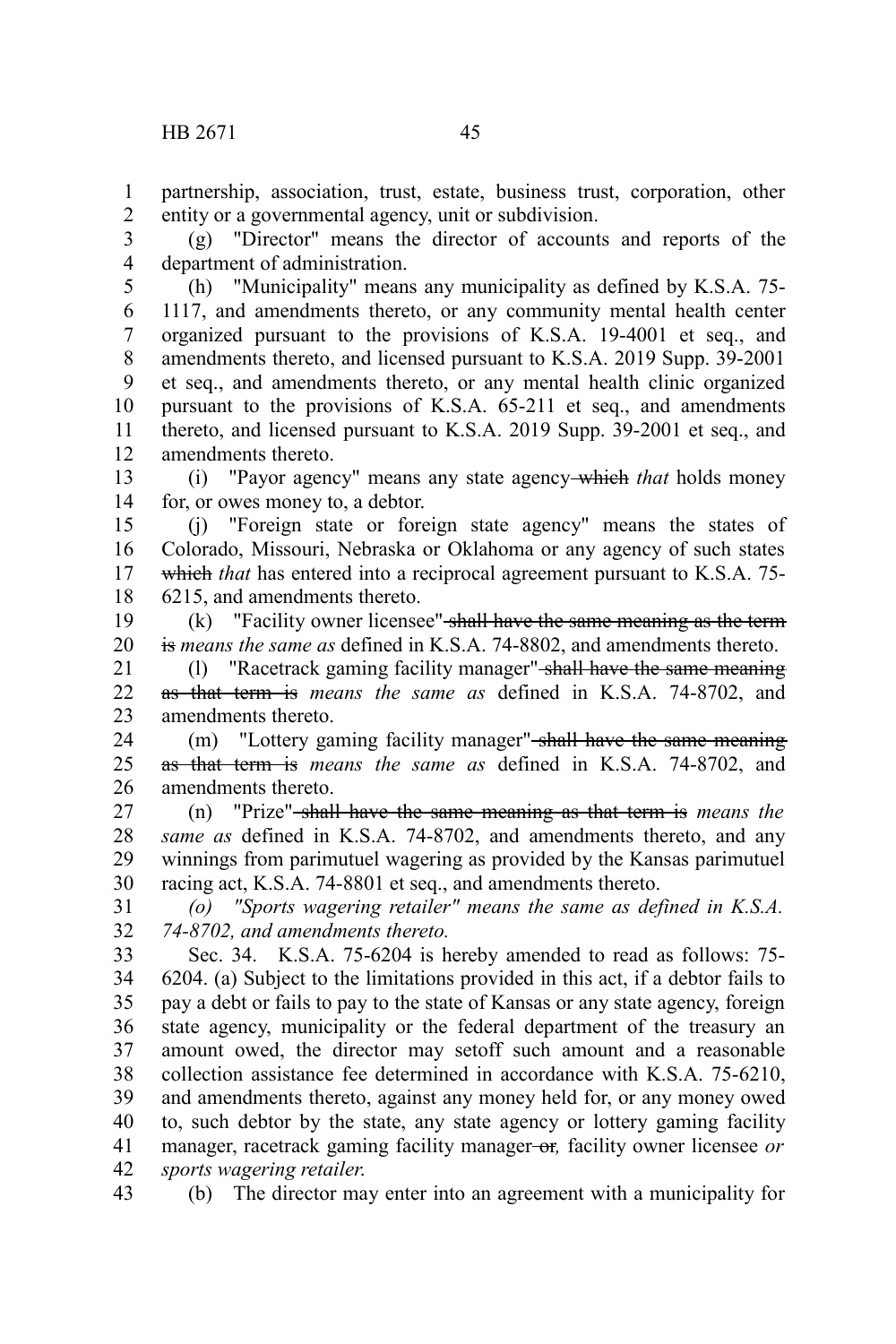participation in the setoff program for the purpose of assisting in the collection of a debt. The director shall include in any such agreement a provision requiring the municipality to certify that the municipality has made at least three attempts to collect a debt prior to submitting such debt to setoff pursuant to this act. 1 2 3 4 5

(c) The director shall enter into an agreement with a lottery gaming facility manager, racetrack gaming facility manager-or, facility owner licensee *or sports wagering retailer* for participation in the setoff program for the purpose of assisting in the collection of a debt. The director shall include in any such agreement a provision agreeing to defend, indemnify and hold harmless a lottery gaming facility manager, racetrack gaming facility manager-or, facility owner licensee or sports wagering retailer with regard to all claims, demands, suits, actions, damages, judgments, costs, charges and expenses, including attorney fees, that may be brought or asserted against a lottery gaming facility manager, racetrack gaming facility manager or*,* facility owner licensee *or sports wagering retailer* and that arise from the performance of an agreement to facilitate the collection of debts by a lottery gaming facility manager, racetrack gaming facility manager-or<sub>r</sub>, facility owner licensee *or sports wagering retailer*. 6 7 8 9 10 11 12 13 14 15 16 17 18 19

(d) (1) Except as provided in subsection (c)(2) *paragraph (2)*, the director shall add the cost of collection and the debt for a total amount subject to setoff against a debtor. 20 21 22

(2) Any debts due and owing to an individual, the state of Kansas or an agency of another state that are being enforced by the Kansas department for children and families under part D of title IV of the federal social security act, 42 U.S.C. § 651 et seq., as amended, shall not have the cost of collection added to the debt owed and subject to setoff. Such cost of collection shall be paid by the Kansas department for children and families. 23 24 25 26 27 28 29

Sec. 35. K.S.A. 75-6217 is hereby amended to read as follows: 75- 6217. (a) Prior to any lottery gaming facility manager, racetrack gaming facility manager-or, facility owner licensee *or sports wagering retailer* paying on behalf of the state any moneys requiring the completion of an internal revenue service form W-2G, the lottery gaming facility manager, racetrack gaming facility manager-or, facility owner licensee *or sports wagering retailer* shall cause the person winning the prize to be matched against the state debtor files maintained by the director of accounts and reports as prescribed under K.S.A. 75-6201 et seq., and amendments thereto. If such person is listed in the state debtor files, the prize shall be withheld by the lottery gaming facility manager, racetrack gaming facility manager<del>-or</del>, facility owner licensee *or sports wagering retailer* to the extent of such person's debt as set forth in the state debtor files. 30 31 32 33 34 35 36 37 38 39 40 41 42

(b) The lottery gaming facility manager, racetrack gaming facility 43